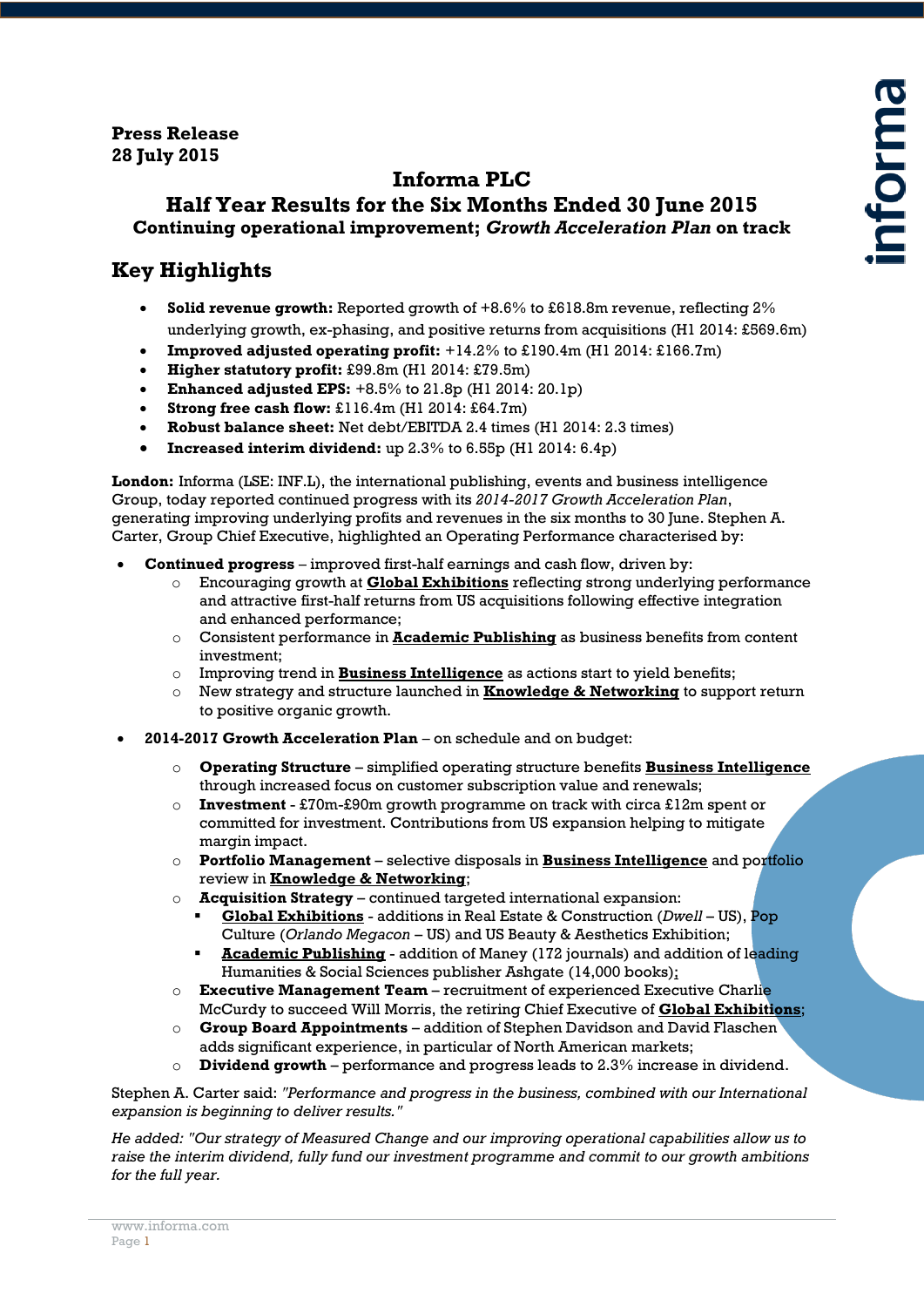# **Financial Highlights**

|                                             | H1 2015 | H1 2014 | <b>Actual</b> | Organic <sup>1</sup> |
|---------------------------------------------|---------|---------|---------------|----------------------|
|                                             | £m      | £m      | $\%$          | $\%$                 |
| Revenue                                     | 618.8   | 569.6   | 8.6           | 0.2                  |
| Operating profit                            | 133.5   | 112.3   |               |                      |
| Adjusted operating profit <sup>2</sup>      | 190.4   | 166.7   | 14.2          | $-2.6$               |
| Adjusted operating margin $(\%)^2$          | 30.8    | 29.3    |               |                      |
| Operating cash flow <sup>3</sup>            | 153.7   | 108.6   |               |                      |
| Profit before tax                           | 121.9   | 100.2   |               |                      |
| Adjusted profit before $\text{tax}^2$       | 178.2   | 155.2   | 14.8          |                      |
| Profit for the period                       | 99.8    | 79.5    |               |                      |
| Diluted earnings per share (p)              | 15.2    | 13.0    |               |                      |
| Adjusted diluted earnings per share $(p)^2$ | 21.8    | 20.1    | 8.5           |                      |
| Dividend per share (p)                      | 6.55    | 6.4     |               |                      |
| Free cash flow <sup>3</sup>                 | 116.4   | 64.7    |               |                      |
| Net debt <sup>4</sup>                       | 911.7   | 794.8   |               |                      |

<sup>1</sup>In this document 'organic' refers to results adjusted for material acquisitions and disposals and the effects of changes in foreign currency rates

The organic calculation also excludes the Consumer Information businesses, which we sold on 27 July 2015.<br><sup>2</sup>In this document we refer to adjusted and statutory results. Adjusted results are prepared to provide a useful al the Group's underlying business performance. Adjusted results exclude adjusting items as set out in the Condensed Consolidated Income Statement and detailed in note 3.

 $3$ Operating cash flow and free cash flow are as calculated on page 12.

<sup>4</sup>Net debt as calculated in note 13.

# **Divisional Highlights**

|                                  | H1 2015 | H1 2014 | <b>Actual</b> | Organic <sup>1</sup> |
|----------------------------------|---------|---------|---------------|----------------------|
|                                  | £m      | £m      | $\frac{0}{0}$ | $\%$                 |
| <b>Academic Publishing</b>       |         |         |               |                      |
| Revenue                          | 195.0   | 183.6   | 6.2           | 2.5                  |
| <b>Adjusted Operating Profit</b> | 66.7    | 63.0    | 5.9           | 2.3                  |
| Adjusted Operating Margin (%)    | 34.2    | 34.3    |               |                      |
| <b>Business Intelligence</b>     |         |         |               |                      |
| Revenue                          | 138.8   | 139.6   | $-0.6$        | $-3.5$               |
| <b>Adjusted Operating Profit</b> | 28.2    | 33.6    | $-16.1$       | $-20.3$              |
| Adjusted Operating Margin (%)    | 20.3    | 24.1    |               |                      |
| <b>Global Exhibitions</b>        |         |         |               |                      |
| Revenue                          | 168.8   | 122.3   | 38.0          | 6.4                  |
| <b>Adjusted Operating Profit</b> | 77.8    | 48.4    | 60.7          | 10.3                 |
| Adjusted Operating Margin (%)    | 46.1    | 39.6    |               |                      |
| Knowledge & Networking           |         |         |               |                      |
| Revenue                          | 116.2   | 124.1   | $-6.4$        | $-5.5$               |
| <b>Adjusted Operating Profit</b> | 17.7    | 21.7    | $-18.4$       | $-19.3$              |
| Adjusted Operating Margin (%)    | 15.2    | 17.5    |               |                      |
|                                  |         |         |               |                      |
| $\bullet$ .<br>$\blacksquare$    |         |         |               |                      |

# **Enquiries**

| Informa PLC                              |
|------------------------------------------|
| Stephen A. Carter, Group Chief Executive |
| Gareth Wright, Group Finance Director    |
| Richard Menzies-Gow, Investor Relations  |

# **Stockwell Communications**

 $+44$  (0) 20 7017 5771 +44 (0) 20 7017 7096  $+44$  (0) 20 3377 3445

#### Tim Burt / Zoë Watt +44 (0) 20 7240 2486

# **Analyst Presentation**

There will be a presentation to analysts at 9.30am on 28 July 2015 at Bank of America Merrill Lynch Financial Centre, 2 King Edward Street, London, EC1A 1HQ. A simultaneous webcast of the analysts' presentation will be available via the Company's website (www.informa.com).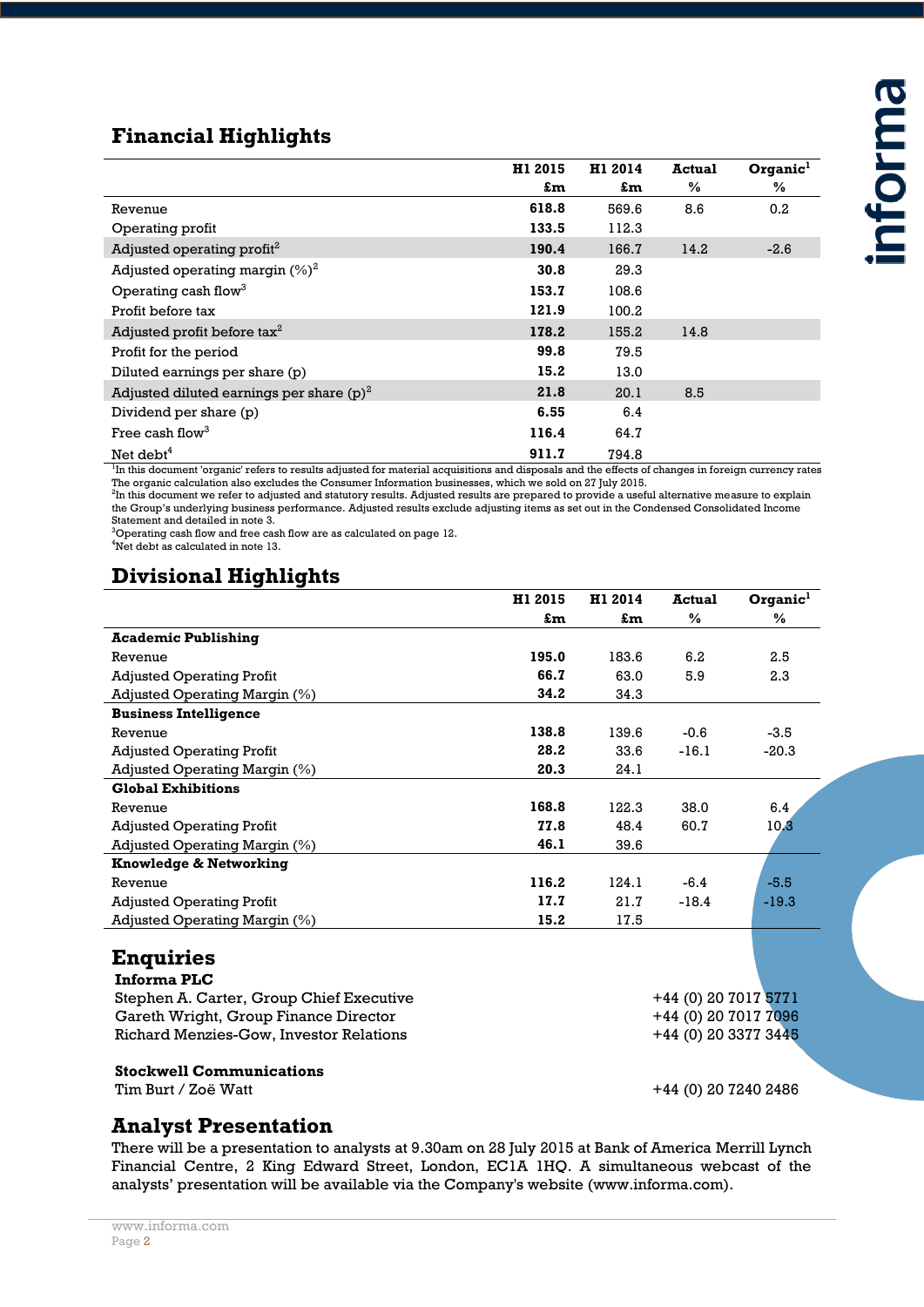# **Trading Outlook**

Informa continues to focus on improving operational fitness in the business as it implements the 2014-2017 *Growth Acceleration Plan* ("*GAP*"). This year we expect to invest between £30m and £40m in a range of initiatives designed to match and exceed customer demands and exploit growth opportunities.

We delivered a steady performance in the first half and our full year expectations remain unchanged, with growth in adjusted earnings per share anticipated, notwithstanding some weakening of the US Dollar against Sterling.

#### **Academic Publishing**

Underlying trends in the Academic market remain positive, with growth in the volume of research, the number of students globally and consistent demand for specialist high level content.

However, changes in usage patterns and buying habits, coupled with customer demand for technologically-enabled service delivery require us, through *GAP,* to increase the investment in technology and content, alongside further international expansion.

Through the remainder of 2015, we expect to deliver organic growth at or ahead of the market, ensuring another solid outcome for the year.

#### **Business Intelligence**

The market for business-to-business data and intelligence remains attractive. The Division has well-established Brands and strong data sets, but has launched a restructuring programme to increase focus, improve its operational capability and return it to growth.

The restructuring programme enters Year Two after focusing on simplifying the Divisional Operating Structure, streamlining the Portfolio and improving Sales, Subscription Value, Subscription Renewals and Customer Management.

We have also started to invest further in product innovation and technology. The benefits from these investments will deliver longer term returns but the progress made to date gives us increasing confidence that in 2015 we can at least halve the revenue decline reported last year.

#### **Global Exhibitions**

The Exhibitions market remains robust, both structurally and cyclically. Informa is strengthening its presence here as we continue to build and buy a scale international Exhibitions business.

Our decision to further internationalise and expand the business, with particular focus on building our presence in North America, where scale underpins industry-leading margins, is reaping rewards with both of the larger US acquisitions made in 2014 performing at or ahead of plan. We continue to look for attractive opportunities, with a number of smaller additions already completed in 2015.

The breadth of our portfolio and the strength of key Brands within verticals and geographies underpin our belief that we can deliver another year of strong underlying growth in 2015.

#### **Knowledge & Networking**

Given that our two most profitable Divisions are performing well and the restructuring programme at **Business Intelligence** is on track, management is now focused on enhancing the performance of the **Knowledge & Networking** Division.

In April we launched a new internal Divisional structure to bring together all our Conference, Learning and Training businesses into a Single Operating Unit. This increases the focus on core verticals where we have good market positions through large Branded events and puts greater emphasis on product innovation and customer engagement. Following the closure of our operations in Johannesburg and Melbourne in 2014, we continue to review our portfolio and are currently exploring strategic options for our Continental European Conference business.

There will be some inevitable minor disruption as this new structure and strategy takes effect, but these changes should strengthen the margin in this business over time and see it return to growth.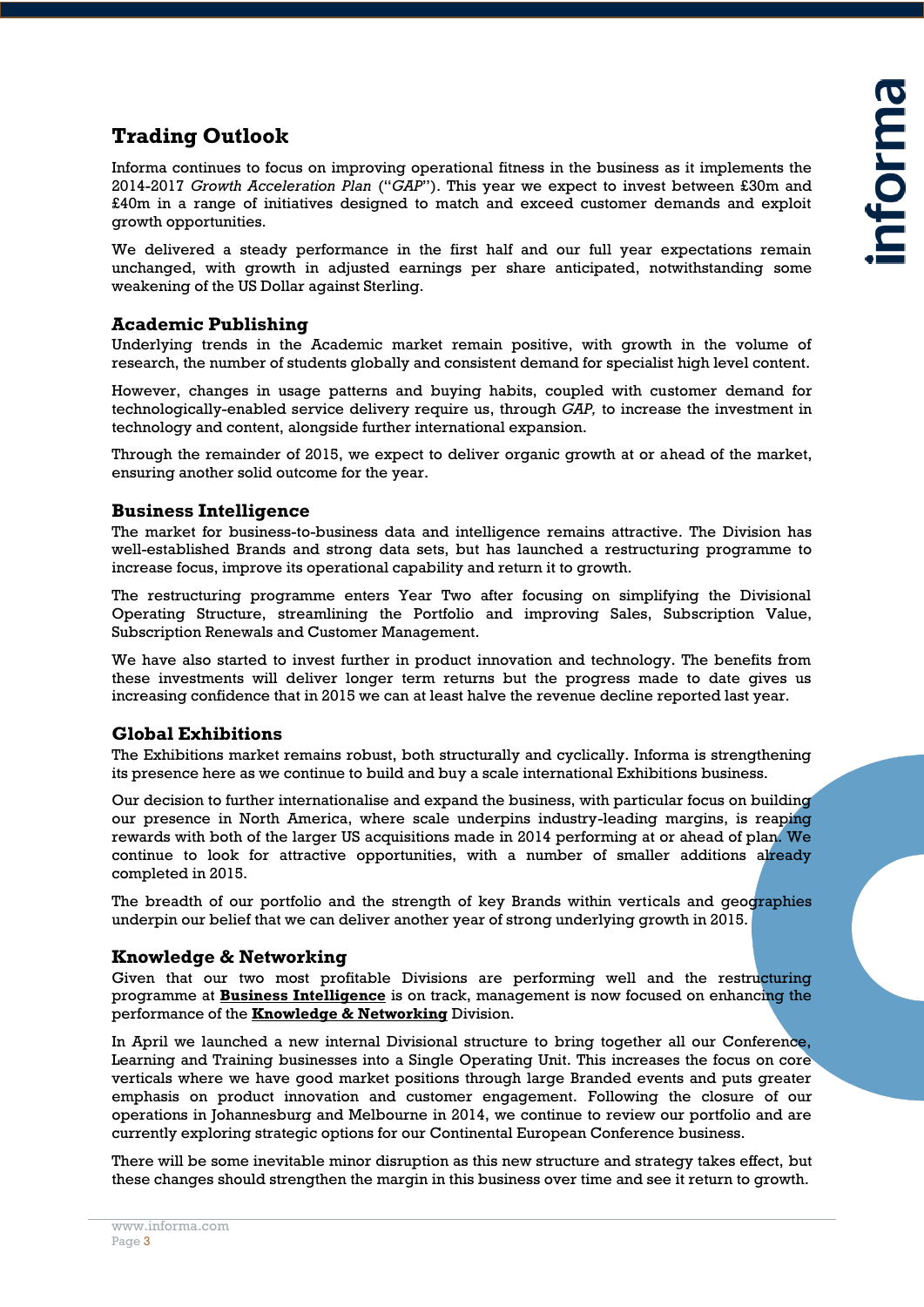# **Operational Review**

The *2014-2017 Growth Acceleration Plan* ("*GAP*"), our multi-year programme to accelerate growth and improve returns across the Group, remained on track through the first half as we started to invest in a range of organic growth initiatives. This will accelerate the pace of change at Informa following on from the implementation of the new operating structure and our more pro-active approach to portfolio management and acquisitions.

The goal remains to have all four Operating Divisions delivering positive organic growth as we enter 2017.

#### **Investment for Growth**

The objectives and parameters of the *GAP* Investment Programme are unchanged, with up to £90m being invested over three years in a range of organic initiatives across the Group, of which £30m-£40m is expected to be spent in 2015. We continue to expect around 70% of this investment to be classed as capital expenditure.

These projects will strengthen our capabilities in key areas, reorient our businesses closer to customers, increase levels of customer engagement and product innovation, and generally improve the level of operational fitness across the Group.

In the first half of the year we invested around one quarter of the projected 2015 expenditure, covering initial funding for 14 of the 30-40 work-streams it is currently anticipated will form part of the programme.

The projects launched during the first six months of the year covered a range of initiatives, mainly focused on three of the Divisions, **Academic Publishing**, **Business Intelligence** and **Knowledge & Networking**. Examples of the work-streams underway include:

- **Academic Publishing:** Investment in technology to enable more detailed tagging of metadata to our book content, proving greater flexibility to re-package content in different ways and increase overall discoverability.
- **Business Intelligence:** Investment in marketing automation to provide a single view of the customer and an integrated marketing execution and analytics capability.
- **Knowledge & Networking:** Investment in digital technology to develop our online presence and digital marketing capability, improving customer engagement.

We continue to expect a positive return on investment from Year Three of the programme, with a cash payback on the £70m to £90m investment within four years of its launch.

#### **Active Portfolio Management**

A key facet of the *Growth Acceleration Plan* is to take a more pro-active approach to managing our portfolio of businesses, regularly reassessing the strategic logic and potential returns we can generate from individual assets.

Through the first half of the year, we applied this discipline to our less well-performing businesses, **Business Intelligence** and **Knowledge & Networking**, to ensure we are focusing our efforts and investment in the right areas. This has led to a number of selective disposals and portfolio reviews.

#### **Business Intelligence**

Following a thorough review of the portfolio, our conclusion is that the Business Intelligence Division should focus on intelligence products within the five priority verticals of Pharma & Healthcare, Telecoms/Media/Technology ("TMT"), Agriculture & Food, Maritime & Law, and Finance. Consequently, on 27 July, we announced the sale of our Consumer information businesses to Progressive Digital Media for a cash consideration of £25m.

Within our Finance vertical in the US, a review of the portfolio led to the sale of InsuranceIQ, part of Informa Investment Solutions. Financially the impact was minimal but it was another example of actively managing the portfolio to increase focus on areas where we have real strength with the potential to accelerate growth and returns over time.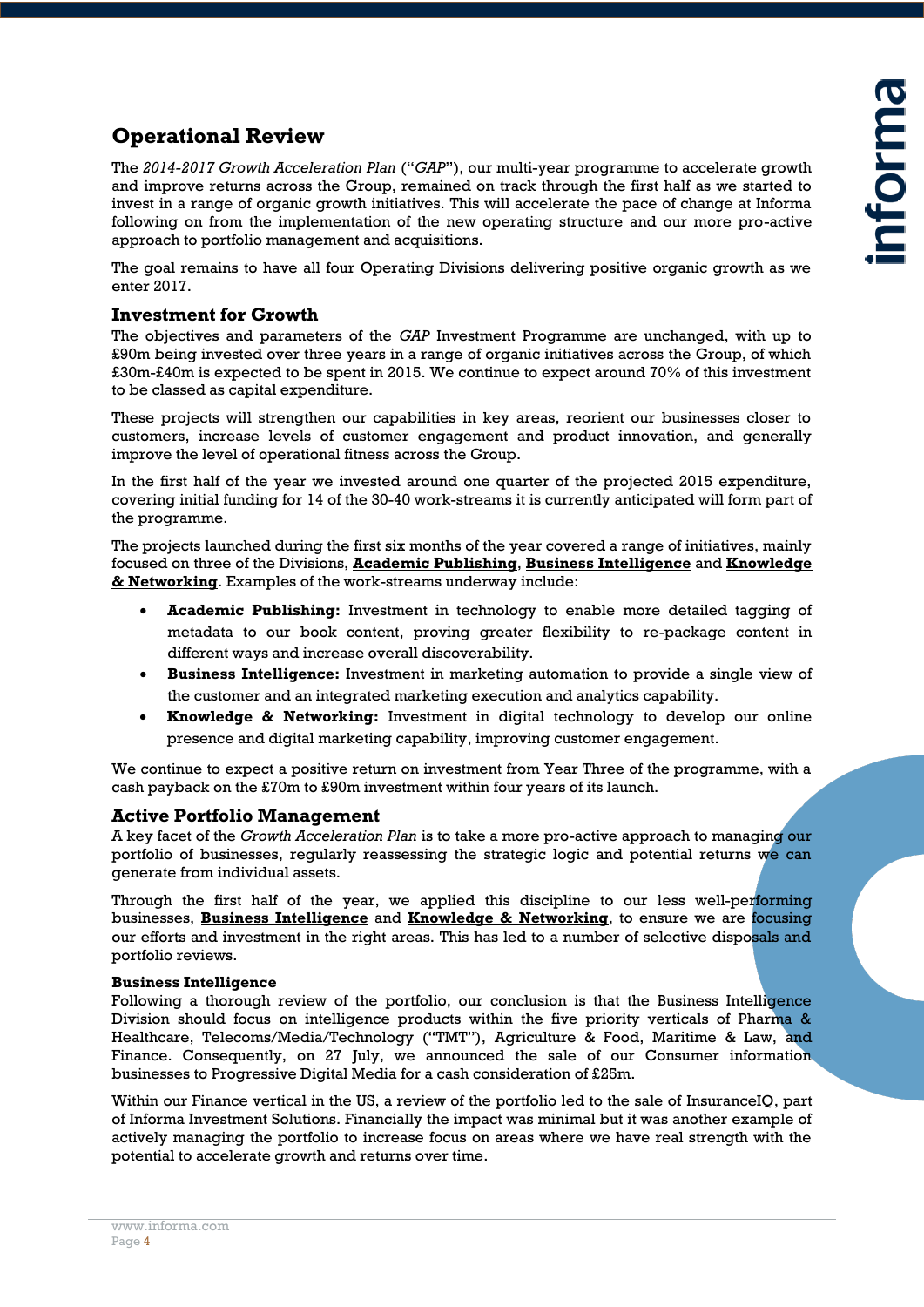#### **Knowledge & Networking**

Following the launch of a new structure and strategy for the **Knowledge & Networking** Division in April, the business is now focused around its three core verticals of Finance, Life Sciences and TMT and on our three major geographic hubs in the UK, US and Dubai.

While we will also continue to manage a regional network of conference teams around the world that will both support the global ambitions of the vertical teams and run targeted event portfolios of their own, we continue to proactively consolidate the long tail of smaller, lower margin conferences. This process began last year through the closure of our events operations in Johannesburg and Melbourne.

As part of this, we are currently exploring options for our Continental European Conference business.

#### **Targeted and Disciplined Acquisition Strategy**

Acquisitions remain a core element of the *GAP* strategy as we seek to scale our position in priority markets, further internationalise and buy-in additional capabilities.

In 2014, we focused our capital deployment in the **Global Exhibitions** Division, with two strategically important acquisitions in the US market and a number of other bolt-on deals that strengthened our position in core verticals. These businesses have performed well so far, inline or ahead of our acquisition plans.

In Hanley Wood Exhibitions, we added both a highly attractive portfolio of established exhibitions but also a very experienced, connected and ambitious management team. As anticipated, this has opened up a number of additional opportunities, including *Dwell-on-Design*, one of the largest design events in the US, which we added to the Group in the first half of 2015.

Our strategy to build strength within priority verticals also led to a number of other bolt-on acquisitions within **Global Exhibitions** in the first six months, including a Beauty and Aesthetics Exhibition in the US and *Orlando Megacon* (Pop Culture).

Both are US based, further expanding our presence in the largest market for Exhibitions globally, which leads industry innovation and the sheer scale of events translates into higher margins. This is helpfully mitigating some of the short-term impact of our *GAP* investments on Group margins.

We also continued to invest in our **Academic Publishing** Division, most notably through the additions of Maney and Ashgate for a combined investment of around £45m. These deals form part of our ongoing strategy to grow our content portfolio, increasing scale and creating incremental opportunities for new formats, products and pricing models, something our early *GAP* investment has confirmed there is real demand for.

We are particularly pleased today to announce the addition of Ashgate to the portfolio, one of the leading UK-based Humanities and Social Sciences ("HSS") book publishers, with over 14,000 high quality titles. Its experienced team and strong Brands will be highly complementary to our other major HSS Brand, Routledge, the world's largest English language publisher of academic content in HSS disciplines.

Maney is a journals publisher, with a portfolio of 172 titles across six broad subject areas within HSS and Science, Technical and Medical ("STM"), such as 'Philosophy, Religious Studies and Theology' and 'Materials Science and Engineering' and hence is also highly complementary to our existing portfolio.

For the remainder of 2015, these two higher performing growth Divisions will likely remain the focus for acquisition capital, as there are good opportunities in these markets and the returns we can generate are attractive. However, as we strengthen the operational capability and performance of the other two Divisions, we will also consider deploying capital here too, to add expertise and skills that will improve operational fitness and accelerate the turnaround and growth of these businesses.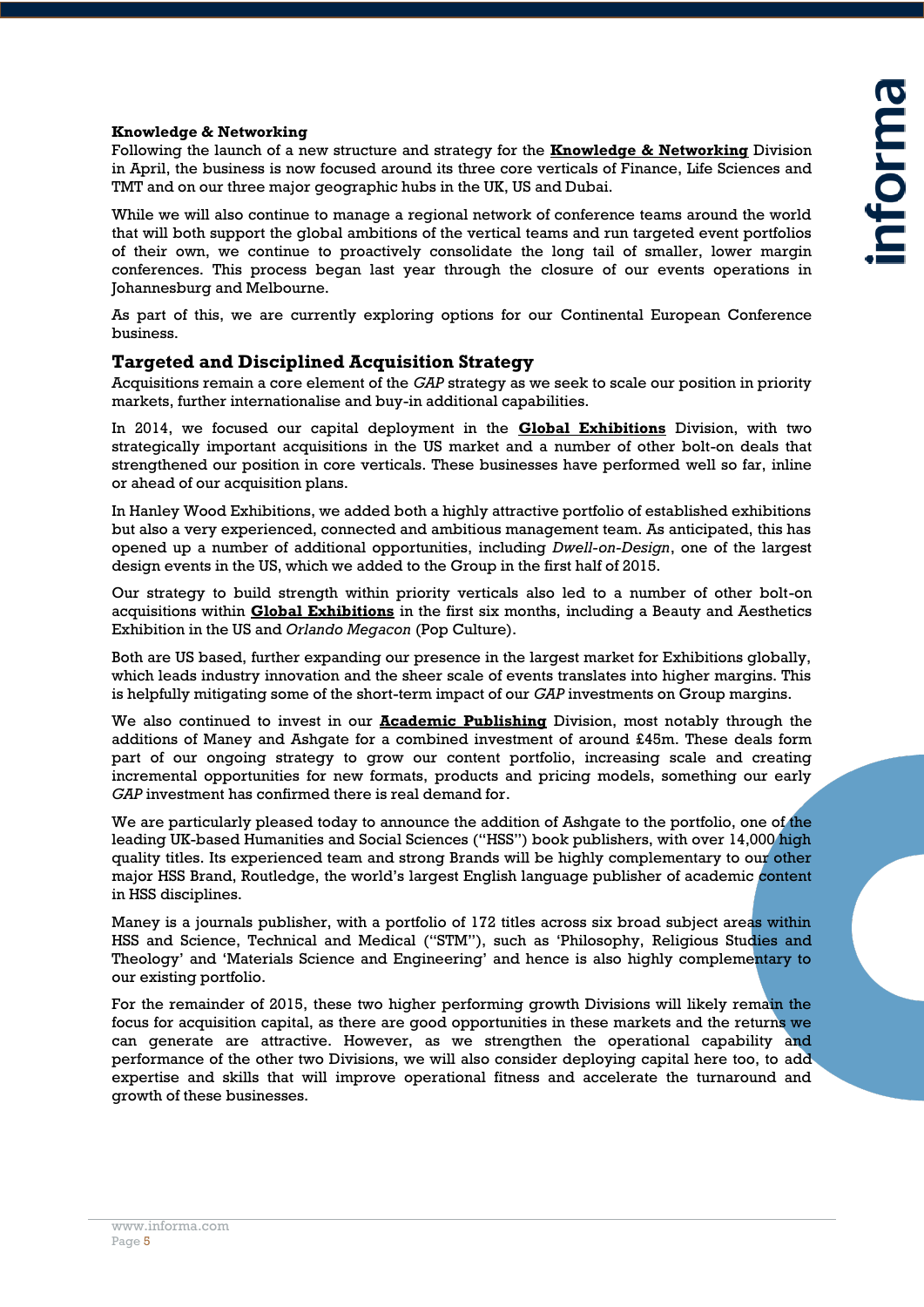#### **Executive Management**

We continue to actively invest in building management capability and adding relevant experience across the Group. This was evident through the first half with a number of key hires and today we have announced the appointment of Charlie McCurdy as Chief Executive of the **Global Exhibitions** Division, taking over from Will Morris, who is due to retire at the end of the year.

Mr McCurdy brings extensive knowledge and experience to the Group, having held a number of Senior Executive roles in the Exhibition and wider Business-to-Business Media Industry. Most recently, he was CEO of George Little Management, one of the leading trade show organisers in the United States and prior to this, he was CEO of Canon Communications for five years, another leading business-to-business events, publishing and online company. Mr McCurdy is also currently Chairman of the Society of Independent Show Organisers.

Elsewhere in the Group, we made several key Technology hires. Three of the four Operating Divisions have now appointed a Divisional Chief Technology Officer, ensuring we stay ahead of the latest digital developments and embed technology at the core of everything we do.

Within **Knowledge & Networking**, as part of our strategy to focus on growth areas, we appointed an experienced executive as Managing Director of Knowledge & Development, with a remit to build the learning and training side of the business. We see opportunities in this area as we leverage our Brands and customer relationships, building on our established expertise in areas such as game-based learning.

#### **Group PLC Board Appointments**

We have also today announced the appointment of two additional independent Non-Executive Directors. These appointments add further valuable knowledge and expertise to the Group PLC Board, including extensive experience of operating in North American markets, a region of growing importance to Informa.

- **Stephen Davidson** is currently Chairman or Non-Executive Director of a number of companies, including Datatec Limited, Actual Experience Plc and Inmarsat plc. He brings extensive corporate and financial market experience having previously been, amongst other roles, Vice-Chairman of Investment Banking at West LB Panmure and Chief Executive of Telewest Communications plc.
- **David Flaschen** is currently an Investor and Advisor to a number of private companies and is a Non-Executive Director of Paychex, Inc. He was previously a Partner at Castanea Partners Inc, MD of Flagship Ventures, CEO of Thomson Financial and Donnelley Marketing, Inc. He brings over twenty years of senior executive experience in the information services industry.

#### **Strong Cash Management**

We continue to actively manage our borrowings to ensure we have a balanced and attractive mix of funding throughout the duration of *GAP*. In 2014 we refinanced the Group's revolving credit facility, extending maturity to October 2019 and increasing its size to £900m at an improved interest rate.

Overall liquidity at the Group remains healthy. Our strong focus on cash management has improved the rate at which we convert profits into cash to 81% in the first half (H1 2014: 65%). This discipline gives us the freedom to invest back into the business through our £70m to £90m *GAP* Investment Programme, to pursue our targeted acquisition strategy and meet our commitment to grow dividends by a minimum of 2% while still maintaining our net debt / EBITDA ratio within our target range of 2.0 times to 2.5 times.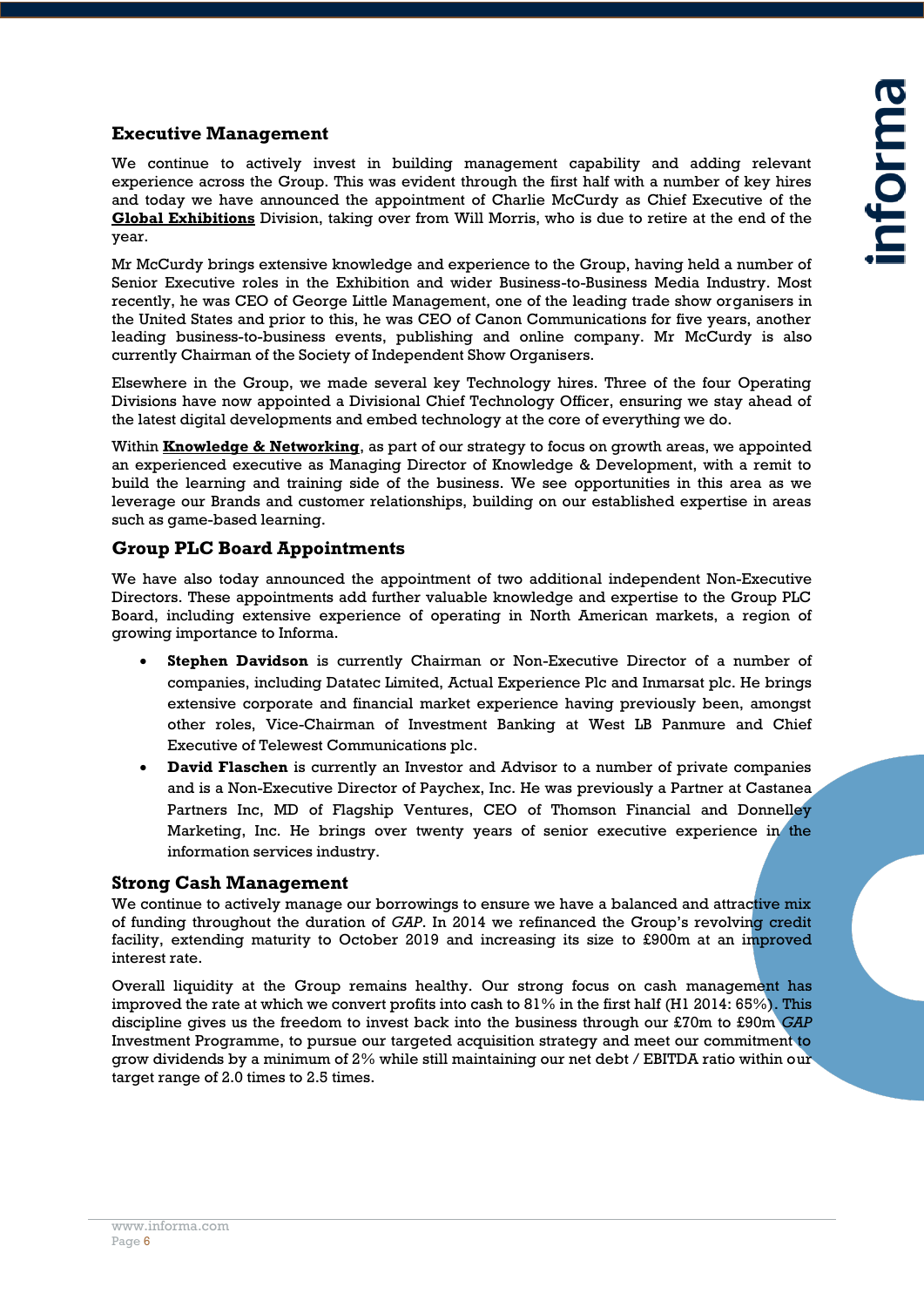# **Divisional Trading Review**

The Group reported an improved trading performance in the first half of the year while making good progress with the *2014-2017 Growth Acceleration Plan*. Our balanced portfolio and growing international reach, combined with tight financial controls and good cash management were key to this result.

Reported revenue grew +8.6% year-on-year to £618.8m. The organic growth rate was positive at +0.2% and excluding the impact of events phasing (the absence of the IPEX quadrennial event which ran successfully in 2014 and some planned movement of exhibitions from the first half into the second half of 2015) underlying like-for-like growth was around +2%.

Our international expansion strategy in 2014 added to reported revenues, most notably through Hanley Wood Exhibitions, where profits are heavily weighted to the first six months of the year.

Currency also continues to impact reported financials, with fluctuations in the US Dollar and the Euro all having an influence. In aggregate, there was a small net positive impact on revenue during the first half.

The commentary below includes statutory and adjusted measures. We believe adjusted operating profit is a useful additional measure in monitoring Divisional trading performance.

#### **Academic Publishing**

|                                   | H1 2015 | H1 2014 | <b>Actual</b> | Organic |
|-----------------------------------|---------|---------|---------------|---------|
|                                   | £m      | £m      | $\frac{0}{0}$ | $\%$    |
| Revenue                           | 195.0   | 183.6   | 6.2           | 2.5     |
| <b>Statutory Operating Profit</b> | 45.2    | 42.2    |               |         |
| <b>Adjusted Operating Profit</b>  | 66.7    | 63.0    | 5.9           | 2.3     |
| Adjusted Operating Margin (%)     | 34.2    | 34.3    |               |         |

The **Academic Publishing** Division publishes specialist books and journals. Operating as the Taylor & Francis Group, it is recognised internationally as one of the world's leading education publishers through its five main imprints: Taylor & Francis, Routledge, CRC Press, Garland Science and Cogent OA. It has a portfolio of more than 110,000 book titles and 2,400 journals available in both print and digital formats, across subject areas within Humanities and Social Sciences, and Science, Technology and Medicine.

In H1 2015, **Academic Publishing** accounted for 32% of Group revenue and 35% of adjusted operating profit.

The **Academic Publishing** Division reported consistent organic revenue and profit growth. While the pattern of customer renewals, orders and returns moved between quarters, as we have seen previously, this evened out over the period. Overall, the Academic market remains healthy and while the pace of change is relatively conservative, we see growing demand for innovation in product format, pricing models and distribution, something we are increasingly investing in.

One of the changes we made to our Operating Structure as part of *GAP*, was to move the Medical Journals business into **Academic Publishing** from **Business Intelligence**. The physical transition is now largely complete and as we integrate these journals into our wider portfolio for the 2016 renewal season, we should start to see the benefits of scale flow through.

We continue to actively invest in the Division, both organically and through our targeted expansion programme. Cogent OA, our specialist open access publishing unit continues to build its journal portfolio, with 18 titles now accepting submissions. Through the *GAP* investment programme, we have also launched several important organic initiatives, focused on building greater capability to manage and dissect our content in order to increase discoverability and allow us to meet demand for new products and formats.

As highlighted, we also completed a number of attractive acquisitions, most notably Maney and, as announced today, Ashgate, the leading HSS books publisher. While the associated revenue benefit will only be fully realised through the 2016 renewal season, the potential returns we can generate over time are attractive, as their strong Brands benefit from being part of our larger portfolio.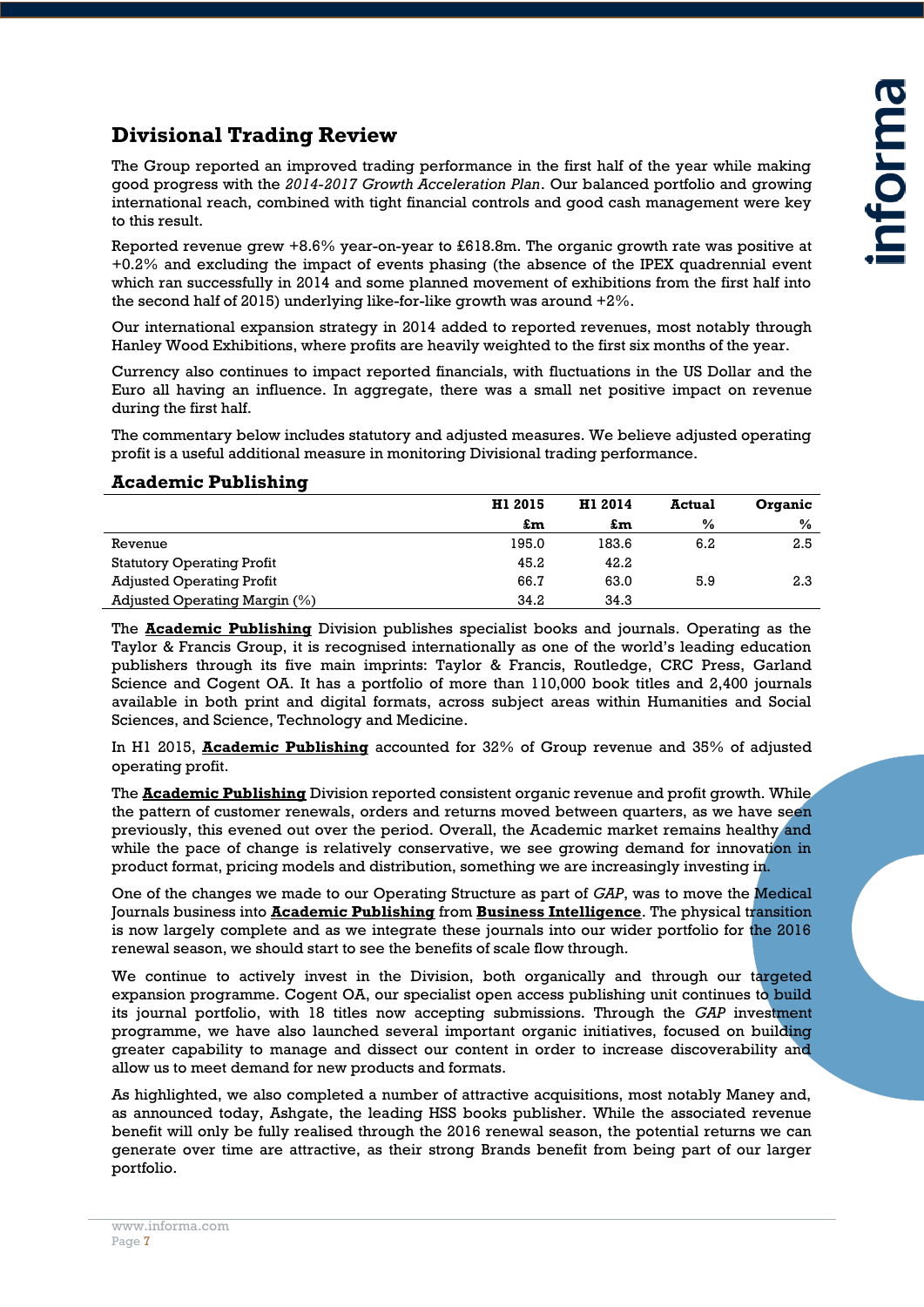#### **Business Intelligence**

|                                   | H1 2015 | H1 2014 | <b>Actual</b> | <b>Organic</b> |
|-----------------------------------|---------|---------|---------------|----------------|
|                                   | £m      | £m      | $\frac{0}{0}$ | %              |
| Revenue                           | 138.8   | 139.6   | $-0.6$        | -3.5           |
| <b>Statutory Operating Profit</b> | 17.5    | 20.6    |               |                |
| <b>Adjusted Operating Profit</b>  | 28.2    | 33.6    | $-16.1$       | $-20.3$        |
| Adjusted Operating Margin (%)     | 20.3    | 24.1    |               |                |

The **Business Intelligence** Division provides specialist data, intelligence and insight to businesses, helping them make better decisions, gain competitive advantage and enhance return on investment. It has a portfolio of more than 100 digital subscription products, providing critical intelligence to niche communities within five core industry verticals: Pharma & Healthcare, Finance, Maritime & Law, TMT, and Agriculture & Food.

In H1 2015, **Business Intelligence** accounted for 22% of Group revenue and 15% of adjusted operating profit.

We are making good progress in driving operational fitness into the **Business Intelligence** Division. The reorganisation of the business into five market facing verticals with a central Divisional management team has created unity and focus. At the same time, we have deliberately placed much greater focus on customer relationships and subscription management. Together this is helping to steadily improve trends across Annualised Contract Values, renewal rates and the new business pipeline.

As we continue to strengthen the operating framework and discipline across the Division, we are also now starting to invest in specific initiatives centred on product development and delivery technology. These are longer-term projects and will take time to reap benefits but will be essential, in combination with our improved operational capability, to return the business back to consistent levels of organic growth.

| <b>OIODAI LAILDILUUIS</b>         |         |         |               |         |
|-----------------------------------|---------|---------|---------------|---------|
|                                   | H1 2015 | H1 2014 | <b>Actual</b> | Organic |
|                                   | £m      | £m      | $\frac{0}{0}$ | %       |
| Revenue                           | 168.8   | 122.3   | 38.0          | 6.4     |
| <b>Statutory Operating Profit</b> | 62.6    | 37.4    |               |         |
| <b>Adjusted Operating Profit</b>  | 77.8    | 48.4    | 60.7          | 10.3    |
| Adjusted Operating Margin $(\%)$  | 46.1    | 39.6    |               |         |

#### **Global Exhibitions**

The **Global Exhibitions** Division organises transaction-oriented Exhibitions and trade shows, which provide buyers and sellers across different industries and communities with a powerful platform to meet face to face, build relationships and conduct business. Informa has a portfolio of over 150 Exhibitions, serving a number of core verticals, including Health & Nutrition, Beauty, Property & Construction and Pop Culture.

In H1 2015, **Global Exhibitions** accounted for 27% of Group revenues and 41% of adjusted operating profit.

Over recent years we have been successfully building our position in the attractive Exhibitions market, having entered the space relatively late compared to some of the other major operators. Through a combination of consistently strong organic growth and a targeted international expansion programme, we have built a robust platform from which to further scale and internationalise the business.

Our first half performance underlined the strength of our major Brands within key verticals and geographies, recording double-digit underlying like-for-like growth once more with all our major exhibitions performing well, including *Arab Health*, *Middle East Electricity*, *World Of Concrete* and *China Beauty Expo*. Allowing for the absence of the quadrennial event *IPEX*, and the planned movement of some exhibitions into the second half of 2015, including *Cityscape Egypt* and *Seragrafia*, the organic revenue growth, post phasing, remained healthy at +6.4%.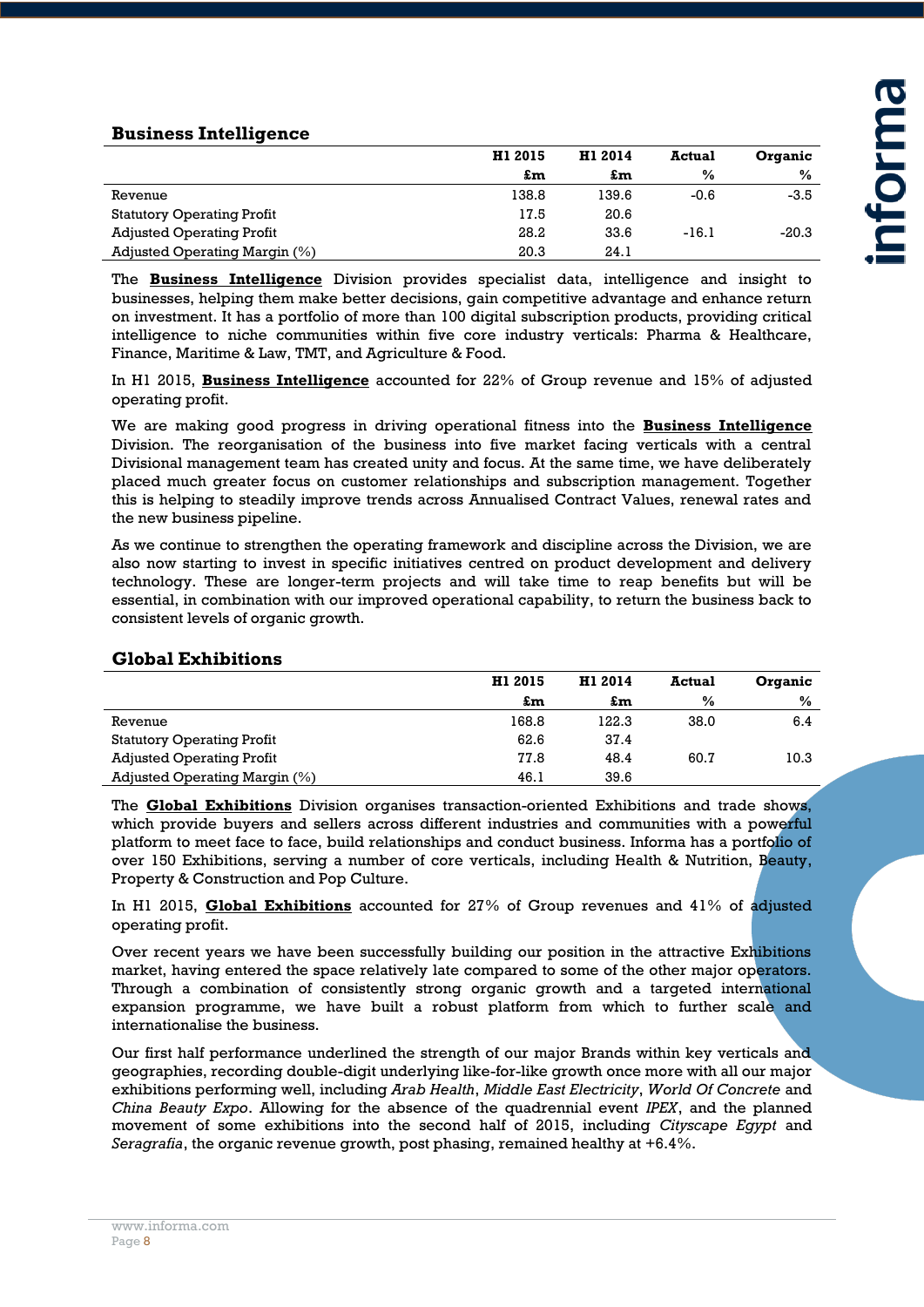As reported, adjusted operating profit grew more than 60% year-on-year, reflecting the combination of the strong organic revenue performance with the additional benefit from acquisitions completed in 2014, most notably Hanley Wood Exhibitions. Through leading events such as *World of Concrete* and *International Surfaces*, this business is heavily weighted to the first six months of the year and so made a significant contribution in the period, with trading ahead of our acquisition plan.

| <b>Knowledge &amp; Networking</b> |
|-----------------------------------|
|-----------------------------------|

|                                   | H1 2015 | H1 2014 | <b>Actual</b> | Organic |
|-----------------------------------|---------|---------|---------------|---------|
|                                   | £m      | £m      | $\%$          | $\%$    |
| Revenue                           | 116.2   | 124.1   | $-6.4$        | -5.5    |
| <b>Statutory Operating Profit</b> | 8.2     | 12.1    |               |         |
| <b>Adjusted Operating Profit</b>  | 17.7    | 21.7    | $-18.4$       | $-19.3$ |
| Adjusted Operating Margin $(\%)$  | 15.2    | 17.5    |               |         |

The **Knowledge & Networking** Division incorporates all of the Group's training, learning, conference, advisory and congress businesses. It organises content-driven events and programmes that provide a platform for communities to meet, network and share knowledge. It runs around 3,000 conferences and training events across the globe each year, covering a range of subject areas, but with a particular focus on Life Sciences, TMT and Finance.

In H1 2015, **Knowledge & Networking** accounted for 19% of Group revenue and 9% of adjusted operating profit.

During the first half of the year we started to bring together the various businesses within the **Knowledge & Networking** Division into a single, cohesive operating unit. We have deliberately taken our time over this process, focusing first on the reorganisation and refocusing exercise within **Business Intelligence**. But in April, a new operating structure was announced internally for **Knowledge & Networking**, reorganising the business around three core verticals of Finance, Life Sciences and TMT, each having a dedicated global team.

The restructuring through the first half created some minor disruption to the divisional trading performance but our major event Brands continued to perform well, including *SuperReturn*, *Fund Forum* and *BioEurope*.

There remained some pockets of geographical weakness, with parts of Australasia and Europe weaker, including Russia. The Middle East also saw some short-term impact from the oil price collapse although it has since recovered, notwithstanding the timing of Ramadan in June which has led to some rescheduling of events into the second half.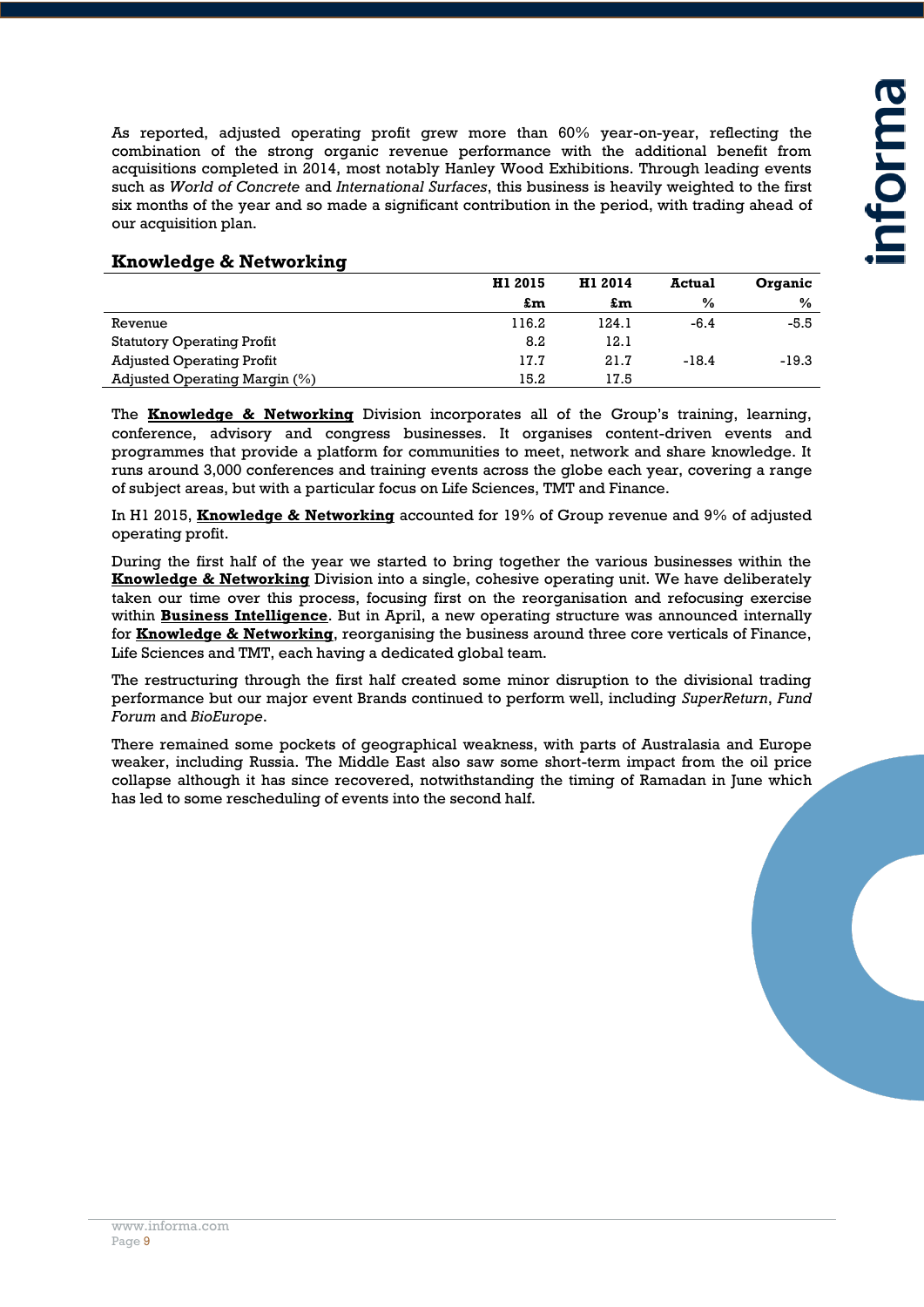# **Financial Review**

The Group reported a steady operating performance in the first half of 2015, delivering growth in earnings and cash flow, and a robust financial position, with the ratio of net debt to EBITDA at 2.4 times.

#### **Group**

|                                   | H1 2015 | H1 2014 | <b>Actual</b> | <b>Organic</b> |
|-----------------------------------|---------|---------|---------------|----------------|
|                                   | £m      | £m      | $\frac{0}{0}$ | $\frac{0}{0}$  |
| Revenue                           | 618.8   | 569.6   | 8.6           | 0.2            |
| <b>Statutory Operating Profit</b> | 133.5   | 112.3   |               |                |
| <b>Adjusted Operating Profit</b>  | 190.4   | 166.7   | 14.2          | -2.6           |
| Adjusted Operating Margin (%)     | 30.8    | 29.3    |               |                |

The Group's revenue and statutory operating profit have increased to £618.8m (2014: £569.6m) and £133.5m (2014: profit of £112.3m) respectively. This was primarily driven by the acquisitions of the Hanley Wood and Virgo exhibition businesses in the second half of 2014.

#### **Adjusted and Statutory Results**

In these Half Year Results we refer to Adjusted Results and Statutory Results.

Adjusted results exclude adjusting items such as the amortisation of intangible assets and impairment charges. A full list of adjusting items is provided in note 3.

Adjusted Results are prepared to provide a more comparable indication of the Group's underlying business performance. For example, in order to help understand the underlying trading performance of the Group, we consider adjusted operating profit to be a more useful measure than statutory operating profit. Additionally, adjusted operating profit is a useful proxy for cash generation and therefore is used to provide a good indication of whether the required returns have been made by the Divisions.

The Group's use of Adjusted Results is in line with similar adjusted measures used by our peer companies. However this adjusted measure is a sector-specific treatment and is not comparable with other sectors.

To arrive at the adjusted operating profit of £190.4m (2014: £166.7m) the following adjusting items have been recognised:

|                                            | <b>Academic</b><br>Publishing | <b>Business</b><br>Intelligence | Global<br><b>Exhibitions</b> | Knowledge &<br>Networking | Total |
|--------------------------------------------|-------------------------------|---------------------------------|------------------------------|---------------------------|-------|
|                                            | £m                            | £m                              | £m                           | £m                        | £m    |
| Revenue                                    | 195.0                         | 138.8                           | 168.8                        | 116.2                     | 618.8 |
| Statutory operating profit                 | 45.2                          | 17.5                            | 62.6                         | 8.2                       | 133.5 |
| Add back:                                  |                               |                                 |                              |                           |       |
| Restructuring and reorganisation           |                               |                                 |                              |                           |       |
| costs                                      |                               | 2.1                             |                              | 2.3                       | 4.4   |
| Acquisition and integration costs          |                               |                                 | 0.9                          |                           | 0.9   |
| Subsequent re-measurement of               |                               |                                 |                              |                           |       |
| contingent consideration                   |                               |                                 | 1.1                          | -                         | 1.1   |
| Intangible asset amortisation <sup>1</sup> | 21.5                          | 8.6                             | 13.2                         | 7.2                       | 50.5  |
| Adjusted operating profit                  | 66.7                          | 28.2                            | 77.8                         | 17.7                      | 190.4 |

<sup>1</sup>Excludes software and product development amortisation

Restructuring and reorganisation costs for the period of £4.4m (H1 2014: £7.2m) were incurred in the strategic reorganisations undertaken within **Business Intelligence** and **Knowledge & Networking**, as outlined in the Divisional Trading Review. The total charge comprises redundancy costs of £4.1m (H1 2014: £2.6m), reorganisation costs of £nil (H1 2014: £3.9m) and vacant property provisions of £0.3m (H1 2014: £0.7m).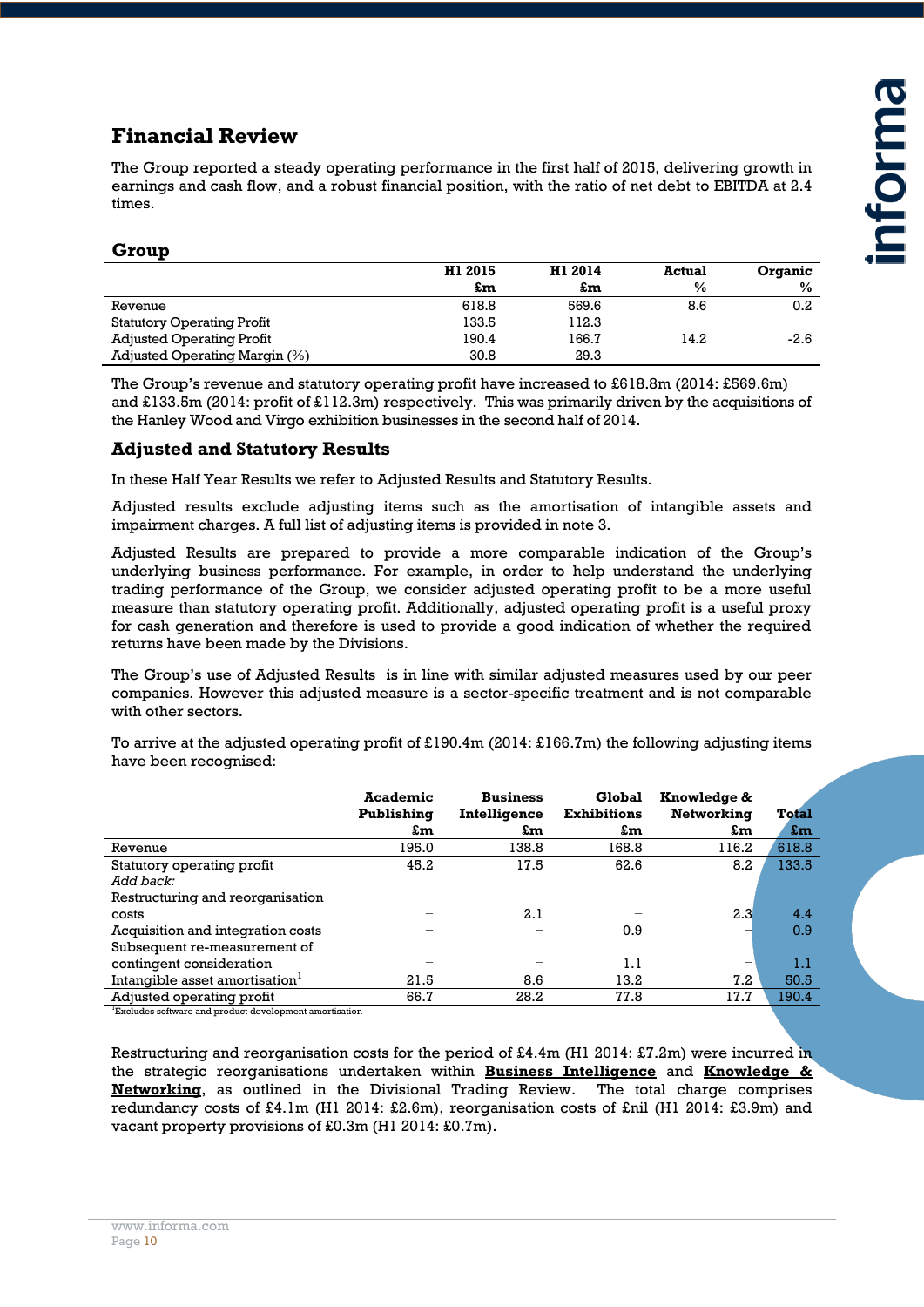During the period contingent consideration was re-measured by  $\text{\pounds}1.1m$  (H1 2014:  $\text{\pounds}1.7m$ ), intangible asset amortisation of £50.5m (H1 2014: £45.8m) and acquisition related costs of £0.9m (H1 2014: £0.1m) have been recognised in the Condensed Consolidated Income Statement.

#### **Translation Impact**

The Group is particularly sensitive to movements in the USD and Euro against the GBP.

The Group receives approximately 49% of its revenues and incurs approximately 40% of its costs in USD or currencies pegged to USD. Each \$0.01 movement in the USD to GBP exchange rate has a circa £4.0m impact on revenue and a circa £1.7m impact on operating profits.

The Group receives approximately 7% of its revenues and incurs approximately 6% of its costs in EUR. Each €0.01 movement in the EUR to GBP exchange rate has a circa £0.6m impact on revenue and a circa £0.2m impact on operating profits.

With both currencies, offsetting the movements in adjusted operating profit will be movements in interest charges and tax liabilities. This analysis assumes all other variables, including interest rates, remain constant.

For debt covenant testing purposes, both profit and debt translations are calculated at the average rate of exchange throughout the relevant period.

#### **Net Finance Costs**

Net finance costs, which consist principally of interest costs net of interest receivable, increased by £0.5m from £11.6m to £12.1m. The Group maintains a balance of fixed and floating rate debt.

#### **Taxation**

Across the Group, tax has been provided on adjusted profits (excluding the Group's share of the post-tax adjusted results of joint ventures) at an effective tax rate of 20.0% (H1 2014: 21.0%). This adjusted tax rate benefits from profits generated from trading operations in low tax jurisdictions, and is lower than the rate at H1 2014 due to lower tax rates in certain countries including the UK, and the impact of our US businesses qualifying for certain tax incentives related to their exports.

The Group tax charge on statutory profit before tax (excluding the Group's share of the post-tax statutory results of joint ventures) was 18.1% (H1 2014: 20.7%).

#### **Earnings and Dividend**

Adjusted diluted EPS of 21.8p (H1 2014: 20.1p) is 8.5% ahead of the same period in 2014 and statutory diluted EPS from continuing operations of 15.2p (H1 2014: 13.0p) is 16.9% ahead of same period in 2014.

The Board has recommended an interim dividend of 6.55p (H1 2014: 6.40p) which will be payable on 11 September 2015 to ordinary shareholders registered as of the close of business on 14 August 2015.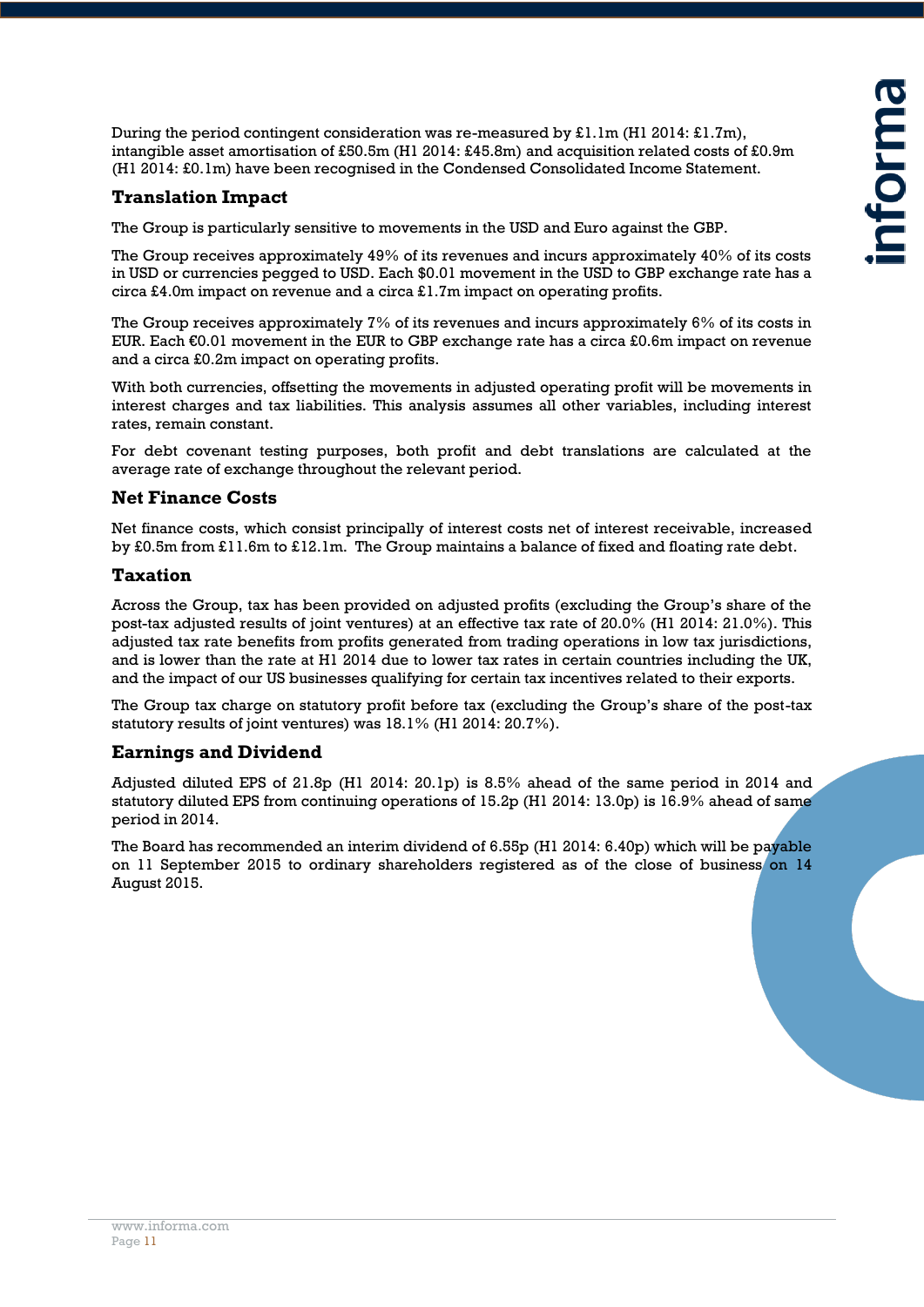#### **Cash Flow**

The Group continues to generate strong cash flows.

The cash conversion for H1 2015, expressed as a ratio of operating cash flow (as calculated below) to adjusted operating profit was 81% (H1 2014: 65%). Before taking into account dividend payments and investment in acquisitions, the Group generated free cash flow of £116.4m (H1 2014: £64.7m).

|                                                             | 6 months to 30 June |         | Year to 31<br>December |
|-------------------------------------------------------------|---------------------|---------|------------------------|
|                                                             | 2015                | 2014    | 2014                   |
|                                                             | £m                  | £m      | £m                     |
| <b>Adjusted operating profit from continuing operations</b> | 190.4               | 166.7   | 334.1                  |
| Depreciation of property and equipment                      | 3.1                 | 3.1     | 6.1                    |
| Amortisation                                                | 6.2                 | 6.0     | 12.1                   |
| Share-based payments                                        | 1.4                 | 0.7     | 1.7                    |
| <b>EBITDA</b> from continuing operations                    | 201.1               | 176.5   | 354.0                  |
| Net capital expenditure                                     | (14.2)              | (7.0)   | (14.7)                 |
| Working capital movement <sup>1</sup>                       | (33.2)              | (60.9)  | (15.5)                 |
| Operating cash flow from continuing operations              | 153.7               | 108.6   | 323.8                  |
| Restructuring and reorganisation                            | (10.5)              | (6.0)   | (21.0)                 |
| Net interest <sup>2</sup>                                   | (13.1)              | (12.6)  | (26.0)                 |
| Taxation                                                    | (13.7)              | (25.3)  | (44.3)                 |
| <b>Free cash flow</b>                                       | 116.4               | 64.7    | 232.5                  |
| Operating cash flow of discontinued operations <sup>3</sup> | (0.3)               | (2.8)   | (3.8)                  |
| Acquisitions less disposals                                 | (71.0)              | (15.8)  | (369.0)                |
| Dividends paid to shareholders                              | (83.6)              | (75.4)  | (114.0)                |
| Dividends paid to non-controlling interest                  | (0.5)               |         | (0.9)                  |
| Net shares (acquired)/issued                                | (0.3)               |         | 204.1                  |
| <b>Net funds flow</b>                                       | (39.3)              | (29.3)  | (51.1)                 |
| <b>Opening net debt</b>                                     | (876.2)             | (782.6) | (782.6)                |
| Non-cash items <sup>4</sup>                                 | (0.6)               | (0.5)   | (2.4)                  |
| Foreign exchange                                            | 4.4                 | 17.6    | (40.1)                 |
| Closing net debt                                            | (911.7)             | (794.8) | (876.2)                |

<sup>1</sup>The 'Working capital movement' above excludes movements on restructuring and reorganisation accruals

<sup>2</sup> Net interest does not include facility fees capitalised

<sup>3</sup> Operating cash flow in relation to operations discontinued in 2013.

4 Facility fee amortisation

The increase in net debt arising from acquisitions was £71.8m (H1 2014: £17.8m) which comprises current year acquisitions of £65.8m (H1 2014: £15.0m) and consideration in respect of acquisitions completed in prior years of £6.0m (H1 2014: £2.8m). This was offset by a decrease in net debt arising from disposals of £0.8m inflow (H1 2014: £2.0m inflow).

Net debt increased by £35.5m from £876.2m to £911.7m, driven primarily by a net funds outflow of £39.3m, offset by exchange rate movements of £4.4m. During the period the Group paid the 2014 final dividend of £83.6m.

#### **Financing and Bank Covenants**

The principal financial covenant ratios are consistent across the private placement loan notes and revolving credit facility, with a maximum net debt to EBITDA of 3.5 times and minimum EBITDA interest cover of 4.0 times, tested semi-annually.

At 30 June 2015 both financial covenants were comfortably achieved. The ratio of net debt (using average exchange rates) to EBITDA was 2.4 times compared to 2.2 times at 31 December 2014 and 2.3 times at 30 June 2014. The ratio of EBITDA to net interest payable was 15.1 times compared to 14.4 times at 31 December 2014 and 14.2 times at 30 June 2014.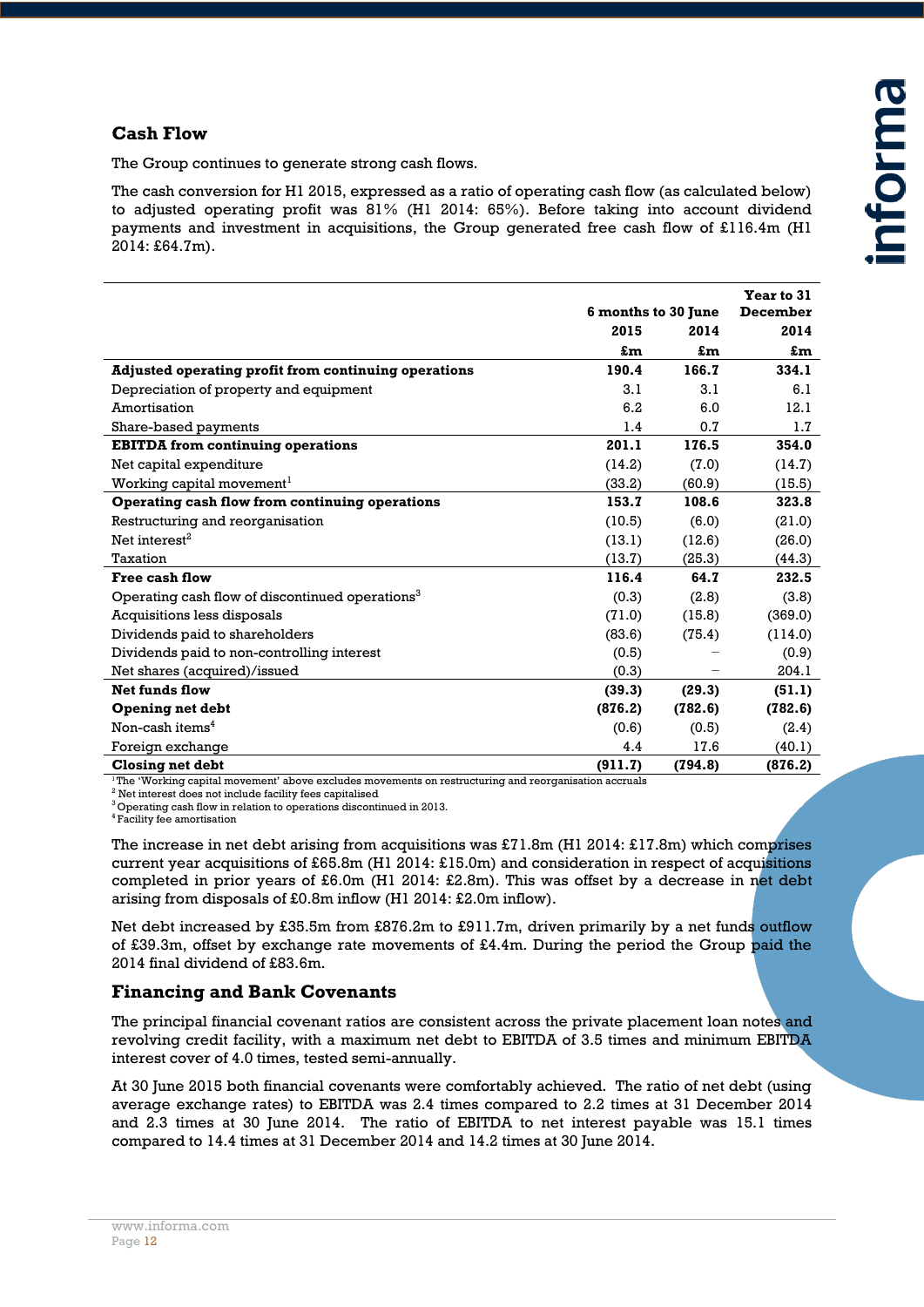#### **Deferred Income**

Deferred income of £339.0m, which represents income received in advance, was up 19% on a constant currency basis at 30 June 2015 compared to the same date in 2014. The organic growth year on year was 3%. Deferred income arises primarily from subscriptions paid in advance and forward bookings for trade shows, exhibitions or conferences. Due to their market leading status, many trade shows and exhibitions receive commitments up to a year in advance.

#### **Pensions**

The Group's financial obligations to its pension schemes remain relatively small compared to the size of the Group, with net pension liabilities at 30 June 2015 of £3.6m (H1 2014: £7.8m).

#### **Related Party Transactions**

Related party transactions, other than those relating to Directors' remuneration in the six months ended 30 June 2015, have been disclosed in note 16. Also, there have been no changes in related party transactions described in the Annual Report and Financial Statements of the Group for the financial year ended 31 December 2014 that could have a material effect on the financial position or performance on the Group in the six months ended 30 June 2015.

#### **Post Balance Sheet Events**

On 16 July 2015, the Group completed the acquisition of 100% of the equity interest in Ashgate Publishing Limited and certain related entities, for an initial consideration of £20.0m.

On 27 July 2015, the Group announced the sale of our Consumer Information business to Progressive Digital Media for a total consideration of £25m.

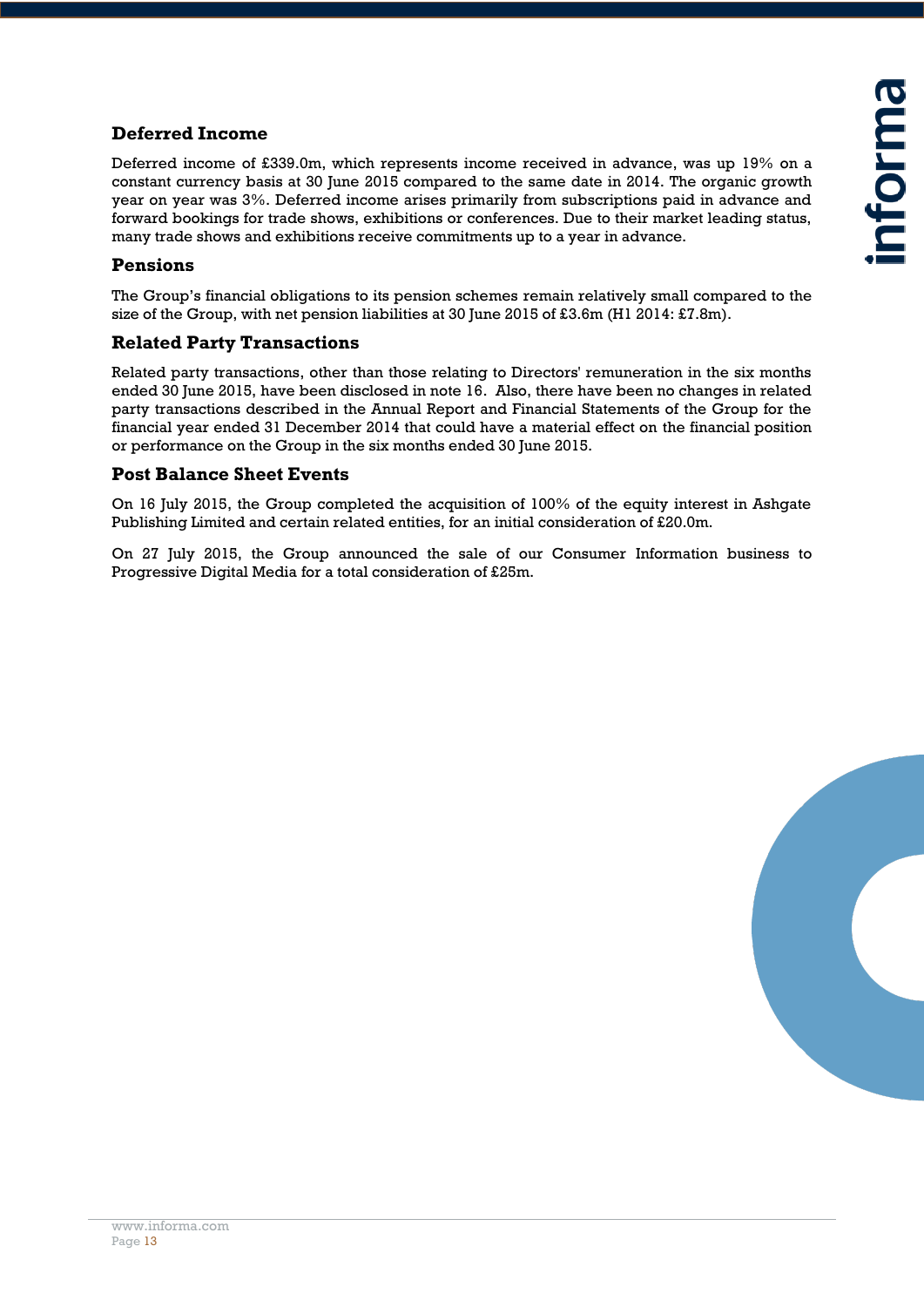# **Principal Risk Factors**

The principal risk factors of Informa PLC are similar to those faced by many other businesses such as the effect of general economic conditions, operating in competitive markets, reliance on recruitment and retention of key employees, risks in doing business internationally, dependence on the strength of the Group's Brands, dependence on the internet and electronic platforms, being affected by changes in legislation and litigious environments.

The principal risk factors affecting the business activities of the Group were identified on pages 62 - 65 of the 2014 Annual Report (available on the Company's website at [www.informa.com\)](http://www.informa.com/) and remained unchanged for the first six months of the 2015 financial year. These risk factors are summarised below (in no order of priority):

- The Group's businesses are affected by the economic conditions of the sectors and regions in which they and their customers operate and the markets in which the Group operates are highly competitive and subject to rapid change.
- The Group's continued growth depends, in part, on its ability to identify, complete, and integrate acquisitions and its ability to expand the business into new geographic regions.
- Reliance on or loss of key customers may reduce demand for the Group's products.
- A major accident at an exhibition or event.
- Significant operational disruption caused by a major disaster.
- Inadequate crisis management.
- The Group is dependent on the internet and its digital delivery platforms, networks and distribution systems.
- Breaches of the Group's information security systems or other unauthorised access to its sensitive information could adversely affect the Group's businesses and operations.
- The Group relies on the experience and talent of its senior management and on its ability to recruit and retain key employees for the success of its business.
- Changes in tax laws or their application or interpretation may adversely impact the Group.
- The Group's IP rights may not be adequately protected and may be challenged by third parties.
- The Group is subject to regulation regarding the use of personal data.
- The Group may be adversely affected by enforcement of and changes in legislation and regulation affecting its businesses and that of its customers.
- The Group's credit risk in respect of long-term receivables.
- The *Growth Acceleration Plan* may not achieve the intended level of return or anticipated growth in business activities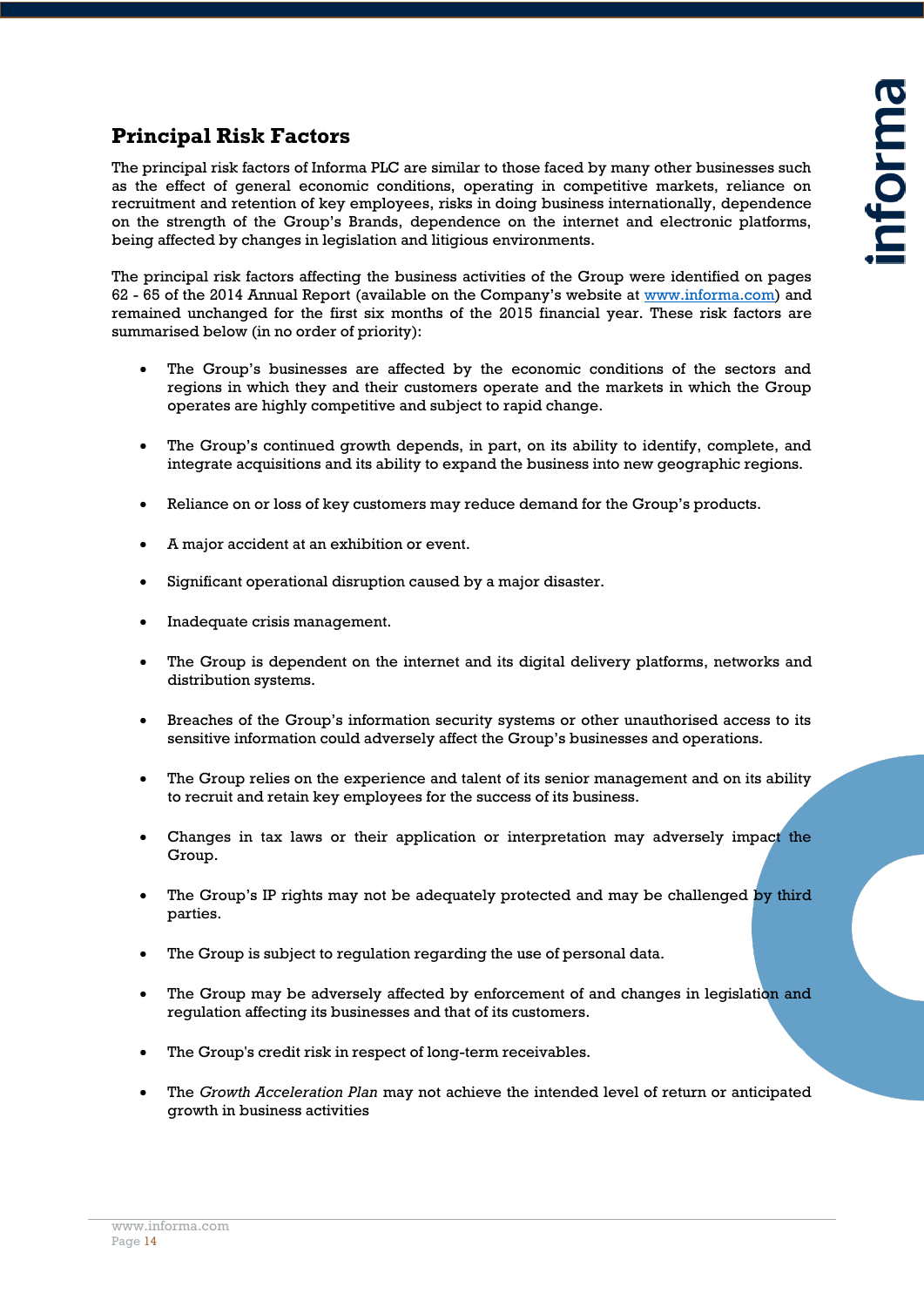# **Going Concern**

The Group's business activities, together with the principal risk factors likely to affect its future development, performance and position, are set out in the Operational Review, Divisional Trading Review and Financial Review. As set out in the above review of Principal Risk Factors, a number of risk factors and uncertainties affect the Group's results and financial position. The Group's net debt and banking covenants are summarised in the Financial Review and notes 9 and 13.

The Group has an extensive budgeting process for forecasting its trading results and cash flows and updates these forecasts to reflect current trading on a monthly basis. The Group sensitises its projections to reflect possible changes in trading performance and future acquisition spend. These forecasts and projections indicate that the Group should be able to operate within the level of its current financing facilities and management is confident that it will be able to meet its covenant requirements for the foreseeable future.

After making enquiries, the Directors have a reasonable expectation that the Company and the Group have adequate resources to continue in operational existence for the foreseeable future. Accordingly, they continue to adopt the going concern basis in preparing this interim management report.

# **Cautionary Statements**

This interim management report contains certain forward looking statements. These statements are subject to a number of risks and uncertainties and actual results and events could differ materially from those currently being anticipated. The terms 'expect', 'should be', 'will be' and similar expressions identify forward looking statements. Factors which may cause future outcomes to differ from those foreseen in forward looking statements include, but are not limited to: general economic conditions and business conditions in Informa's markets; exchange rate fluctuations, customers' acceptance of its products and services; the actions of competitors; legislative, fiscal and regulatory developments; changes in law and legal interpretation affecting Informa's intellectual property rights and internet communications; and the impact of technological change. These forward looking statements speak only as of the date of this interim management report. Except as required by any applicable law or regulation, the Group expressly disclaims any obligation or undertaking to release publicly any updates or revisions to any forward looking statements contained in this document to reflect any change in the Group's expectations or any change in events, conditions or circumstances on which any such statement is based.

# **Board of Directors**

The Directors of Informa PLC are listed at www.informa.com.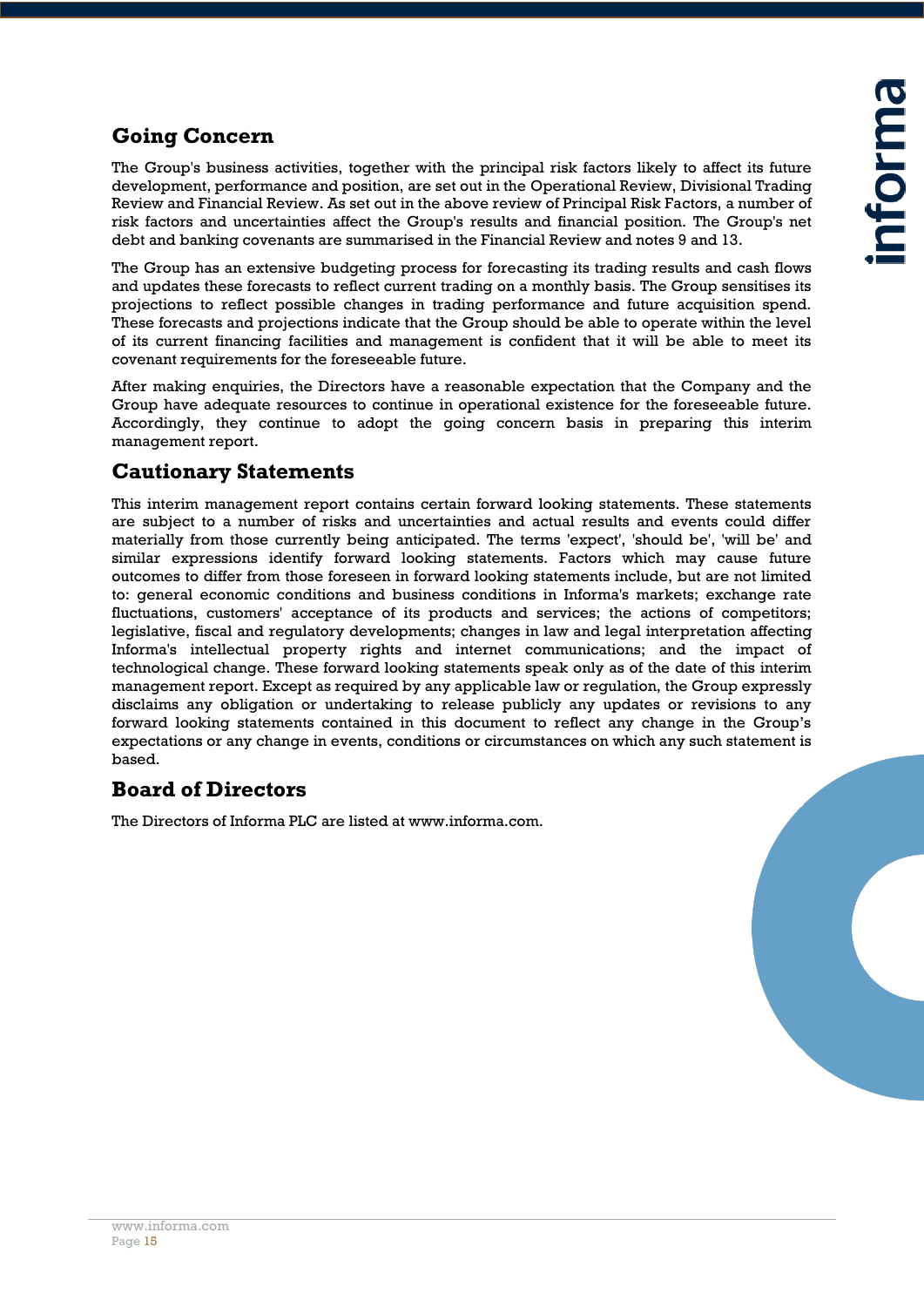# **Responsibility Statement**

We confirm that to the best of our knowledge:

- a) the Condensed set of Consolidated Financial Statements has been prepared in accordance with IAS 34 *'Interim Financial Reporting'* as adopted by the European Union;
- b) the Condensed set of Consolidated Financial Statements, which has been prepared in accordance with the applicable set of accounting standards, gives a true and fair view of the assets, liabilities, financial position and profit or loss of the issuer, or the undertakings included in the consolidation as a whole as required by DTR 4.2.4R; and
- c) the interim management report includes a fair review of the following information as required by DTR 4.2.7R;
	- i. an indication of important events that have occurred during the first six months of the financial year, and their impact on the Condensed set of Consolidated Financial Statements; and
	- ii. a description of the principal risks and uncertainties for the remaining six months of the year.
- d) the interim management report includes the following information as required by DTR 4.2.8R:
	- i. related party transactions that have taken place in the first six months of the current financial year and that have materially affected the financial position or performance of the Group in that period; and
	- ii. any changes in the related party transactions described in the 2014 Annual Report that could have material effect on the financial position or performance of the Group in the current period.

By order of the Board

Stephen A. Carter CBE Gareth Wright

Group Chief Executive Group Finance Director

28 July 2015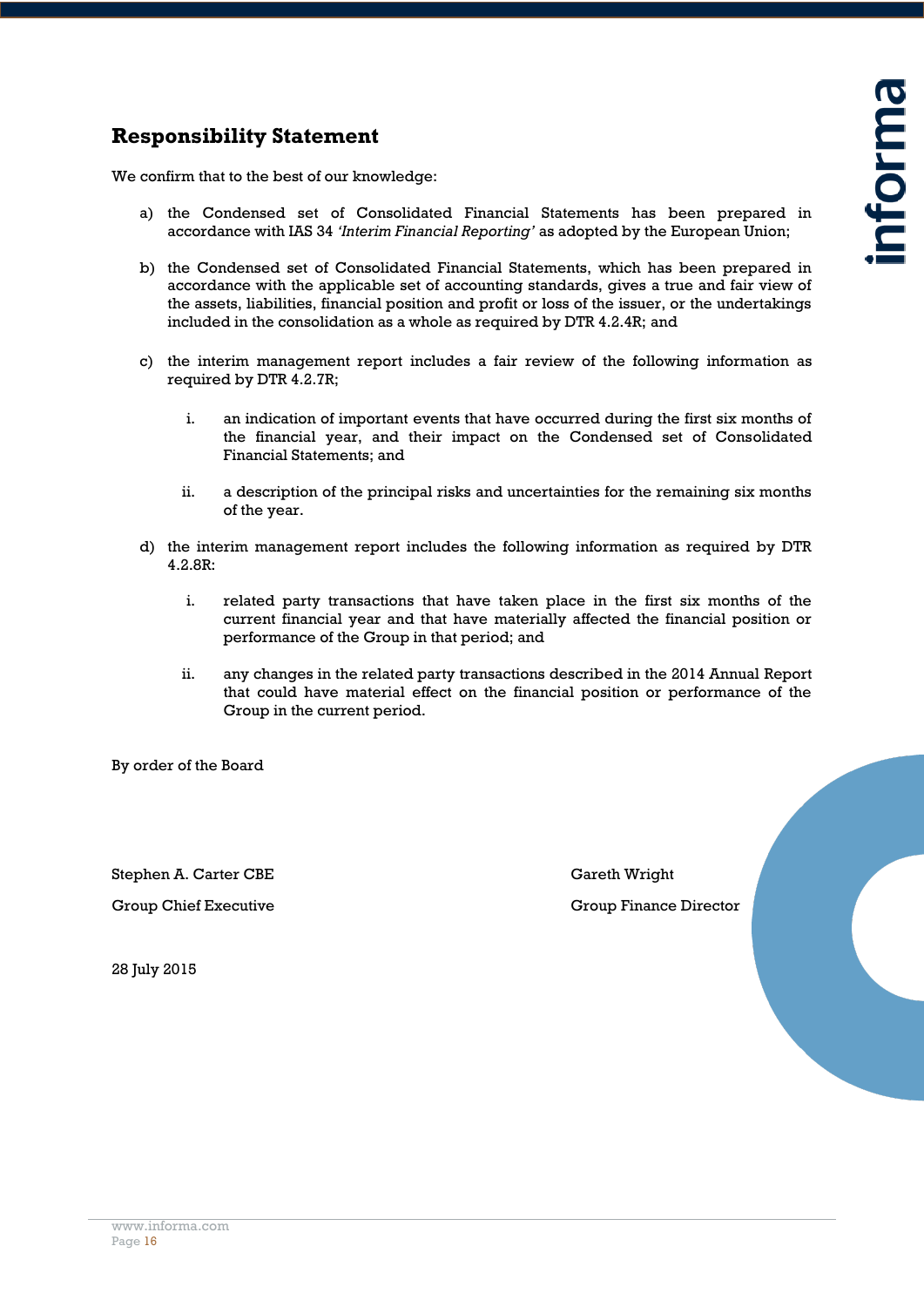# **informa**

# **Independent Review Report to Informa PLC**

We have been engaged by the Company to review the Condensed set of Consolidated Financial Statements in the half-yearly financial report for the six months ended 30 June 2015 which comprises the Condensed Consolidated Income Statement, the Condensed Consolidated Statement of Comprehensive Income, the Condensed Consolidated Statement of Changes in Equity, the Condensed Consolidated Statement of Financial Position, the Condensed Consolidated Cash Flow Statement and related notes 1 to 17. We have read the other information contained in the half-yearly financial report and considered whether it contains any apparent misstatements or material inconsistencies with the information in the Condensed set of Consolidated Financial **Statements** 

This report is made solely to the Company in accordance with International Standard on Review Engagements (UK and Ireland) 2410 '*Review of Interim Financial Information Performed by the Independent Auditor of the Entity*' issued by the Auditing Practices Board. Our work has been undertaken so that we might state to the Company those matters we are required to state to them in an independent review report and for no other purpose. To the fullest extent permitted by law, we do not accept or assume responsibility to anyone other than the Company, for our review work, for this report, or for the conclusions we have formed.

#### **Directors' responsibilities**

The half-yearly financial report is the responsibility of, and has been approved by, the Directors. The Directors are responsible for preparing the half-yearly financial report in accordance with the Disclosure and Transparency Rules of the United Kingdom's Financial Conduct Authority.

As disclosed in note 3, the Annual Financial Statements of the Group are prepared in accordance with IFRSs as adopted by the European Union. The condensed set of financial statements included in this half-yearly financial report has been prepared in accordance with International Accounting Standard 34, '*Interim Financial Reporting'*, as adopted by the European Union.

#### **Our responsibility**

Our responsibility is to express to the Company a conclusion on the condensed set of financial statements in the half-yearly financial report based on our review.

#### **Scope of review**

We conducted our review in accordance with International Standard on Review Engagements (UK and Ireland) 2410 '*Review of Interim Financial Information Performed by the Independent Auditor of the Entity*' issued by the Auditing Practices Board for use in the United Kingdom. A review of interim financial information consists of making inquiries, primarily of persons responsible for financial and accounting matters, and applying analytical and other review procedures. A review is substantially less in scope than an audit conducted in accordance with International Standards on Auditing (UK and Ireland) and consequently does not enable us to obtain assurance that we would become aware of all significant matters that might be identified in an audit. Accordingly, we do not express an audit opinion.

#### **Conclusion**

Based on our review, nothing has come to our attention that causes us to believe that the Condensed set of Consolidated Financial Statements in the half-yearly financial report for the six months ended 30 June 2015 is not prepared, in all material respects, in accordance with International Accounting Standard 34 as adopted by the European Union and the Disclosure and Transparency Rules of the United Kingdom's Financial Conduct Authority.

Deloitte LLP Chartered Accountants and Statutory Auditor London, United Kingdom 28 July 2015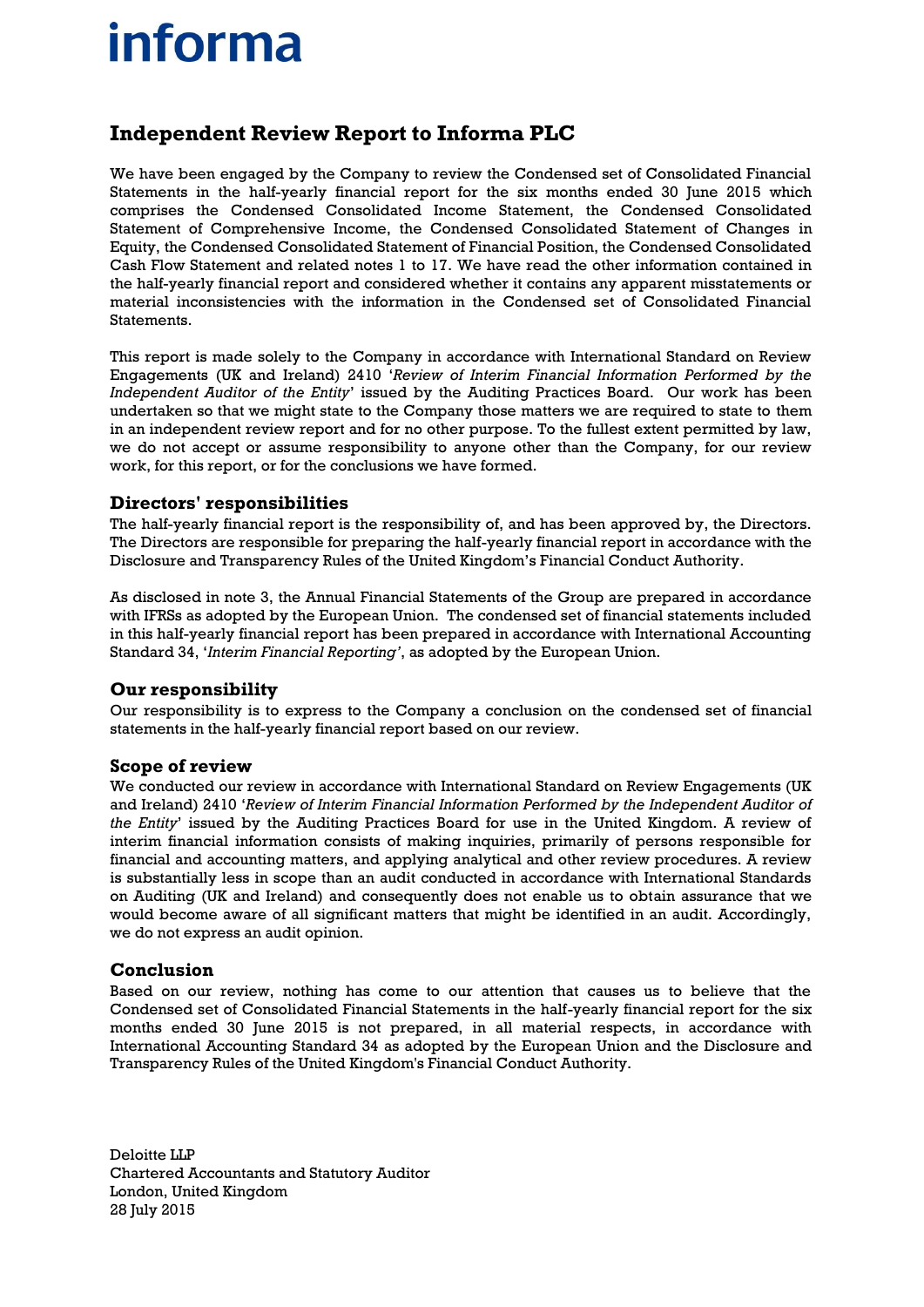#### **Condensed Consolidated Income Statement**

For the six months ended 30 June 2015

|                                    |              |                                          |                                         |                            | Unaudited 6 months ended 30 June         |                                         |                            |                                                            |
|------------------------------------|--------------|------------------------------------------|-----------------------------------------|----------------------------|------------------------------------------|-----------------------------------------|----------------------------|------------------------------------------------------------|
|                                    | <b>Notes</b> | <b>Adjusted</b><br>results<br>2015<br>£m | <b>Adjusting</b><br>items<br>2015<br>£m | <b>Total</b><br>2015<br>£m | <b>Adjusted</b><br>results<br>2014<br>£m | <b>Adjusting</b><br>items<br>2014<br>£m | <b>Total</b><br>2014<br>£m | <b>Total</b><br>Year<br>ended 31<br>December<br>2014<br>£m |
| Revenue                            | 5            | 618.8                                    |                                         | 618.8                      | 569.6                                    |                                         | 569.6                      | 1,137.0                                                    |
| Net operating expenses             | 3            | (428.4)                                  | (56.9)                                  | (485.3)                    | (402.9)                                  | (54.4)                                  | (457.3)                    | (1, 139.4)                                                 |
| Operating                          |              |                                          |                                         |                            |                                          |                                         |                            |                                                            |
| profit/(loss)                      |              | 190.4                                    | (56.9)                                  | 133.5                      | 166.7                                    | (54.4)                                  | 112.3                      | (2.4)                                                      |
| Share of results of joint          |              |                                          |                                         |                            |                                          |                                         |                            |                                                            |
| ventures                           |              | (0.1)                                    |                                         | (0.1)                      | 0.1                                      | (0.1)                                   |                            | (0.4)                                                      |
| Profit/(loss) on disposal          |              |                                          |                                         |                            |                                          |                                         |                            |                                                            |
| of businesses                      | 6            |                                          | 0.6                                     | 0.6                        |                                          | (0.5)                                   | (0.5)                      | (2.8)                                                      |
| Finance costs                      |              | (14.3)                                   |                                         | (14.3)                     | (13.3)                                   |                                         | (13.3)                     | (29.2)                                                     |
| Investment income                  |              | 2.2                                      |                                         | 2.2                        | 1.7                                      |                                         | 1.7                        | 3.6                                                        |
| Profit/(loss) before tax           |              | 178.2                                    | (56.3)                                  | 121.9                      | 155.2                                    | (55.0)                                  | 100.2                      | (31.2)                                                     |
| Tax (charge)/credit                | 8            | (35.6)                                   | 13.5                                    | (22.1)                     | (32.6)                                   | 11.9                                    | (20.7)                     | (19.8)                                                     |
| Profit/(loss) for the              |              |                                          |                                         |                            |                                          |                                         |                            |                                                            |
| period                             |              | 142.6                                    | (42.8)                                  | 99.8                       | 122.6                                    | (43.1)                                  | 79.5                       | (51.0)                                                     |
| Attributable to:                   |              |                                          |                                         |                            |                                          |                                         |                            |                                                            |
| Equity holders of the parent       |              |                                          |                                         | 98.6                       |                                          |                                         | 78.4                       | (52.4)                                                     |
| Non-controlling interest           |              |                                          |                                         | 1.2                        |                                          |                                         | 1.1                        | 1.4                                                        |
|                                    |              |                                          |                                         |                            |                                          |                                         |                            |                                                            |
| <b>Earnings per share</b>          |              |                                          |                                         |                            |                                          |                                         |                            |                                                            |
| Basic (p)                          | 11           |                                          |                                         | 15.2                       |                                          |                                         | 13.0                       | (8.6)                                                      |
| Diluted (p)                        | 11           |                                          |                                         | 15.2                       |                                          |                                         | 13.0                       | (8.6)                                                      |
|                                    |              |                                          |                                         |                            |                                          |                                         |                            |                                                            |
| <b>Adjusted earnings per share</b> |              |                                          |                                         |                            |                                          |                                         |                            |                                                            |
| Basic (p)                          | 11           | 21.8                                     |                                         |                            | 20.1                                     |                                         |                            | 40.3                                                       |
| Diluted (p)                        | 11           | 21.8                                     |                                         |                            | 20.1                                     |                                         |                            | 40.3                                                       |

All results relate to continuing operations. Adjusting items are detailed in note 3.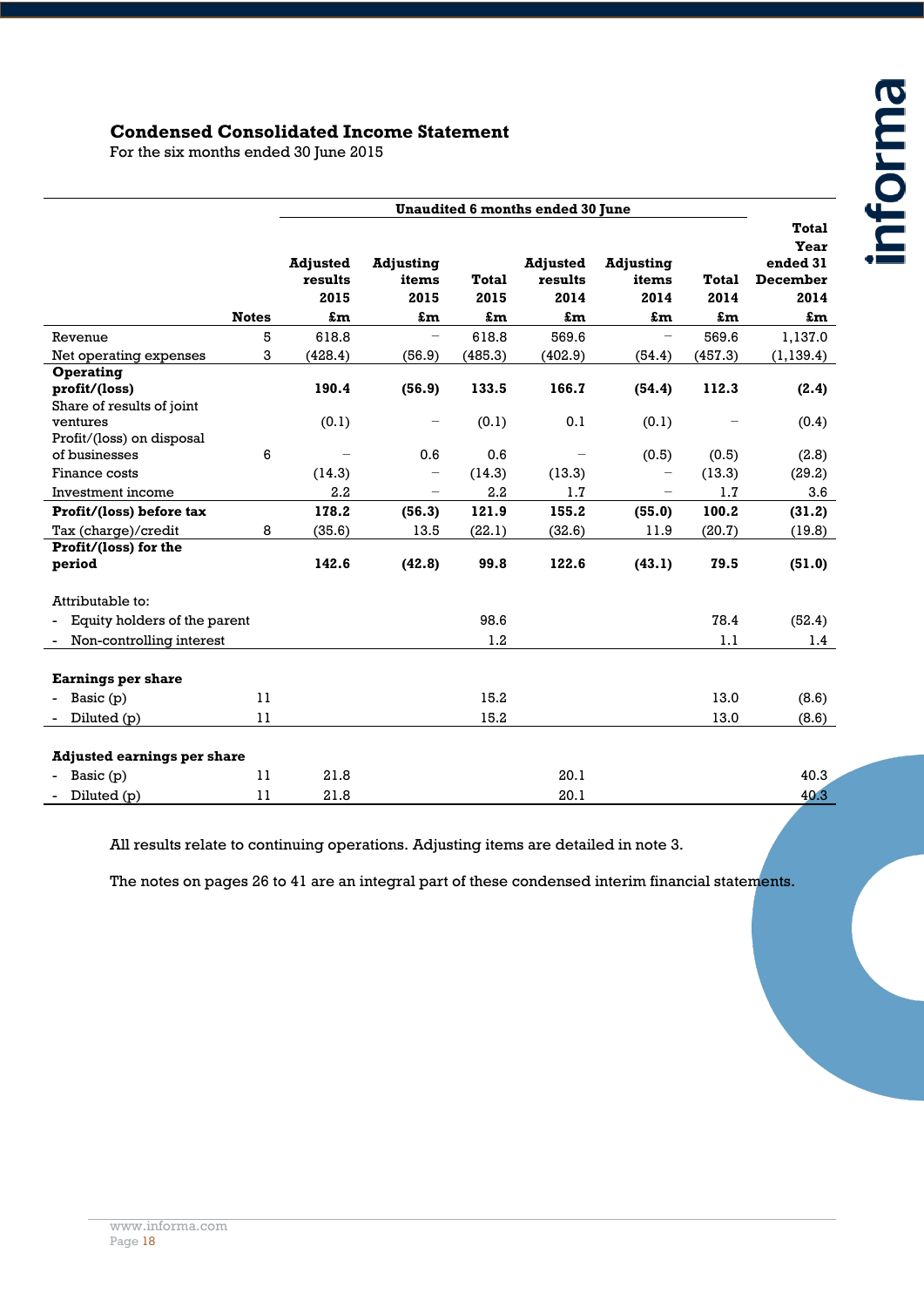### **Condensed Consolidated Statement of Comprehensive Income**

For the six months ended 30 June 2015

|                                                          | 6 months<br>ended | 6 months<br>ended | Year ended       |
|----------------------------------------------------------|-------------------|-------------------|------------------|
|                                                          | 30 June<br>2015   | 30 June           | 31 December      |
|                                                          |                   | 2014              | 2014             |
|                                                          | £m                | £m                | £m               |
|                                                          | (Unaudited)       | (Unaudited)       |                  |
| Profit/(loss) for the period                             | 99.8              | 79.5              | (51.0)           |
| Other comprehensive income/(expense):                    |                   |                   |                  |
| Items that will not be reclassified to profit or loss    |                   |                   |                  |
| Actuarial gain /(loss) on defined benefit pension        |                   |                   |                  |
| schemes                                                  | 6.4               | (4.6)             | (8.0)            |
| Tax relating to items that will not be reclassified to   |                   |                   |                  |
| profit or loss                                           | (1.3)             | 0.8               | 1.7              |
| Total items that will not be reclassified to profit or   |                   |                   |                  |
| loss                                                     | 5.1               | (3.8)             | (6.3)            |
|                                                          |                   |                   |                  |
| Items that may be reclassified subsequently to profit or |                   |                   |                  |
| loss                                                     |                   |                   |                  |
| Change in fair value of cash flow hedges                 |                   |                   | (0.2)            |
| Termination of interest rate swaps                       |                   |                   | (0.3)            |
| Exchange differences on translation of foreign           |                   |                   |                  |
| operations                                               | (22.7)            | (9.7)             | 7.9              |
| Tax relating to items that may be reclassified           |                   |                   |                  |
| subsequently to profit or loss                           |                   |                   | 0.1              |
| Total items that may be reclassified subsequently to     |                   |                   |                  |
| profit or loss                                           | (22.7)            | (9.7)             | 7.5              |
| Other comprehensive (expense)/income for the             |                   |                   |                  |
| period                                                   | (17.6)            | (13.5)            | 1.2              |
| Total comprehensive income/(expense) for the             |                   |                   |                  |
| period                                                   | 82.2              | 66.0              | (49.8)           |
|                                                          |                   |                   |                  |
| Attributable to:                                         |                   |                   |                  |
| - Equity holders of the parent                           | 81.0              | 64.9              | (51.2)           |
| - Non-controlling interest                               | 1.2               | 1.1               | 1.4 <sub>2</sub> |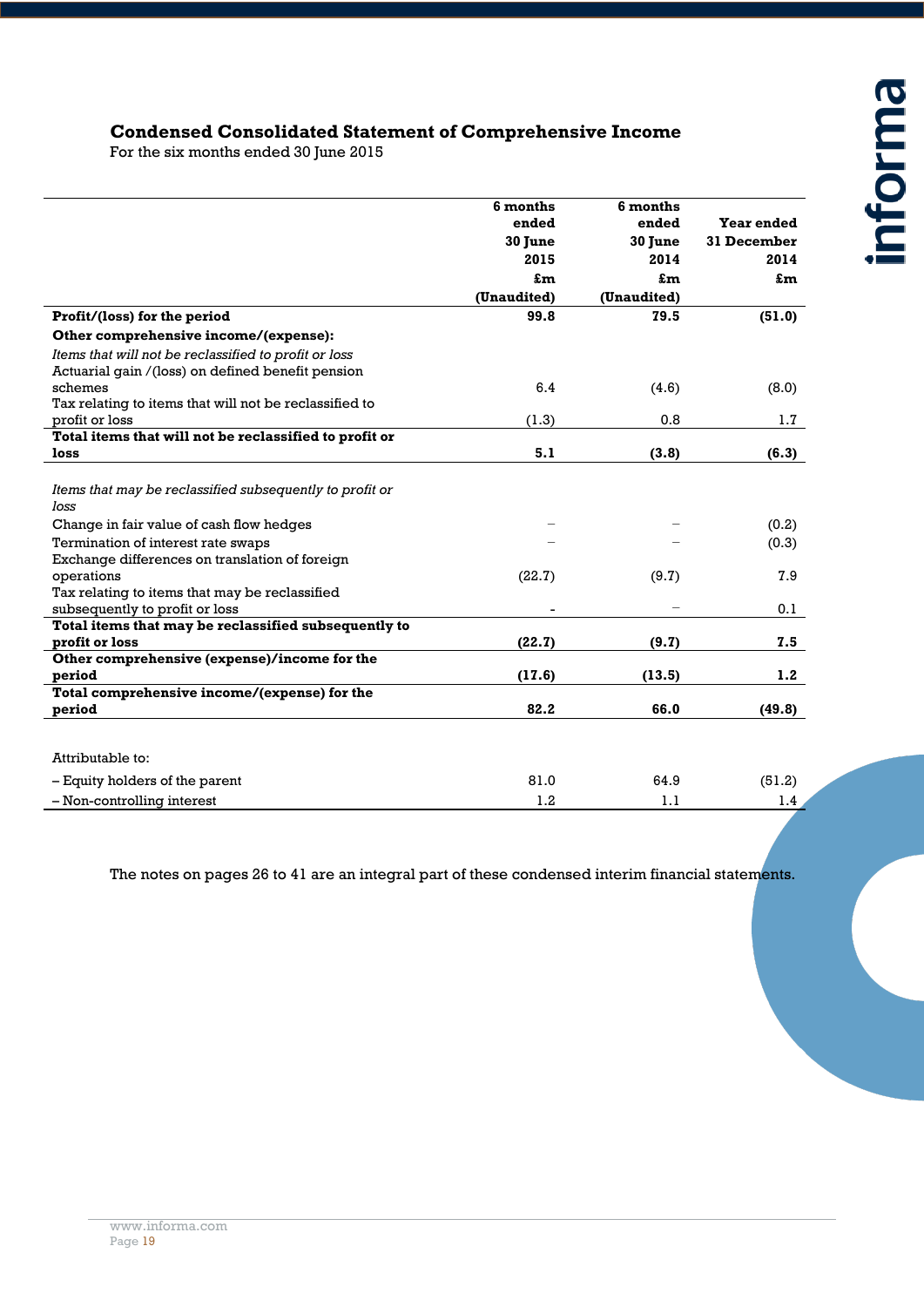# **Condensed Consolidated Statement of Changes in Equity**

| <b>Condensed Consolidated Statement of Changes in Equity</b>               |                         |                                    |                               |                   |                             |              |                                 |                        |
|----------------------------------------------------------------------------|-------------------------|------------------------------------|-------------------------------|-------------------|-----------------------------|--------------|---------------------------------|------------------------|
| For the six months ended 30 June 2015 (Unaudited)                          |                         |                                    |                               |                   |                             |              |                                 |                        |
|                                                                            | <b>Share</b><br>capital | <b>Share</b><br>premium<br>account | <b>Translation</b><br>reserve | Other<br>reserves | <b>Retained</b><br>earnings | <b>Total</b> | Non-<br>controlling<br>interest | <b>Total</b><br>equity |
|                                                                            | £m                      | £m                                 | £m                            | £m                | £m                          | £m           | £m                              | £m $\bullet$           |
| At 1 January 2015                                                          | 0.6                     | 204.0                              | (19.6)                        | (1,653.5)         | 2,698.7                     | 1,230.2      | 1.5                             | 1,231.7                |
| Profit for the period<br>Exchange differences<br>on translation of         |                         |                                    |                               |                   | 98.6                        | 98.6         | 1.2                             | 99.8                   |
| foreign operations<br>Actuarial gain on<br>defined benefit                 |                         |                                    | (22.7)                        |                   |                             | (22.7)       |                                 | (22.7)                 |
| pension schemes<br>Tax relating to<br>components of other<br>comprehensive |                         |                                    |                               |                   | 6.4                         | 6.4          |                                 | 6.4                    |
| income                                                                     |                         |                                    |                               |                   | (1.3)                       | (1.3)        | $\overline{\phantom{a}}$        | (1.3)                  |
| <b>Total comprehensive</b><br>(expense)/income for                         |                         |                                    |                               |                   |                             |              |                                 |                        |
| the period<br>Purchase of                                                  |                         |                                    | (22.7)                        |                   | 103.7                       | 81.0         | 1.2                             | 82.2                   |
| subsidiaries<br>Dividends to                                               |                         |                                    |                               | $\overline{a}$    | (2.0)                       | (2.0)        | (0.1)                           | (2.1)                  |
| shareholders (note 10)                                                     |                         |                                    |                               |                   | (83.6)                      | (83.6)       | (0.5)                           | (84.1)                 |
| Share award expense                                                        |                         |                                    |                               | 1.4               |                             | 1.4          |                                 | 1.4                    |
| Own shares purchased<br>Transfer of lapsed                                 |                         |                                    |                               | (0.3)             |                             | (0.3)        |                                 | (0.3)                  |
| <b>LTIPs</b>                                                               |                         |                                    |                               | (1.5)             | 1.5                         |              |                                 |                        |
| <b>At 30 June 2015</b>                                                     |                         |                                    |                               |                   |                             |              |                                 |                        |
| (unaudited)                                                                | 0.6                     | 204.0                              | (42.3)                        | (1,653.9)         | 2,718.3                     | 1,226.7      | 2.1                             | 1,228.8                |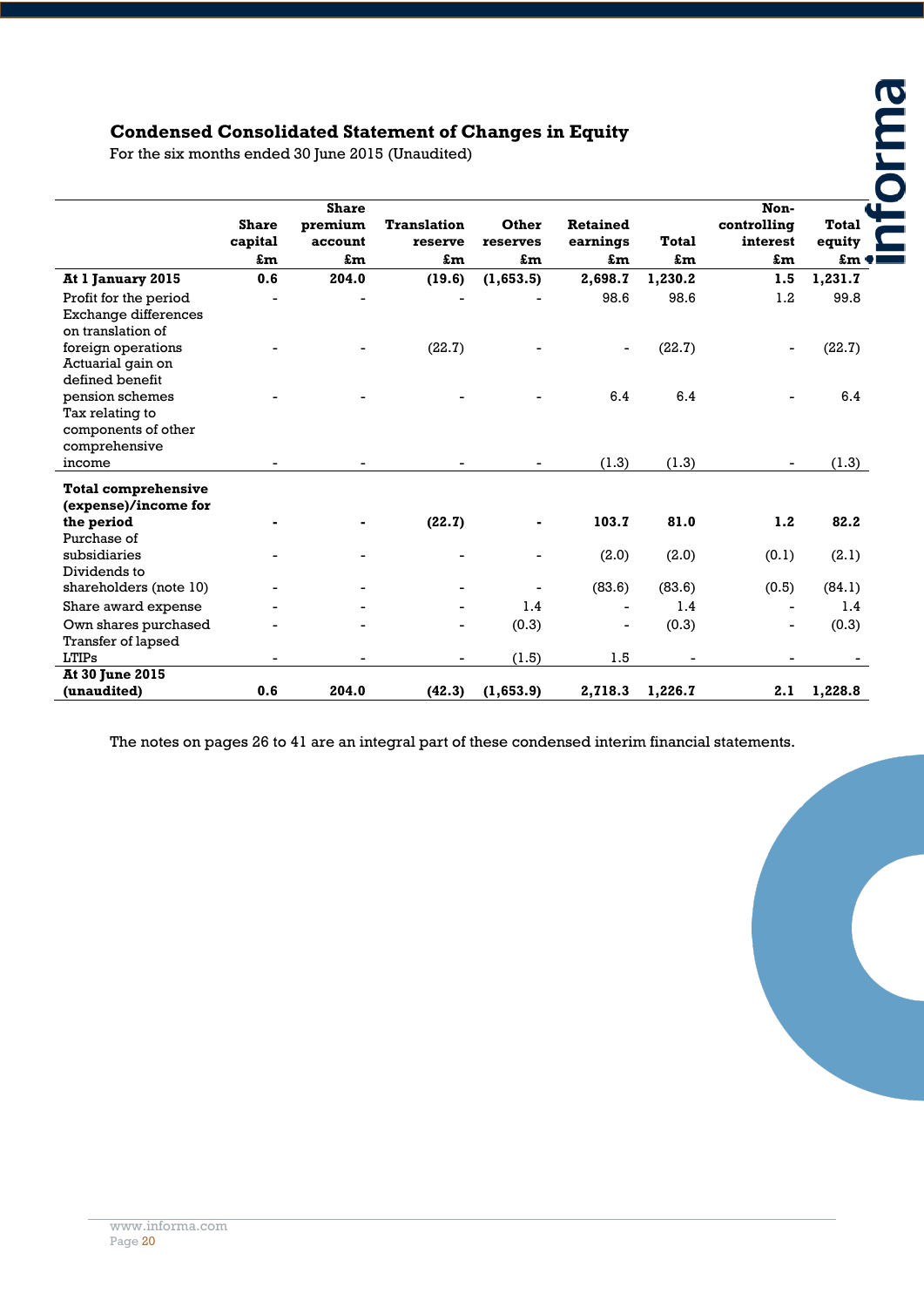# **Condensed Consolidated Statement of Changes in Equity (continued)**

| <b>Condensed Consolidated Statement of Changes in Equity (continued)</b><br>For the six months ended 30 June 2014 (Unaudited) |                         |                                    |                               |                   |                             |              |                                 |                        |  |
|-------------------------------------------------------------------------------------------------------------------------------|-------------------------|------------------------------------|-------------------------------|-------------------|-----------------------------|--------------|---------------------------------|------------------------|--|
|                                                                                                                               | <b>Share</b><br>capital | <b>Share</b><br>premium<br>account | <b>Translation</b><br>reserve | Other<br>reserves | <b>Retained</b><br>earnings | <b>Total</b> | Non-<br>controlling<br>interest | <b>Total</b><br>equity |  |
|                                                                                                                               | £m                      | £m                                 | £m                            | £m                | £m                          | £m           | £m                              | $\mathbf{m}$           |  |
| At 1 January 2014                                                                                                             | 0.6                     | 2.1                                | (27.5)                        | (1, 218.4)        | 2,433.3                     | 1,190.1      | 1.0                             | 1,191.1                |  |
| Profit for the period<br>Exchange<br>differences on<br>translation of foreign                                                 |                         |                                    |                               |                   | 78.4                        | 78.4         | 1.1                             | 79.5                   |  |
| operations<br>Actuarial loss on<br>defined benefit                                                                            |                         |                                    | (9.7)                         |                   |                             | (9.7)        |                                 | (9.7)                  |  |
| pension schemes<br>Tax relating to<br>components of other<br>comprehensive                                                    |                         |                                    |                               |                   | (4.6)                       | (4.6)        |                                 | (4.6)                  |  |
| income                                                                                                                        |                         | $\overline{\phantom{0}}$           |                               |                   | 0.8                         | 0.8          |                                 | 0.8                    |  |
| Total<br>comprehensive<br>(expense)/income<br>for the period<br>Inversion accounting                                          |                         |                                    | (9.7)                         | 1,756.0           | 74.6<br>(1,756.0)           | 64.9         | 1.1                             | 66.0                   |  |
| Issue of shares under<br>Scheme of                                                                                            |                         |                                    |                               |                   |                             |              |                                 |                        |  |
| Arrangement                                                                                                                   | 2,189.3                 | (2.1)                              |                               | (2,189.9)         | 2.7                         |              |                                 |                        |  |
| Capital reduction<br>Dividends to<br>shareholders (note                                                                       | (2,189.3)               |                                    |                               |                   | 2,189.3                     |              |                                 |                        |  |
| 10)                                                                                                                           |                         |                                    |                               |                   | (75.4)                      | (75.4)       |                                 | (75.4)                 |  |
| Share award                                                                                                                   |                         |                                    |                               |                   |                             |              |                                 |                        |  |
| expense<br>Transfer of vested                                                                                                 |                         |                                    |                               | 0.7               |                             | 0.7          |                                 | 0.7                    |  |
| <b>LTIPs</b>                                                                                                                  |                         |                                    |                               | (1.8)             | 1.8                         |              |                                 |                        |  |
| <b>At 30 June 2014</b><br>(unaudited)                                                                                         | 0.6                     |                                    | (37.2)                        | (1,653.4)         | 2,870.3                     | 1,180.3      | 2.1                             | 1,182.4                |  |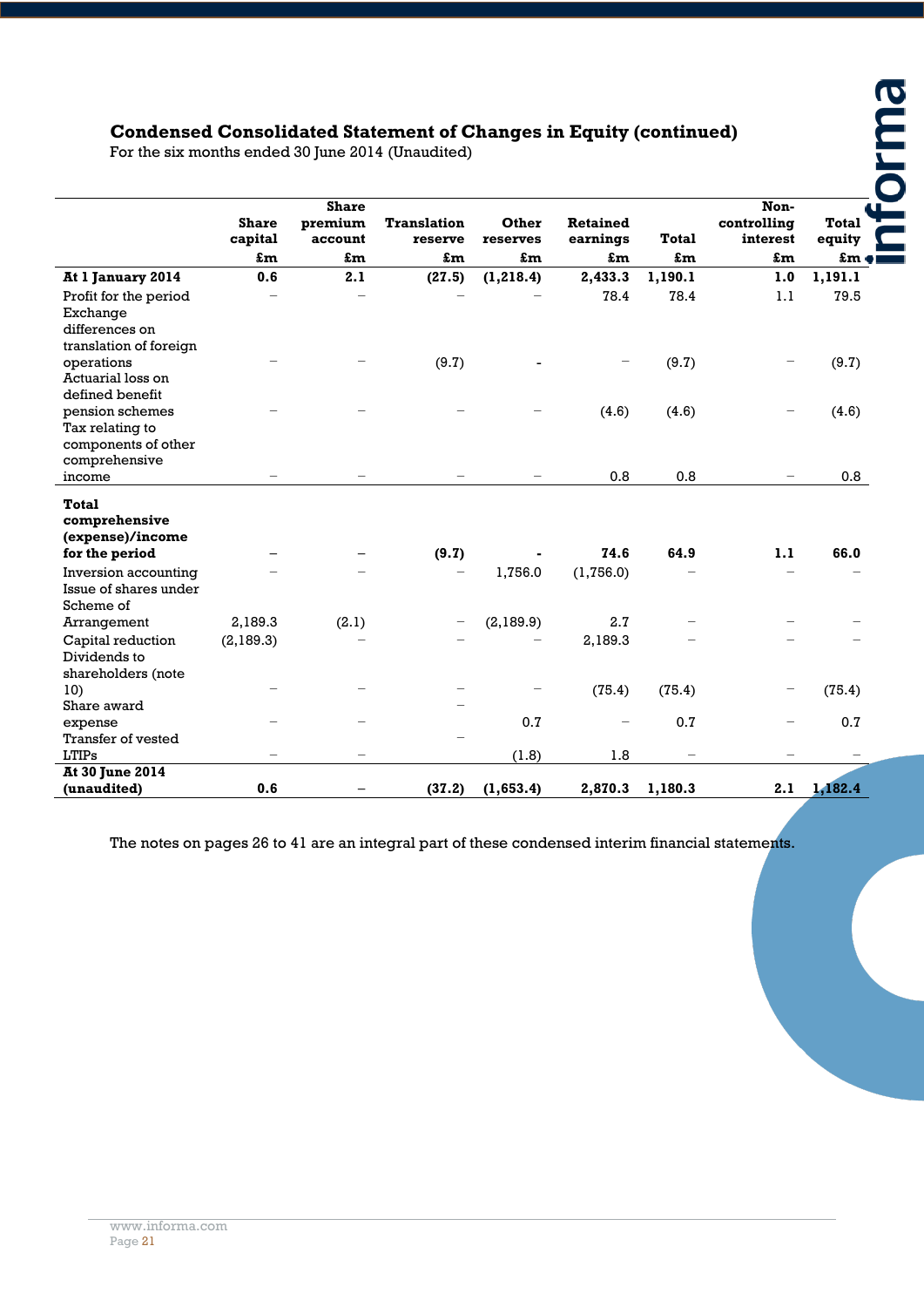# **Condensed Consolidated Statement of Changes in Equity (continued)**

| For the twelve months ended 31 December 2014                                 |                               |                                          | <b>Condensed Consolidated Statement of Changes in Equity (continued)</b> |                         |                                   |                    |                                       |                                |
|------------------------------------------------------------------------------|-------------------------------|------------------------------------------|--------------------------------------------------------------------------|-------------------------|-----------------------------------|--------------------|---------------------------------------|--------------------------------|
|                                                                              | <b>Share</b><br>capital<br>£m | <b>Share</b><br>premium<br>account<br>£m | <b>Translation</b><br>reserve<br>£m                                      | Other<br>reserves<br>£m | <b>Retained</b><br>earnings<br>£m | <b>Total</b><br>£m | Non-<br>controlling<br>interest<br>£m | <b>Total</b><br>equity<br>£m e |
| At 1 January 2014                                                            | 0.6                           | 2.1                                      | (27.5)                                                                   | (1, 218.4)              | 2,433.3                           | 1,190.1            | 1.0                                   | 1,191.1                        |
| (Loss)/profit for the<br>year                                                | $\overline{\phantom{0}}$      | $\overline{\phantom{0}}$                 |                                                                          |                         | (52.4)                            | (52.4)             | 1.4                                   | (51.0)                         |
| Change in fair value                                                         |                               |                                          |                                                                          |                         |                                   |                    |                                       |                                |
| of cash flow hedges<br>Termination of                                        |                               |                                          | -                                                                        | (0.2)                   |                                   | (0.2)              | -                                     | (0.2)                          |
| interest rate swaps<br>Exchange<br>differences on                            |                               |                                          |                                                                          | (0.3)                   |                                   | (0.3)              |                                       | (0.3)                          |
| translation of foreign<br>operations<br>Actuarial loss on<br>defined benefit |                               |                                          | 7.9                                                                      |                         |                                   | 7.9                |                                       | 7.9                            |
| pension schemes<br>Tax relating to<br>components of other                    |                               |                                          |                                                                          |                         | (8.0)                             | (8.0)              |                                       | (8.0)                          |
| comprehensive<br>income                                                      |                               |                                          |                                                                          | 0.1                     | 1.7                               | 1.8                |                                       | 1.8                            |
| Total<br>comprehensive<br>income/(expense)<br>for the year                   |                               |                                          | 7.9                                                                      | (0.4)                   | (58.7)                            | (51.2)             | 1.4                                   | (49.8)                         |
| Dividends to<br>shareholders (note                                           |                               |                                          |                                                                          |                         |                                   |                    |                                       |                                |
| 10)                                                                          |                               |                                          |                                                                          |                         | (114.0)                           | (114.0)            | (0.9)                                 | (114.9)                        |
| Shares issued                                                                |                               | 204.0                                    |                                                                          |                         |                                   | 204.0              |                                       | 204.0                          |
| Inversion accounting<br>Issue of shares under<br>Scheme of                   |                               | L,                                       | $\overline{\phantom{0}}$                                                 | 1,756.0                 | (1,756.0)                         |                    |                                       |                                |
| Arrangement                                                                  | 2,189.3                       | (2.1)                                    |                                                                          | (2,189.9)               | 2.7                               |                    |                                       |                                |
| Capital reduction<br>Share award                                             | (2,189.3)                     |                                          |                                                                          |                         | 2,189.3                           |                    |                                       |                                |
| expense<br>Own shares                                                        |                               |                                          | $\overline{\phantom{0}}$                                                 | $1.7\,$                 | $\qquad \qquad -$                 | $1.7\,$            |                                       | $1.7\,$                        |
| purchased<br>Put option on<br>acquisition of non-                            |                               |                                          | $\overline{\phantom{0}}$                                                 | (0.1)                   |                                   | (0.1)              |                                       | (0.1)                          |
| controlling interest<br>Transfer of vested                                   |                               |                                          |                                                                          | (0.3)                   |                                   | (0.3)              |                                       | (0.3)                          |
| LTIPS                                                                        |                               |                                          |                                                                          | (2.1)                   | 2.1                               |                    |                                       |                                |
| <b>At 31 December</b><br>2014                                                | 0.6                           | 204.0                                    | (19.6)                                                                   | (1,653.5)               | 2,698.7                           | 1,230.2            | $1.5 -$                               | 1,231.7                        |
|                                                                              |                               |                                          |                                                                          |                         |                                   |                    |                                       |                                |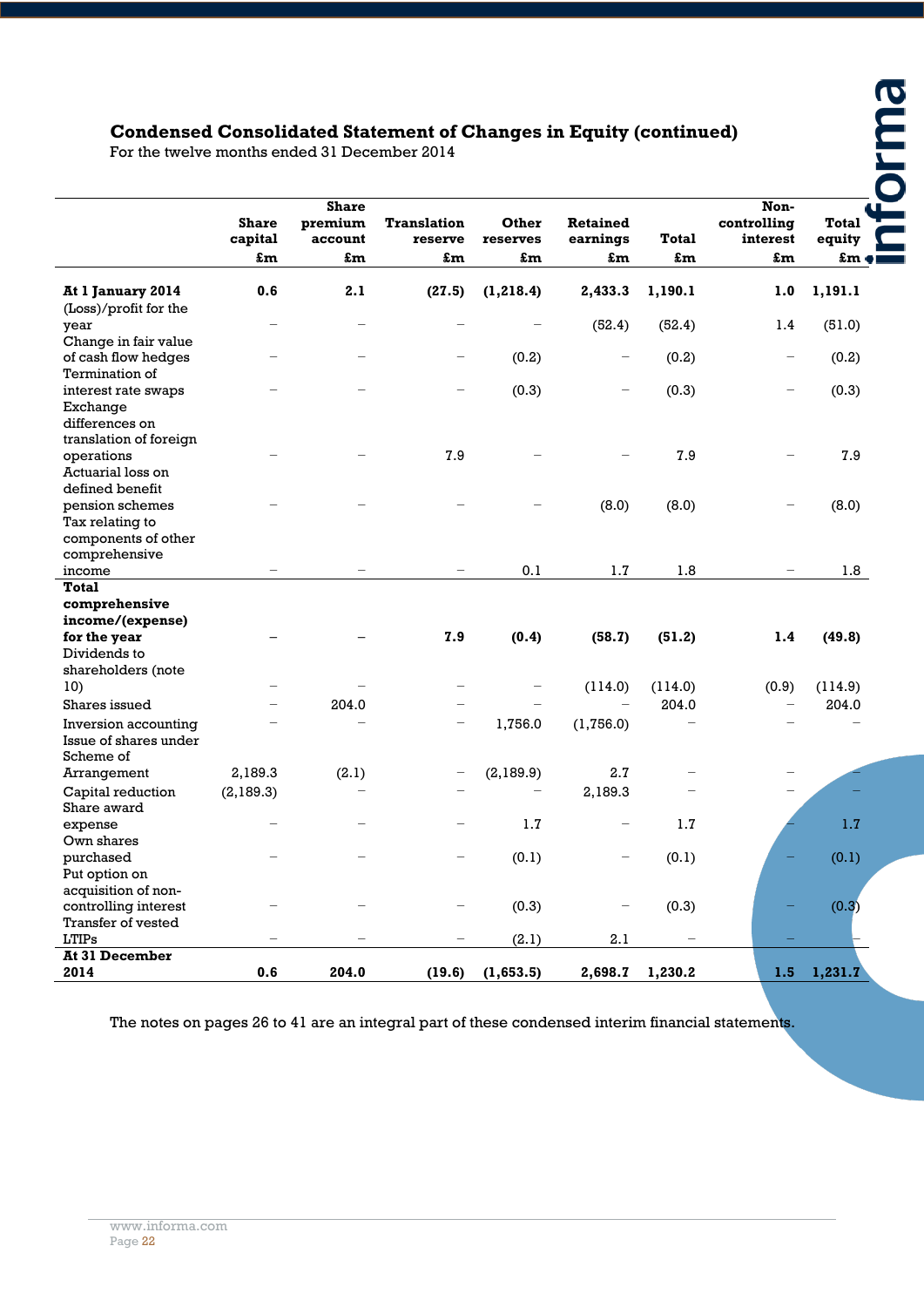# informa

# **Condensed Consolidated Statement of Financial Position**

As at 30 June 2015

|                                                     |              | 30 June<br>2015 | 30 June<br>2014 | 31 December<br>2014 |
|-----------------------------------------------------|--------------|-----------------|-----------------|---------------------|
|                                                     |              | £m              | £m              | £m                  |
|                                                     | <b>Notes</b> | (Unaudited)     | (Unaudited)     |                     |
| <b>ASSETS</b>                                       |              |                 |                 |                     |
| <b>Non-current assets</b>                           |              |                 |                 |                     |
| Goodwill                                            |              | 1,656.5         | 1,578.5         | 1,748.9             |
| Other intangible assets                             |              | 890.2           | 748.1           | 780.8               |
| Investments in joint ventures                       |              | 0.2             | 0.6             | 0.2                 |
| Property and equipment                              |              | 17.1            | 16.0            | 17.5                |
| Other receivables                                   |              | 31.7            | 39.6            | 30.9                |
| Derivative financial instruments                    |              | $\equiv$        | 0.5             |                     |
|                                                     |              | 2,595.7         | 2,383.3         | 2,578.3             |
| <b>Current assets</b>                               |              |                 |                 |                     |
| Inventory                                           |              | 46.5            | 43.3            | 44.5                |
| Trade and other receivables                         |              | 240.9           | 218.1           | 218.9               |
| Current tax asset                                   |              | 4.2             | 4.6             | 4.2                 |
| Cash at bank and in hand                            | 13           | 37.5            | 27.6            | 38.6                |
| Assets classified as held for sale                  | 6            | 15.2            |                 |                     |
|                                                     |              | 344.3           | 293.6           | 306.2               |
| <b>Total assets</b>                                 |              | 2,940.0         | 2,676.9         | 2,884.5             |
|                                                     |              |                 |                 |                     |
| <b>EQUITY AND LIABILITIES</b>                       |              |                 |                 |                     |
| <b>Capital and reserves</b>                         |              |                 |                 |                     |
| Called up share capital                             | 12           | 0.6             | 0.6             | 0.6                 |
| Share premium account                               |              | 204.0           |                 | 204.0               |
| Reserve for shares to be issued                     | 14           | 3.0             | 2.5             | 3.2                 |
| Merger reserve                                      |              | 496.4           | 496.4           | 496.4               |
| Other reserve                                       |              | (2,152.8)       | (2,152.5)       | (2, 152.8)          |
| <b>ESOP</b> trust shares                            |              | (0.5)           | (0.2)           | (0.3)               |
| Hedging reserve                                     |              |                 | 0.4             |                     |
| <b>Translation reserve</b>                          |              | (42.3)          | (37.2)          | (19.6)              |
| Retained earnings                                   |              | 2,718.3         | 2,870.3         | 2,698.7             |
| Equity attributable to equity holders of the parent |              | 1,226.7         | 1,180.3         | 1,230.2             |
| Non-controlling interest                            |              | 2.1             | 2.1             | 1.5                 |
| <b>Total equity</b>                                 |              | 1,228.8         | 1,182.4         | 1,231.7             |
|                                                     |              |                 |                 |                     |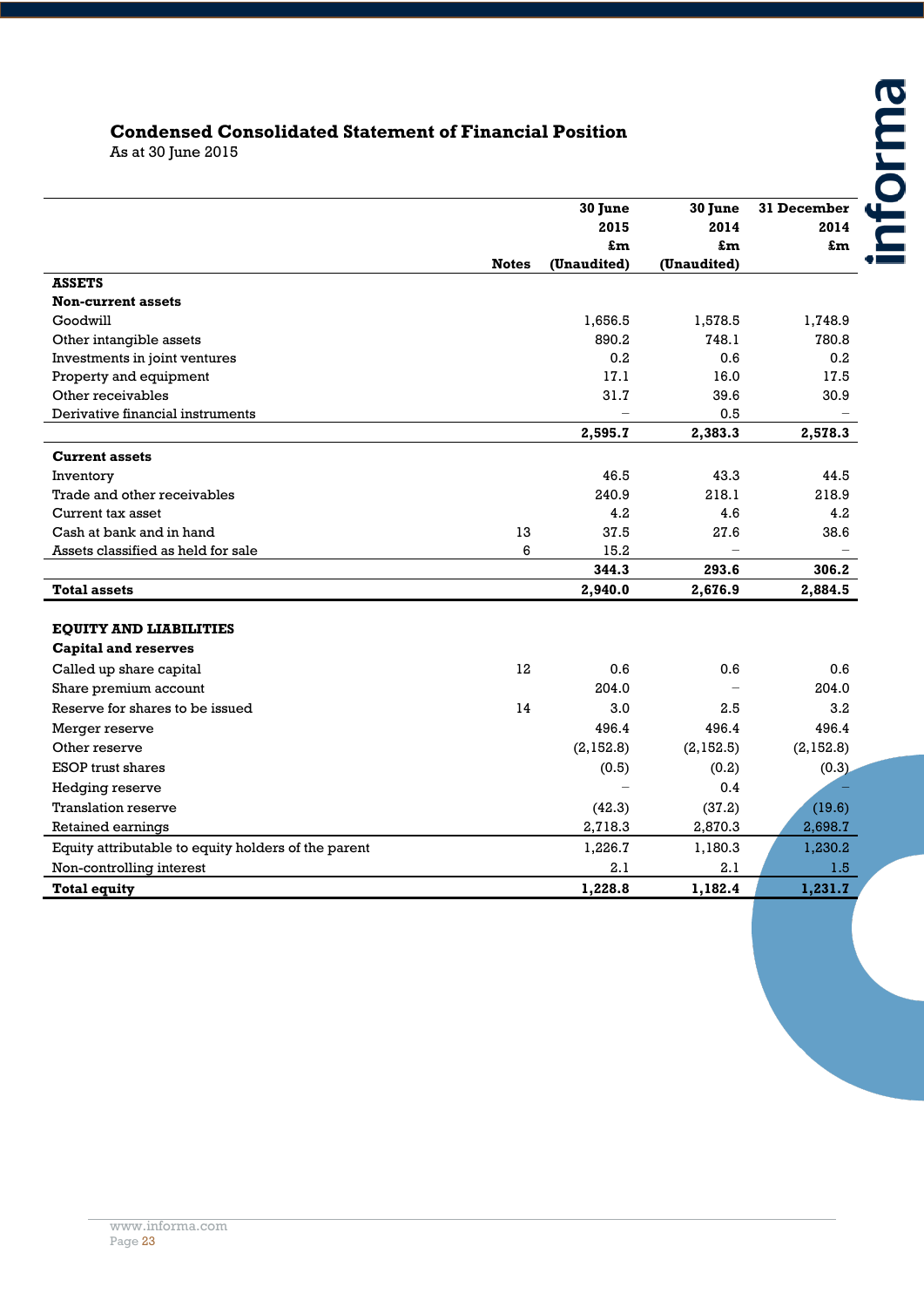# **Condensed Consolidated Statement of Financial Position (continued)**

As at 30 June 2015

|                                                                         |             | 30 June<br>2015<br>£m | 30 June<br>2014<br>£m | 31 December<br>2014<br>£m |
|-------------------------------------------------------------------------|-------------|-----------------------|-----------------------|---------------------------|
|                                                                         | <b>Note</b> | (Unaudited)           | (Unaudited)           |                           |
| <b>Non-current liabilities</b>                                          |             |                       |                       |                           |
| Long-term borrowings                                                    | 9/13        | 878.9                 | 816.8                 | 841.1                     |
| Deferred tax liabilities                                                |             | 142.9                 | 134.8                 | 125.6                     |
| Retirement benefit obligation                                           | 15          | 3.6                   | 7.8                   | 10.1                      |
| Provisions                                                              |             | 12.2                  | 9.5                   | 11.8                      |
| Trade and other payables                                                |             | 4.6                   | 5.5                   | 5.9                       |
|                                                                         |             | 1,042.2               | 974.4                 | 994.5                     |
| <b>Current liabilities</b>                                              |             |                       |                       |                           |
| Short-term borrowings                                                   | 13          | 70.3                  | 5.6                   | 73.7                      |
| Current tax liabilities                                                 |             | 29.9                  | 45.8                  | 27.3                      |
| Provisions                                                              |             | 16.0                  | 13.0                  | 16.4                      |
| Trade and other payables                                                |             | 208.0                 | 171.4                 | 198.0                     |
| Deferred income                                                         |             | 339.0                 | 284.3                 | 342.9                     |
| Liabilities directly associated with assets classified as held for sale | 6           | 5.8                   |                       |                           |
|                                                                         |             | 669.0                 | 520.1                 | 658.3                     |
| <b>Total liabilities</b>                                                |             | 1,711.2               | 1,494.5               | 1,652.8                   |
| <b>Total equity and liabilities</b>                                     |             | 2,940.0               | 2,676.9               | 2,884.5                   |

The notes on pages 26 to 41 are an integral part of these condensed interim financial statements.

The Board of Directors approved this condensed set of consolidated financial statements on 28 July 2015.

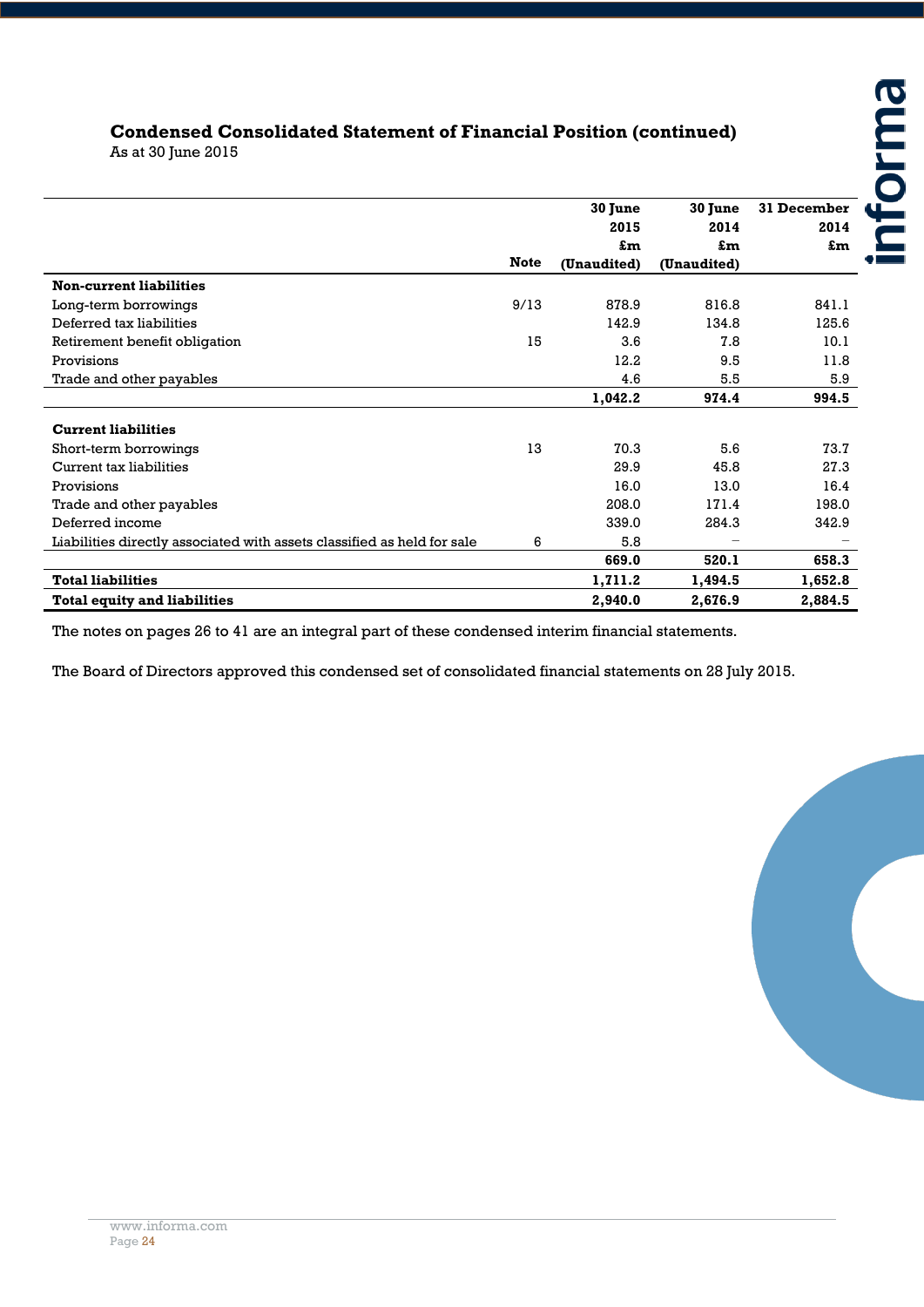#### **Condensed Consolidated Cash Flow Statement**

For the six months ended 30 June 2015

|                                                       |              | 6 months ended | 6 months ended | Year ended  |
|-------------------------------------------------------|--------------|----------------|----------------|-------------|
|                                                       |              | 30 June        | 30 June        | 31 December |
|                                                       |              | 2015           | 2014           | 2014        |
|                                                       |              | £m             | £m             | £m          |
|                                                       | <b>Notes</b> | (Unaudited)    | (Unaudited)    |             |
| <b>Operating activities</b>                           |              |                |                |             |
| Cash generated by operations                          | 13           | 157.2          | 109.6          | 317.5       |
| Income taxes paid                                     |              | (13.7)         | (25.3)         | (44.3)      |
| Interest paid                                         |              | (13.6)         | (12.7)         | (31.4)      |
| Net cash inflow from operating activities             |              | 129.9          | 71.6           | 241.8       |
| <b>Investing activities</b>                           |              |                |                |             |
| Investment income                                     |              | 0.4            | 0.1            | 0.4         |
| Dividends received from joint ventures                |              |                |                |             |
| Purchase of property and equipment                    |              | (4.3)          | (2.5)          | (4.8)       |
| Proceeds on disposal of property and equipment        |              |                | 0.1            | 0.1         |
| Purchase of other intangible assets                   |              | (39.8)         | (6.9)          | (14.0)      |
| Proceeds on disposal of other intangible assets       | 6            | 0.8            |                | 0.5         |
| Purchase of intangible software assets                |              | (8.6)          | (4.1)          | (8.3)       |
| Acquisition of subsidiaries                           | 7            | (32.0)         | (10.9)         | (357.4)     |
| Product development costs                             |              | (1.0)          | (0.5)          | (1.7)       |
| Cash outflow on disposal of subsidiaries and          |              |                |                |             |
| businesses                                            | 6            | (0.3)          | (0.8)          | (1.7)       |
| Net cash outflow from investing activities            |              | (84.8)         | (25.5)         | (386.9)     |
| <b>Financing activities</b>                           |              |                |                |             |
| Dividends paid to shareholders                        | 10           | (83.6)         | (75.4)         | (114.0)     |
| Dividends paid to non-controlling interest            |              | (0.5)          |                | (0.9)       |
| Net draw down of borrowings                           |              | 44.1           | 21.1           | 56.9        |
| Cash (outflow)/inflow from the issue of share capital |              | (0.3)          |                | 204.1       |
| Net cash (outflow)/inflow from financing activities   |              | (40.3)         | (54.3)         | 146.1       |
|                                                       |              |                |                |             |
| Net increase/(decrease) in cash and cash              |              |                |                |             |
| equivalents                                           |              | 4.8            | (8.2)          | 1.0         |
| Effect of foreign exchange rate changes               |              | (3.0)          | (1.3)          | 2.8         |
| Cash and cash equivalents at beginning of the year    |              | 35.3           | 31.5           | 31.5        |
| Cash and cash equivalents at end of period            | 13           | 37.1           | 22.0           | 35.3        |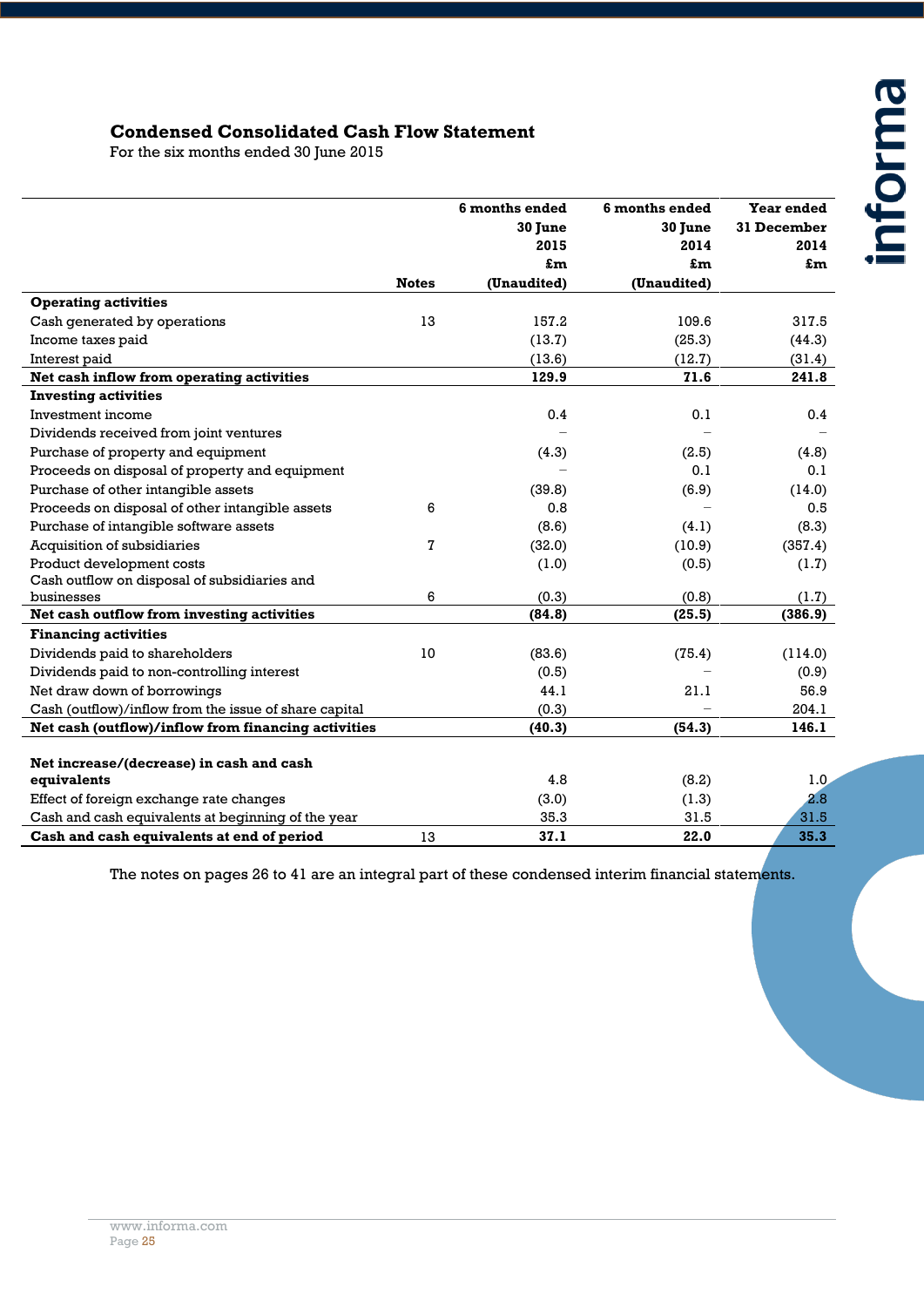#### **Notes to the Condensed Consolidated Financial Statements**

For the six months ended 30 June 2015

#### **1. General information**

The Company is a public limited company, which is listed on the London Stock Exchange and incorporated and domiciled in the UK. The unaudited Condensed set of Consolidated Financial Statements as at 30 June 2015 and for the six months then ended comprise those of the Company and its subsidiaries and its interests in joint ventures (together referred to as the 'Group').

These Condensed set of Consolidated Financial Statements were approved for issue on 28 July 2015.

The Condensed set of Consolidated Financial Statements does not constitute the Group's Statutory Financial Statements within the meaning of section 434 of the Companies Act 2006. The Group's most recent Statutory Financial Statements, which comprise the Annual Report and audited Financial Statements for the year ended 31 December 2014, were approved by the Directors on 12 February 2015 and delivered to the Registrar of Companies. The Auditor's Report on those accounts was not qualified, did not include a reference to any matters to which the auditors drew attention by way of emphasis without qualifying the report and did not contain statements under section 498 of the Companies Act 2006.

The Consolidated Financial Statements of the Group as at, and for the year ended, 31 December 2014 is available upon request from the Company's registered office at 5 Howick Place, London, SW1P 1WG, United Kingdom or at [www.informa.com.](http://www.informa.com/)

The Condensed set of Consolidated Financial Statements has been prepared on a going concern basis, as outlined on page 15.

#### **2. Accounting policies and estimates**

The accounting policies, presentation and method of computations applied by the Group in the Condensed set of Consolidated Financial Statements are consistent with those applied by the Group in its Consolidated Financial Statements for the year ended 31 December 2014 except for the adoption of new standards and interpretations effective as of 1 January 2015 listed below.

Amendment to IAS 19 Defined Benefit Plans – Employee Contributions Annual Improvements 2010-2012 Cycle Annual Improvements 2011-2013 Cycle IFRIC 21 - Levies

The adoption of these standards and interpretations has not led to any changes to the Group's accounting policies or had any other material impact on the financial position or performance of the group. Other amendments to IFRSs effective for the period ending 30 June 2015 have no impact on the group.

The preparation of the Condensed set of Consolidated Financial Statements requires management to make judgements, estimates and assumptions that affect the application of accounting policies and the reported amounts of assets and liabilities, income and expense. Actual results may differ from these estimates.

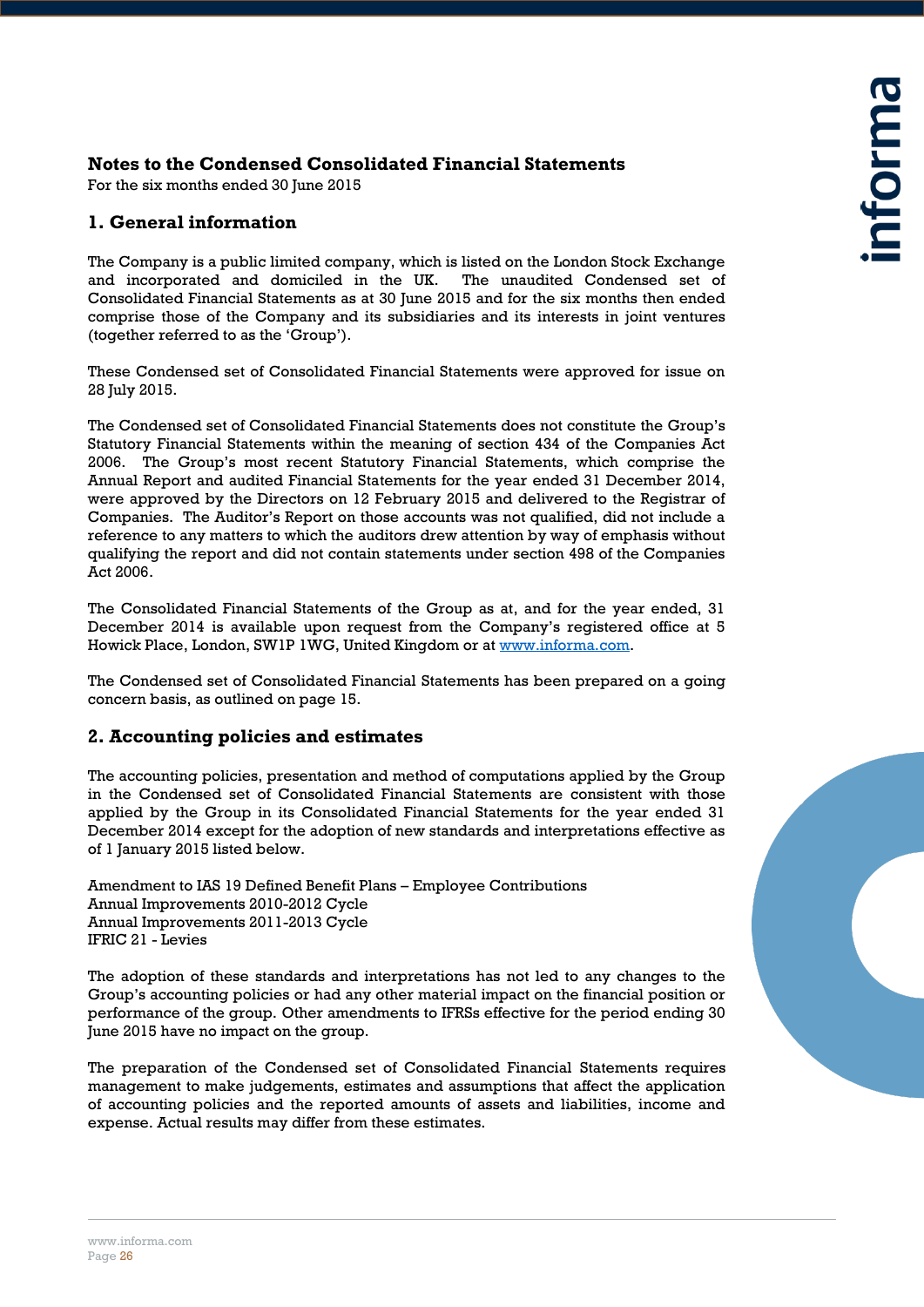#### **2. Accounting policies and estimates** continued

In preparing these Condensed set of Consolidated Financial Statements, the significant judgements made by management in applying the Group's accounting policies and the key sources of estimation uncertainty were the same as those applied to the consolidated financial statements as at and for the year ended 31 December 2014.

Taxes on income in the interim periods are accrued using the tax rate that would be applicable to the expected total annual profit or loss.

#### **3. Basis of preparation**

The annual consolidated financial statements are prepared in accordance with IFRSs and International Accounting Standard 34 'Interim Financial Reporting', as adopted by the European Union. The Condensed set of Consolidated Financial Statements should be read in conjunction with the Annual Report and audited Financial Statements for the year ended 31 December 2014, which have been prepared in accordance with IFRSs as adopted by the European Union.

#### **Adjusted results**

Management believes that adjusted results and adjusted earnings per share (note 11) provide additional useful information on underlying trends to shareholders. These measures are used for internal performance analysis and incentive compensation arrangements for employees. The term 'adjusted' is not a defined term under IFRS and may not therefore be comparable with similarly titled profit measurements reported by other companies. It is not intended to be a substitute for, or superior to, IFRS measurements of profit.

**6 months ended 6 months ended Year ended 31 30 June 30 June December 2015 2014 2014 £m £m £m (Unaudited) (Unaudited)** Restructuring and reorganisation costs  $4.4$  6.8 20.7 Acquisition related costs 6.9 0.9 0.1 4.7 Intangible asset amortisation 60.5 50.5 45.8 93.9 Impairment – European Conferences – – 202.5 Impairment – Robbins Gioia loan receivable – – 14.5 Impairment – Other – – 2.0 Subsequent re-measurement of contingent consideration and the contingent consideration of the contingent consideration continues are  $1.1$  (1.8) (Gain)/loss on disposal of businesses (0.6) 0.5 2.8 Excess interest on early repayment of revolving credit facility – – 1.2 Share of results of joint ventures  $\qquad \qquad - \qquad \qquad 0.1$  0.3 56.3 55.0 340.8 Tax related to adjusting items (13.5) (11.9) (31.4) Tax credit in respect of prior year items – − (11.6) 42.8 43.1 297.8

The following charges/(credits) were presented as adjusting items: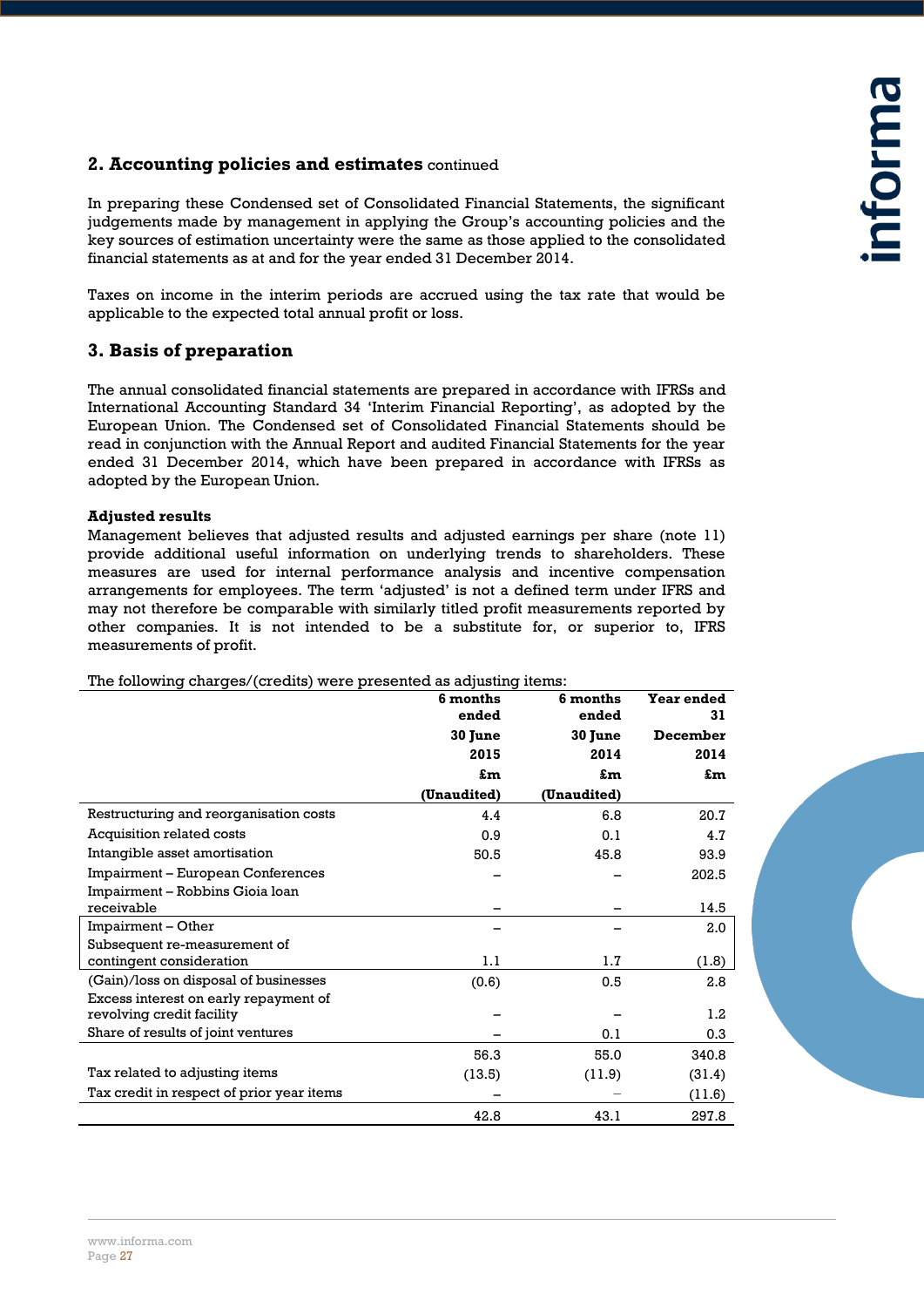#### **3. Basis of preparation** continued

The principal adjustments made are in respect of:

- restructuring and reorganisation costs the costs incurred by the Group in nonrecurring business restructuring and changing the operating model to align with the Group's revised strategy;
- acquisition and integration costs the costs incurred by the Group in acquiring and integrating share and asset acquisitions;
- intangible asset amortisation the Group continues to amortise other intangible assets. The amortisation charge in respect of intangible software assets and product development is included in the adjusted results. The amortisation charge in respect of all remaining other intangible assets is excluded from the adjusted results as management does not see these charges as integral to underlying trading;
- impairment the Group tests for impairment on an annual basis or more frequently when an indicator exists. The material impairment charges are individually disclosed. The impairment charge for those other separately identified intangible assets has been linked with subsequent re-measurement of contingent consideration of those acquisitions;
- gain/(loss) on disposal of businesses the gain/(loss) on disposal includes the fair value of consideration less the net assets/(liabilities) disposed, non-controlling interest and costs directly attributable with the disposal; and
- subsequent re-measurement of contingent consideration the movement in fair value for the contingent consideration on business combinations, estimated at the time of acquisition and subsequently re-measured at each reporting period.

The tax related to adjusting items is the tax effect of the items above and in the results reported for the period ended 30 June 2015. It also included the effect of the reduction in the UK corporation tax rate applicable for the purposes of calculating deferred tax to 20%.

| The following significant exchange rates versus GBP were applied during the period: |                     |                |         |                     |         |                  |
|-------------------------------------------------------------------------------------|---------------------|----------------|---------|---------------------|---------|------------------|
|                                                                                     |                     | 6 months ended |         | 6 months ended      |         | Year ended       |
|                                                                                     | <b>30 June 2015</b> |                |         | <b>30 June 2014</b> |         | 31 December 2014 |
|                                                                                     | Closing             | Average        | Closing | Average             | Closing | Average          |
|                                                                                     | rate                | rate           | rate    | rate                | rate    | rate             |
| USD                                                                                 | 1.5728              | 1.5271         | 1.7017  | 1.6690              | 1.5596  | 1.6485           |
| EUR                                                                                 | 1.4062              | 1.3654         | 1.2463  | 1.2173              | 1.2833  | .2422            |

#### **Significant exchange rates**

The following significant exchange rates versus GBP were applied during the period: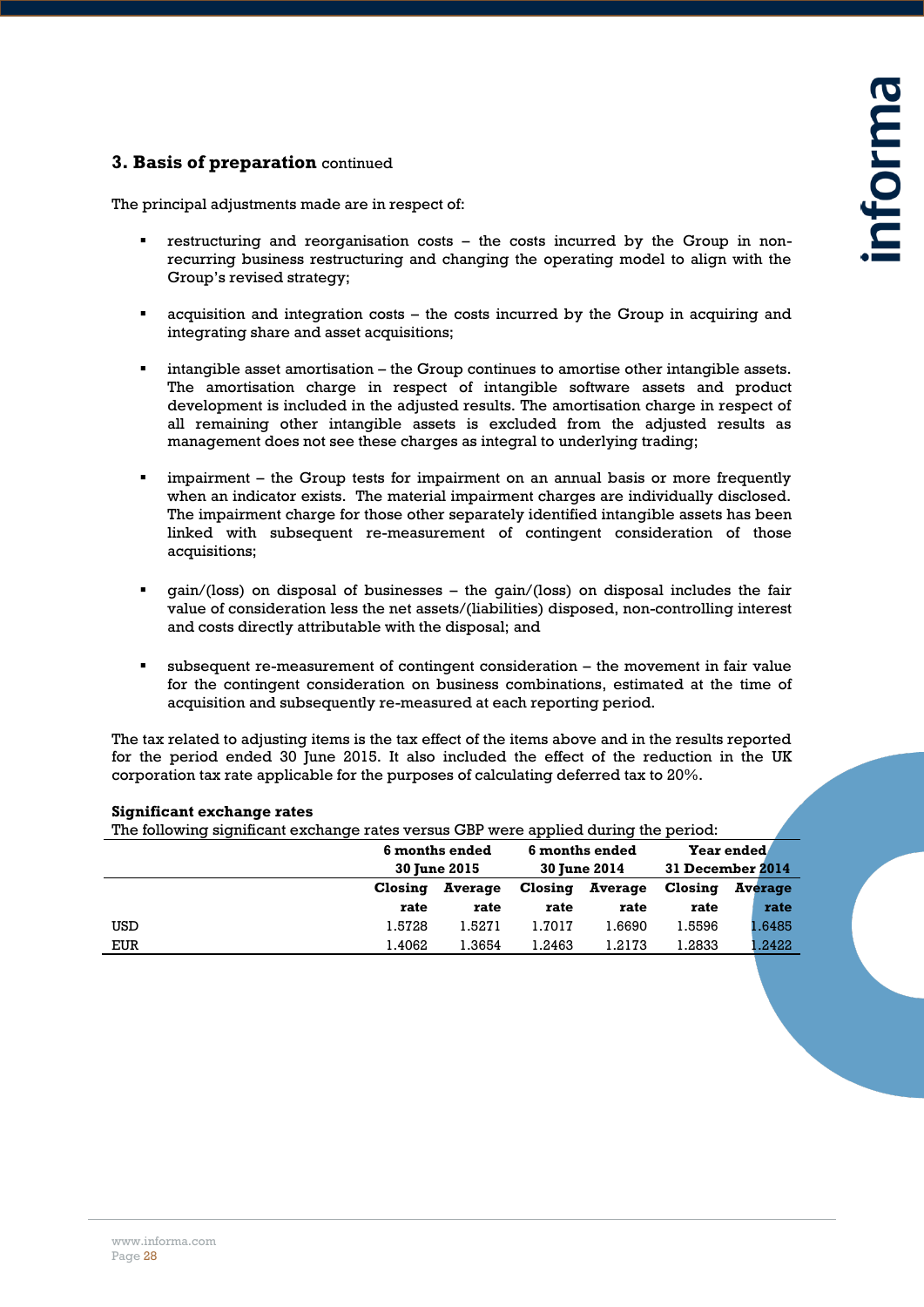#### **4. Financial risk management and financial instruments**

The Group has exposure to the following risks from its use of financial instruments:

**Capital risk management Market risk Credit risk Liquidity risk**

The Condensed set of Consolidated Financial Statements do not include all financial risk management information and disclosures required in the annual financial statements; they should be read in conjunction with the Group's annual Statutory Financial Statements as at 31 December 2014.

There have been no changes in the risk management department or in any risk management policies since the year end.

#### **Fair value of financial assets and liabilities**

The fair value of all the Group's financial assets and financial liabilities are the same as the carrying amounts.

#### **5. Business segments**

Management has identified reportable segments based on financial information used by the Board of Directors in allocating resources and making strategic decisions. We consider the Chief Operating Decision Maker to be the Executive Directors.

Announced on 10 July 2014 and on the back of a comprehensive strategic review in 2014, the Group was repositioned to deliver growth and scale in each of its markets.

Following the assessment, a new operating model was implemented for the Group. The model was designed to reduce the complexity of existing business structures and reporting lines.

The Group's four identified reporting segments under IFRS 8 Operating Segments are as follows:

The **Academic Publishing** Division publishes specialist books and journals. Operating as the Taylor & Francis Group, it is recognised internationally as one of the world's leading education publishers through its five main imprints: Taylor & Francis, Routledge, CRC Press, Garland Science and Cogent OA. It has a portfolio of more than 110,000 book titles and 2,400 journals available in both print and digital formats, across subject areas within Humanities and Social Sciences, and Science, Technology and Medicine.

The **Business Intelligence** Division provides specialist data, intelligence and insight to businesses, helping them make better decisions, gain competitive advantage and enhance return on investment. It has a portfolio of more than 100 digital subscription products, providing critical intelligence to niche communities within five core industry verticals: Pharma & Healthcare, Finance, Maritime & Law, TMT, and Agriculture & Food.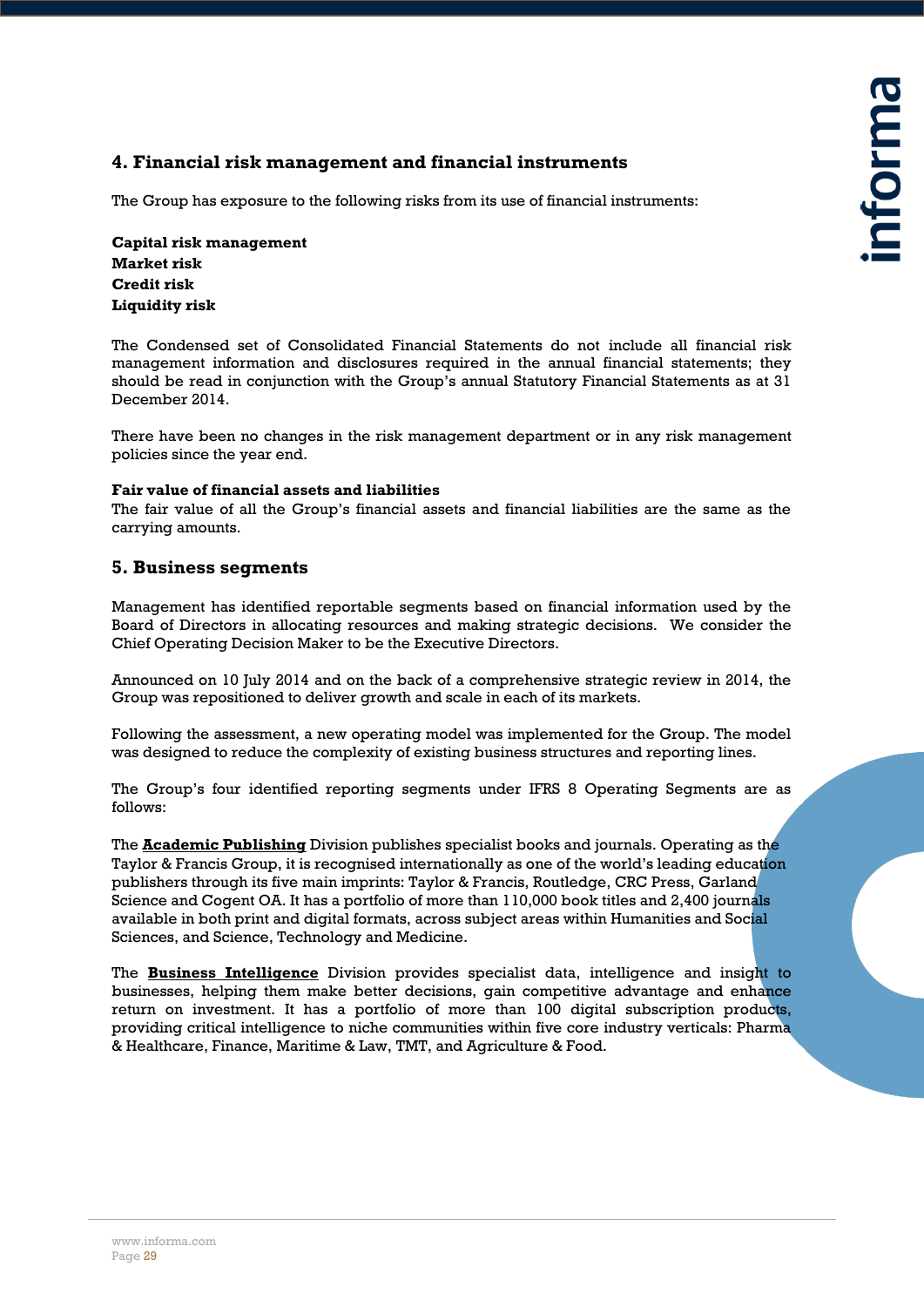#### **5. Business segments** continued

The **Global Exhibitions** Division organises transaction-orientated Exhibitions and trade shows, which provide buyers and sellers across different industries and communities with a powerful platform to meet face to face, build relationships and conduct business. Informa has a portfolio of over 150 Exhibitions, serving a number of core verticals, including Health & Nutrition, Beauty, Property & Construction and Pop Culture.

The **Knowledge & Networking** Division incorporates all the Group's training, learning, conference, advisory and congress businesses. It organises content-driven events and programmes that provide a platform for communities to meet, network and share knowledge. It runs around 3,000 conferences and training events across the globe each year, covering a range of subject areas, but with a particular focus on Life Sciences, TMT and Finance.

The results of the Group's **Global Exhibitions** and **Knowledge & Networking** Divisions are impacted by the seasonality of Exhibitions and Conferences held in each accounting period.

#### **Segment revenue and results**

**Academic Publishing Business Intelligence Global Exhibitions Knowledge & Networking Total £m £m £m £m £m Revenue 195.0 138.8 168.8 116.2 618.8 Adjusted operating profit 66.7 28.2 77.8 17.7 190.4** Restructuring and reorganisation  $\csc(s)$  - (2.1) - (2.3) (4.4) Acquisition and integration costs (note 3) - - (0.9) - (0.9) Subsequent re-measurement of contingent consideration (note 3)  $(1.1)$  (1.1) (1.1) Intangible asset amortisation $1$ (21.5) (8.6) (13.2) (7.2) (50.5) **Operating profit 45.2 17.5 62.6 8.2 133.5** Share of results of joint ventures (0.1) Share of results of joint ventures (0.1) Profit on disposal of businesses 0.6 Finance costs (14.3) (14.3) Investment income 2.2 Profit before tax for the period **121.9** 

6 months ended 30 June 2015

<sup>1</sup> Excludes software and product development amortisation.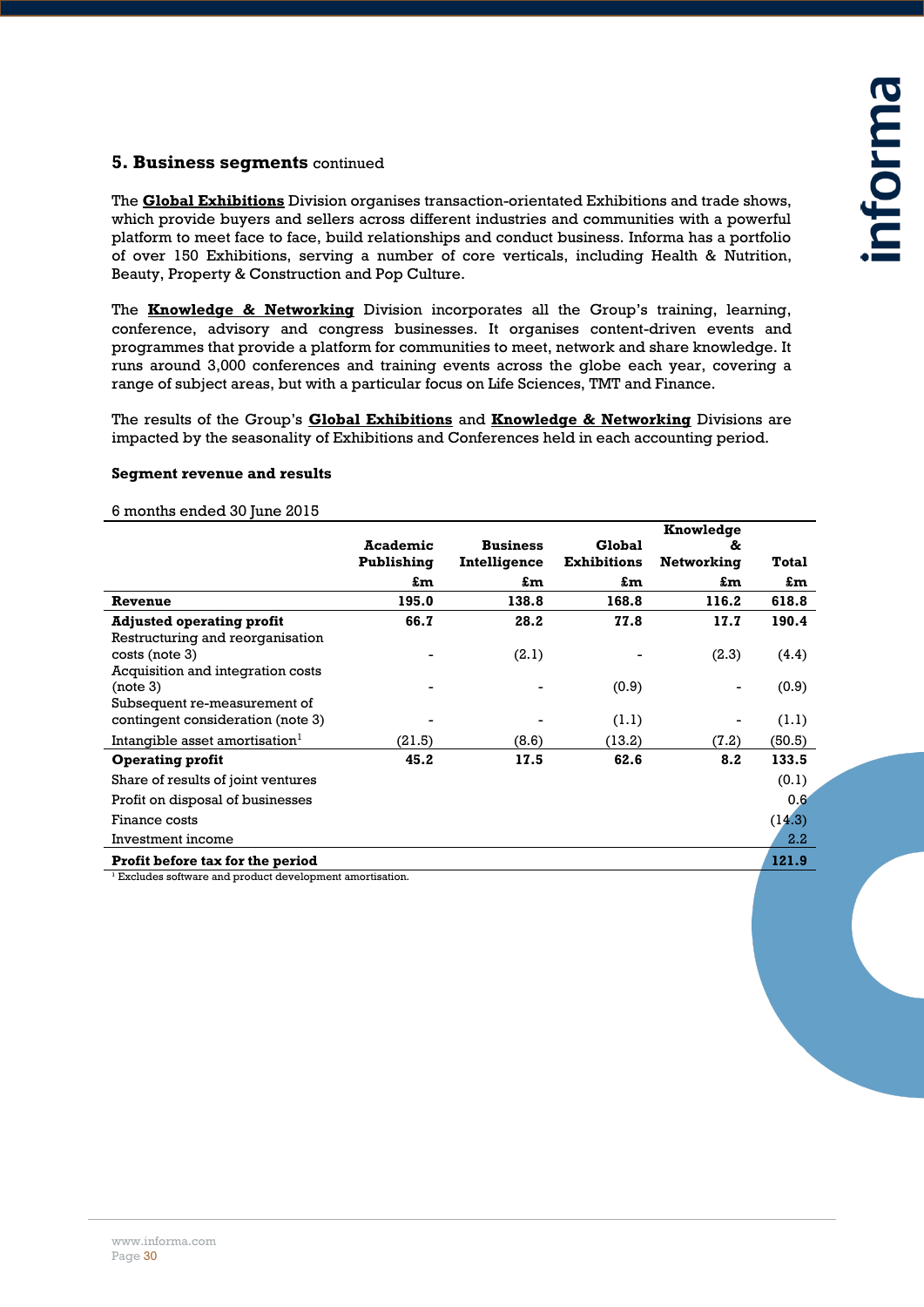# **5. Business segments** continued

#### 6 months ended 30 June 2014

|                                                                      |                 |                 |                    | Knowledge  |        |
|----------------------------------------------------------------------|-----------------|-----------------|--------------------|------------|--------|
|                                                                      | <b>Academic</b> | <b>Business</b> | Global             | &          |        |
|                                                                      | Publishing      | Intelligence    | <b>Exhibitions</b> | Networking | Total  |
|                                                                      | £m              | £m              | £m                 | £m         | £m     |
| Revenue                                                              | 183.6           | 139.6           | 122.3              | 124.1      | 569.6  |
| Adjusted operating profit                                            | 63.0            | 33.6            | 48.4               | 21.7       | 166.7  |
| Restructuring and reorganisation                                     |                 |                 |                    |            |        |
| $costs$ (note 3)                                                     | (1.0)           | (3.2)           | (1.3)              | (1.3)      | (6.8)  |
| Acquisition and integration costs                                    |                 |                 |                    |            |        |
| (note 3)                                                             |                 |                 | (0.1)              |            | (0.1)  |
| Subsequent re-measurement of                                         |                 |                 |                    |            |        |
| contingent consideration (note 3)                                    |                 | (1.8)           | 0.1                |            | (1.7)  |
| Intangible asset amortisation <sup>1</sup>                           | (19.8)          | (8.0)           | (9.7)              | (8.3)      | (45.8) |
| <b>Operating profit</b>                                              | 42.2            | 20.6            | 37.4               | 12.1       | 112.3  |
| Share of results of joint ventures                                   |                 |                 |                    |            |        |
| Loss on disposal of businesses                                       |                 |                 |                    |            | (0.5)  |
| Finance costs                                                        |                 |                 |                    |            | (13.3) |
| Investment income                                                    |                 |                 |                    |            | 1.7    |
| Profit before tax for the period                                     |                 |                 |                    |            | 100.2  |
| $\frac{1}{2}$ Excludes software and product development amortisation |                 |                 |                    |            |        |

es software and product development amortisation.

#### Year ended 31 December 2014

|                                            |                 |                 |                    | Knowledge  |         |
|--------------------------------------------|-----------------|-----------------|--------------------|------------|---------|
|                                            | <b>Academic</b> | <b>Business</b> | Global             | &          |         |
|                                            | Publishing      | Intelligence    | <b>Exhibitions</b> | Networking | Total   |
|                                            | £m              | £m              | £m                 |            | £m      |
| Revenue                                    | 408.9           | 281.7           | 200.2              | 246.2      | 1,137.0 |
| <b>Adjusted operating profit</b>           | 150.0           | 75.2            | 67.4               | 41.5       | 334.1   |
| Restructuring and reorganisation           |                 |                 |                    |            |         |
| $costs$ (note 3)                           | (2.5)           | (10.5)          | (3.0)              | (4.7)      | (20.7)  |
| Acquisition and integration costs          |                 |                 |                    |            |         |
| (note 3)                                   | (1.0)           |                 | (3.7)              |            | (4.7)   |
| Subsequent re-measurement of               |                 |                 |                    |            |         |
| contingent consideration (note 3)          |                 | 1.6             | (1.6)              | 1.8        | 1.8     |
| Intangible asset amortisation <sup>1</sup> | (40.2)          | (16.2)          | (20.9)             | (16.6)     | (93.9)  |
| Impairment (note 3)                        |                 | (205.3)         | (13.7)             |            | (219.0) |
| <b>Operating profit/(loss)</b>             | 106.3           | (155.2)         | 24.5               | 22.0       | (2.4)   |
| Share of results of joint ventures         |                 |                 |                    |            | (0.4)   |
| Loss on disposal of businesses             |                 |                 |                    |            | (2.8)   |
| Finance costs                              |                 |                 |                    |            | (29.2)  |
| Investment income                          |                 |                 |                    |            | 3.6     |
| Profit before tax for the year             |                 |                 |                    |            | (31.2)  |
|                                            |                 |                 |                    |            |         |

Excludes software and product development amortisation.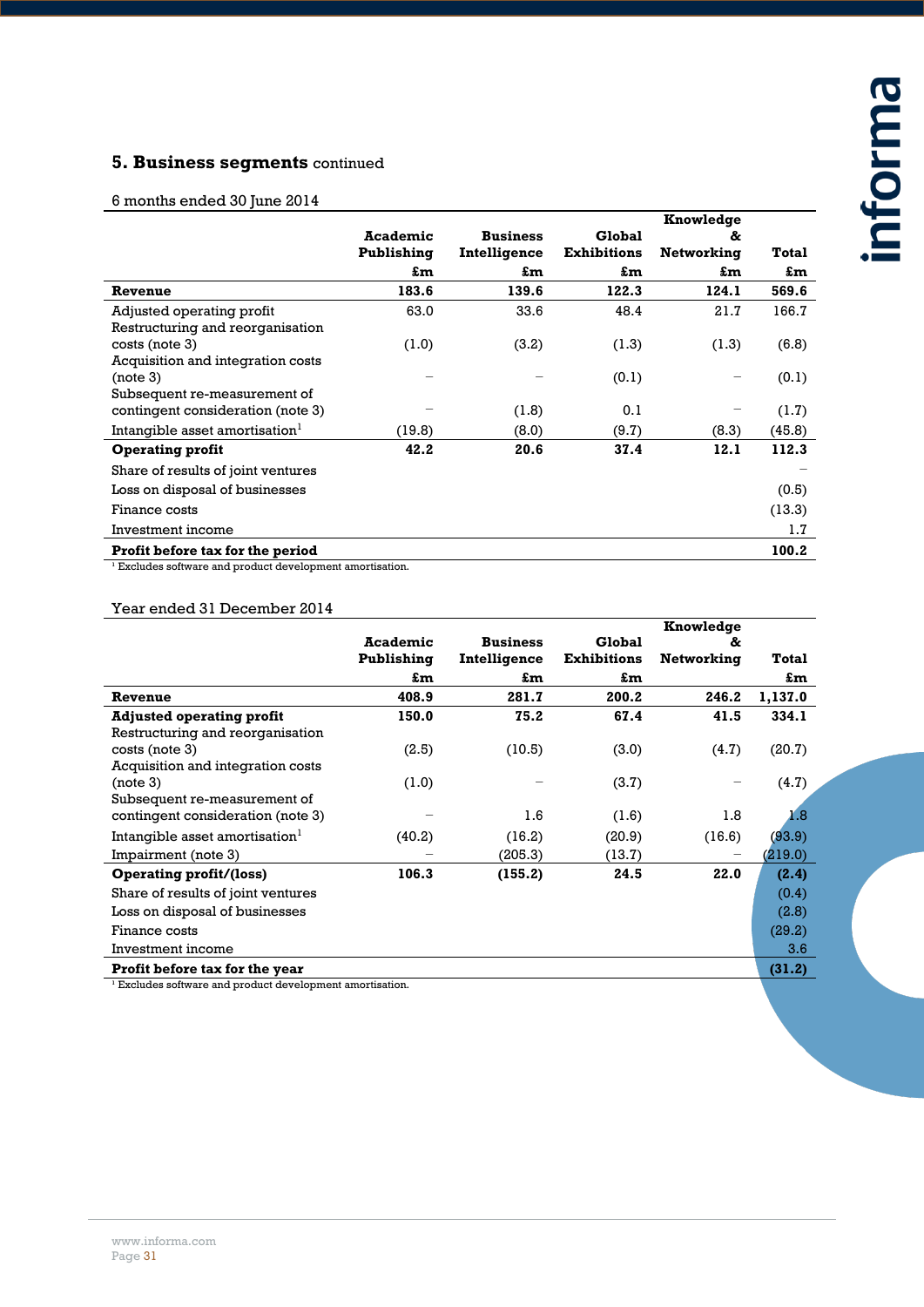#### **5. Business segments** continued

#### **Segment assets**

|                              | 30 June | 30 June | 31 December |
|------------------------------|---------|---------|-------------|
|                              | 2015    | 2014    | 2014        |
|                              | £m      | £m      | £m          |
| Academic Publishing          | 1,058.7 | 957.0   | 1,025.3     |
| <b>Business Intelligence</b> | 776.2   | 985.9   | 791.6       |
| Global Exhibitions           | 699.1   | 306.0   | 657.0       |
| Knowledge & Networking       | 350.5   | 372.8   | 360.2       |
| Total segment assets         | 2,884.5 | 2,621.7 | 2,834.1     |
| Unallocated assets           | 55.5    | 55.2    | 50.4        |
| <b>Total assets</b>          | 2.940.0 | 2.676.9 | 2.884.5     |

For the purpose of monitoring segment performance and allocating resources between segments, management monitors the tangible, intangible and financial assets attributable to each segment. All assets are allocated to reportable segments except for corporate balances, including some intangible software assets, balances receivable from businesses sold and taxation (current and deferred). Assets used jointly by reportable segments are allocated on the basis of the revenues earned by individual reportable segment.

#### **6. Disposals**

#### **Disposals made in 2015**

During the period, the Group disposed of InsuranceIQ. Upon completion, proceeds of £0.8m were received, resulting in a gain on disposal of £0.6m. The disposal does not meet the definition of a discontinued operation in accordance with IFRS 5 *Non-current Assets Held for Sale and Discontinued Operations.*

#### **Disposal group**

The assets and liabilities related to the Consumer Information business (part of the Business Intelligence segment) have been presented as held-for-sale at 30 June 2015 following the announcement of the disposal on 27 July 2015. Related assets and liabilities are classified as a disposal group; however, the disposal is not a discontinued operation as it does not represent a major line of business.

The assets and liabilities as at 30 June 2015 were re-measured to the lower of carrying amount and fair value less costs to sell at the date of held-for-sale classification. The major classes of assets and liabilities of the disposal group are as follows:

|                                                                         | 30 June                   |
|-------------------------------------------------------------------------|---------------------------|
|                                                                         | 2015                      |
| Assets classified as held for sale                                      | $\mathbf{f}_{\mathbf{m}}$ |
| Trade and other receivables                                             | 15.2                      |
| Total assets of the disposal group                                      | 15.2                      |
| Liabilities directly associated with assets classified as held for sale |                           |
| Trade and other payables                                                | (0.7)                     |
| Deferred income                                                         | (5.1)                     |
| Total liabilities of the disposal group                                 | (5.8)                     |
| Total net assets of the disposal group                                  | 9.4                       |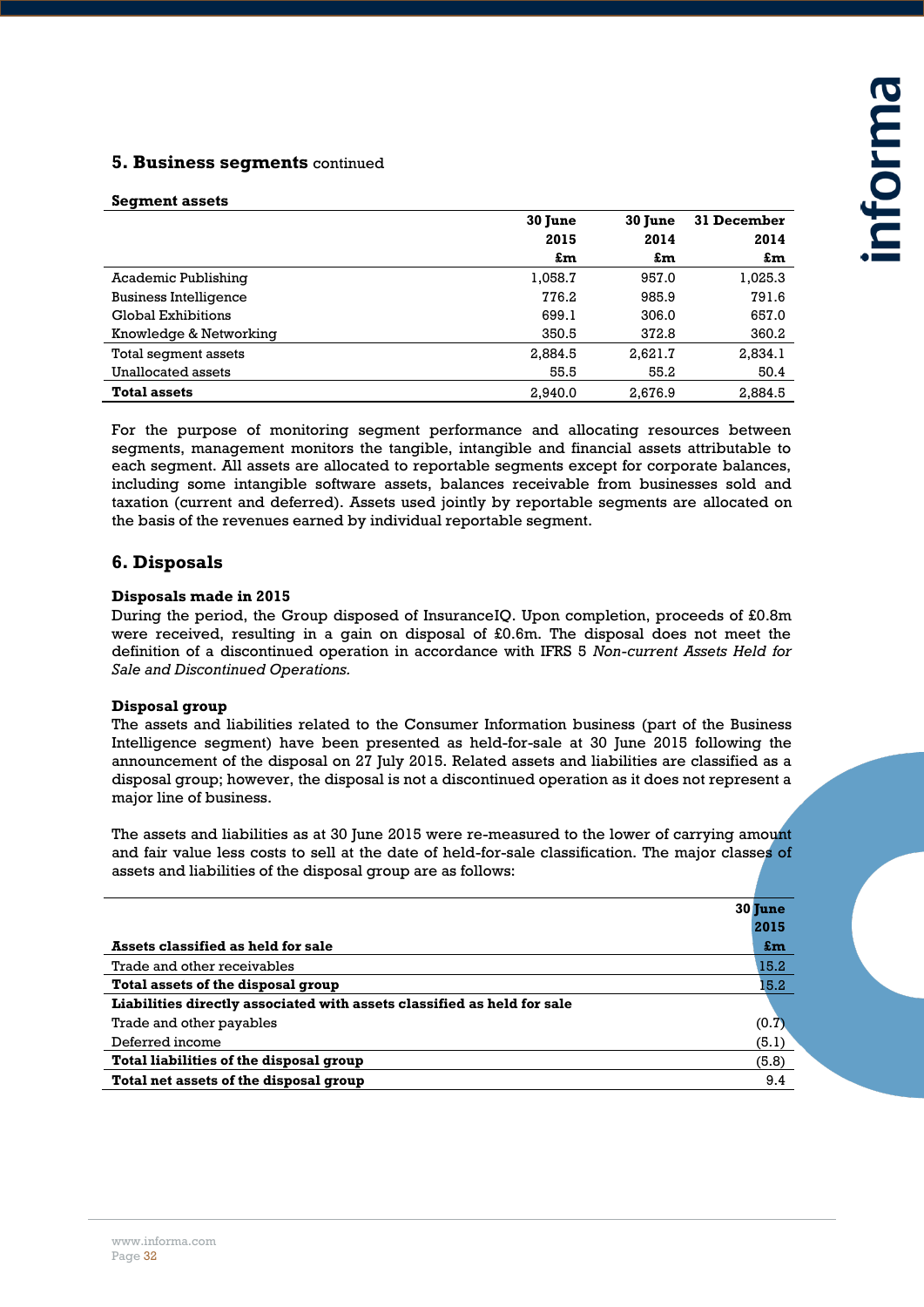#### **6. Disposals** continued

#### **Disposals made in 2014**

During 2014, the Group disposed of its Fashion Exposed event in Australia. Upon completion, proceeds of £0.4m were received, resulting in a loss on disposal of £1.3m, recognised in the 2014 Consolidated Income Statement. The disposal made in 2014 did not meet the definition of a discontinued operation in accordance with IFRS 5 *Non-current Assets Held for Sale and Discontinued Operations.*

Following the disposal of the Corporate Training businesses on 30 September 2013, final adjustments (including related costs) of £1.5m were recognised in the loss on disposal as an adjusting item in the 2014 Consolidated Income Statement.

#### **7. Business combinations**

#### **Business combinations made in 2015**

#### **WS Maney & Son Limited**

On 19 June 2015, the group acquired 100% of the issued share capital of the journal publisher WS Maney & Son, including its two subsidiaries (dormant and non-trading). The Company specialises in journals in health sciences, humanities and social sciences, materials science and engineering. The Company will form part of the **Academic Publishing** segment.

The net cash outflow was £21.2m, which included a £1.2m retention payment to be held in escrow.

The disclosure below provides the net assets acquired on a combined basis with the related fair value adjustments.

|                                   | <b>Book</b><br><b>Value</b> | <b>Fair value</b><br>adjustments | Fair<br>value |
|-----------------------------------|-----------------------------|----------------------------------|---------------|
| Net assets at date of acquisition | £m                          | £m                               | £m            |
| Trade and other receivables       | 1.8                         |                                  | 1.8           |
| Cash and cash equivalents         | 3.5                         |                                  | 3.5           |
| Trade and other payables          | (1.2)                       |                                  | (1.2)         |
| Deferred income                   | (3.2)                       |                                  | (3.2)         |
| Net assets acquired               | 0.9                         |                                  | 0.9           |
| Provisional goodwill              |                             | 23.8                             | 23.8          |
| Total consideration               | 0.9                         | 23.8                             | 24.7          |
| Less: net cash acquired           |                             |                                  | (3.5)         |
| Net cash outflow                  |                             |                                  | 21.2          |

Goodwill, being the excess of the consideration over the fair value of the net tangible and intangible assets acquired, represents benefits which do not qualify for recognition as intangible assets. The fair value of the acquired identifiable assets and liabilities assumed are provisional pending receipt of final valuations.

Due to the proximity of the business combination to the half year, the fair value of the acquired identifiable assets and liabilities assumed are provisional pending receipt of the final valuations. Accordingly, the surplus of consideration over fair value of the share of net assets acquired has been allocated to goodwill at 30 June 2015.

The business did not contribute to operating profit or revenue of the Group for the period between the date of acquisition and 30 June 2015.

If the acquisition had been completed on the first day of the financial year, it would have contributed £0.3m to profit after tax and £4.0m to the revenue of the Group.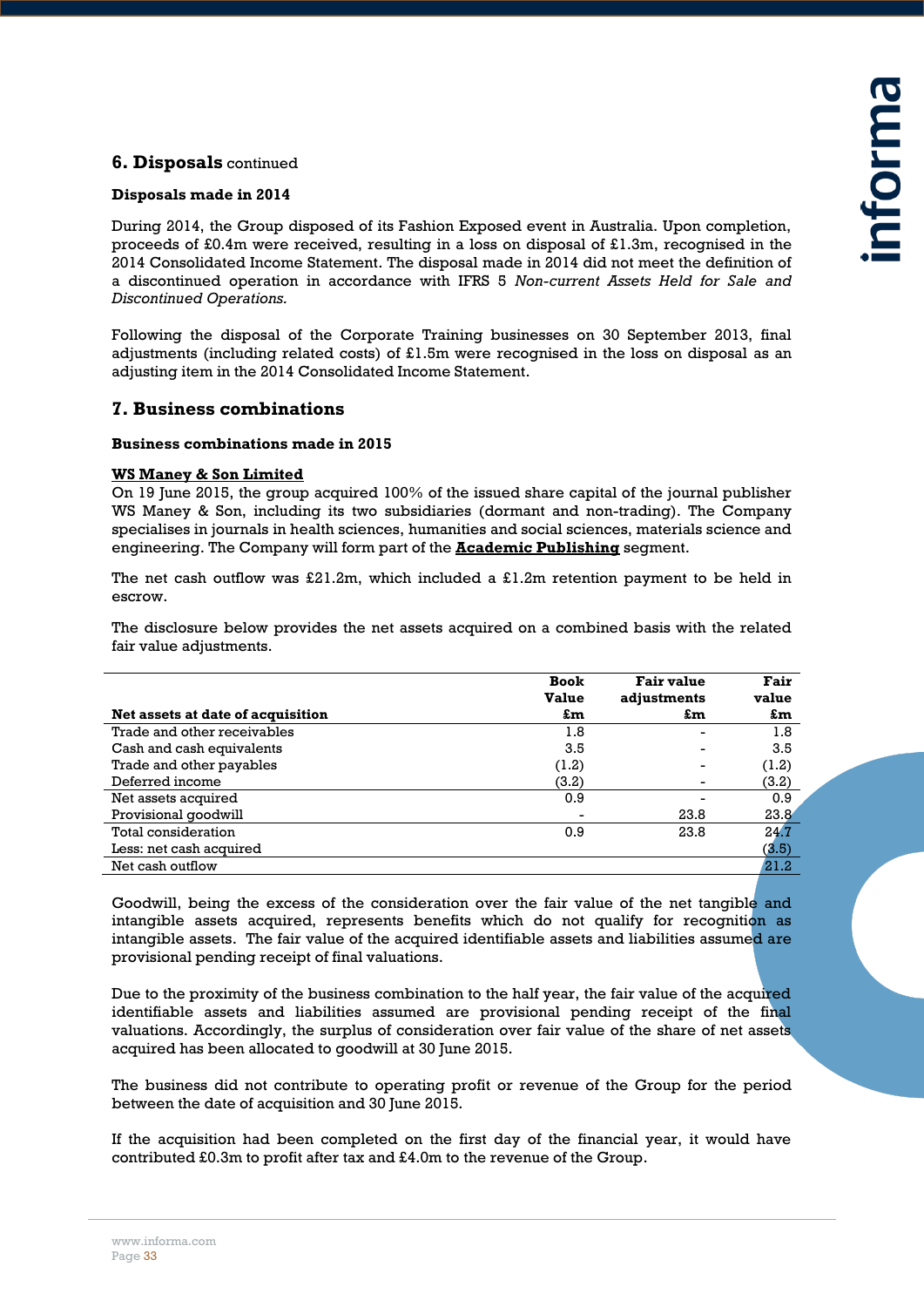#### **7. Business combinations** continued

#### **Business combinations made in 2015** continued

#### **Other business combinations made in 2015**

The Group acquired 100% of the issued share capital of Brick Shows Limited and Megaconvention, Inc. which form part of the **Global Exhibitions** segment.

The Group also acquired 100% of the issued share capital of Pickering & Chatto (Publishers) Ltd which forms part of the **Academic Publishing** segment.

The net cash outflow in respect of these three acquisitions was £6.1m comprising of cash consideration of £6.9m less net cash acquired of £0.8m. During 2015 no payments were made in relation to deferred and contingent consideration for the aforementioned acquisitions.

The disclosure below provides the net assets acquired on a combined basis with the related fair value adjustments.

|                                   | <b>Book</b><br>Value | Fair value<br>adjustments | Fair<br>value |
|-----------------------------------|----------------------|---------------------------|---------------|
| Net assets at date of acquisition | £m                   | £m                        | £m            |
| Intangible assets                 |                      | 12.2                      | 12.2          |
| Trade and other receivables       | 0.4                  |                           | 0.4           |
| Cash and cash equivalents         | 0.8                  |                           | 0.8           |
| Trade and other payables          | (0.3)                |                           | (0.3)         |
| Deferred income                   | (0.5)                |                           | (0.5)         |
| Deferred tax liabilities          |                      | (0.7)                     | (0.7)         |
| Net assets acquired               | 0.4                  | 11.5                      | 11.9          |
| Provisional goodwill              |                      | 0.7                       | 0.7           |
| Total consideration               | 0.4                  | 12.2                      | 12.6          |
| Less: contingent consideration    |                      |                           | (4.8)         |
| Less: deferred consideration      |                      |                           | (0.9)         |
| Less: net cash acquired           |                      |                           | (0.8)         |
| Net cash outflow                  |                      |                           | 6.1           |

Goodwill, being the excess of the consideration over the fair value of the net tangible and intangible assets acquired, represents benefits which do not qualify for recognition as intangible assets. The fair value of the acquired identifiable assets and liabilities assumed are provisional pending receipt of final valuations.

Acquisition related costs (included in adjusting items in the Consolidated Income Statement for the period ended 30 June 2015) amounted to £0.1m.

The above acquisitions contributed £0.8m to profit after tax and £2.5m to revenue of the Group for the period between the date of acquisition and 30 June 2015.

If the above acquisitions had been completed on the first day of the financial year, they would have contributed £0.7m to profit after tax and £2.8m to revenue of the Group.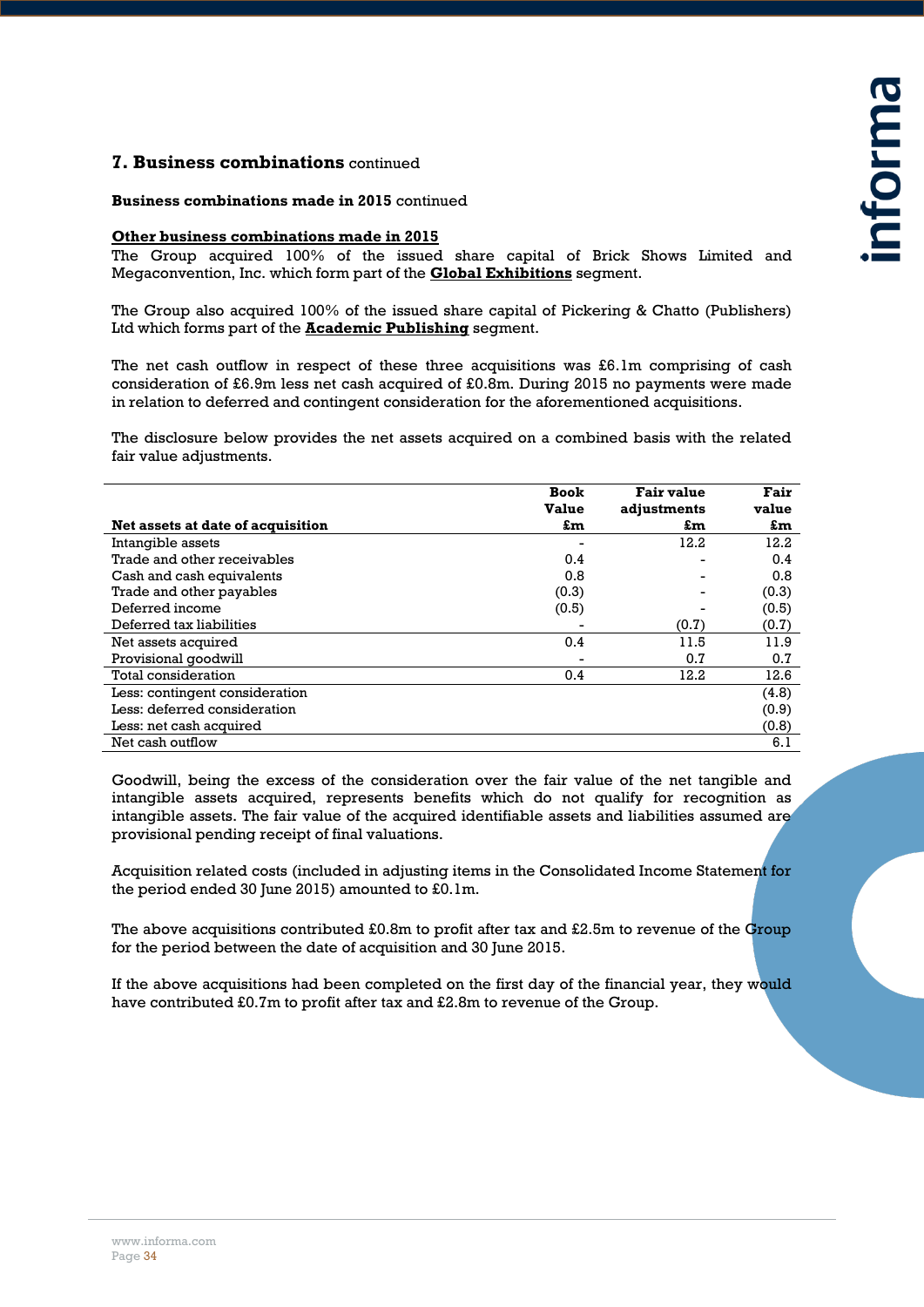#### **7. Business combinations** continued

#### **Business combinations made in 2014**

#### **Update on business combinations made in 2014**

During the period, valuations for the acquired identifiable assets and liabilities were received for business combinations made in 2014, with the only significant adjustment relating to the acquisition of the Hanley Wood Exhibitions.

The adjustments for Hanley Wood relate are as follows:

|                              | <b>Fair Value</b><br>adjustments<br>£m |
|------------------------------|----------------------------------------|
| Trade and other receivables  | (1.3)                                  |
| Property and equipment       | (0.4)                                  |
| Trade and other payables     | (0.1)                                  |
| Cash and cash equivalent     | 0.1                                    |
| Deferred revenue             | (0.2)                                  |
| Total fair value adjustments | (1.9)                                  |

The decrease of  $£1.9m$  to the net assets acquired resulted in a corresponding increase to goodwill as they occurred within the measurement period.

During the period, we finalised our valuation of separately identifiable intangible assets for Hanley Wood resulting in a reduction of £105.1m to Goodwill, an increase of £11.3m in deferred tax liabilities, and an increase of £116.4m in intangible assets.

The intangible assets acquired are as follows:

|                         | 2015  |
|-------------------------|-------|
|                         | £m    |
| Trademarks              | 40.8  |
| Customer relationships  | 75.6  |
| Total intangible assets | 116.4 |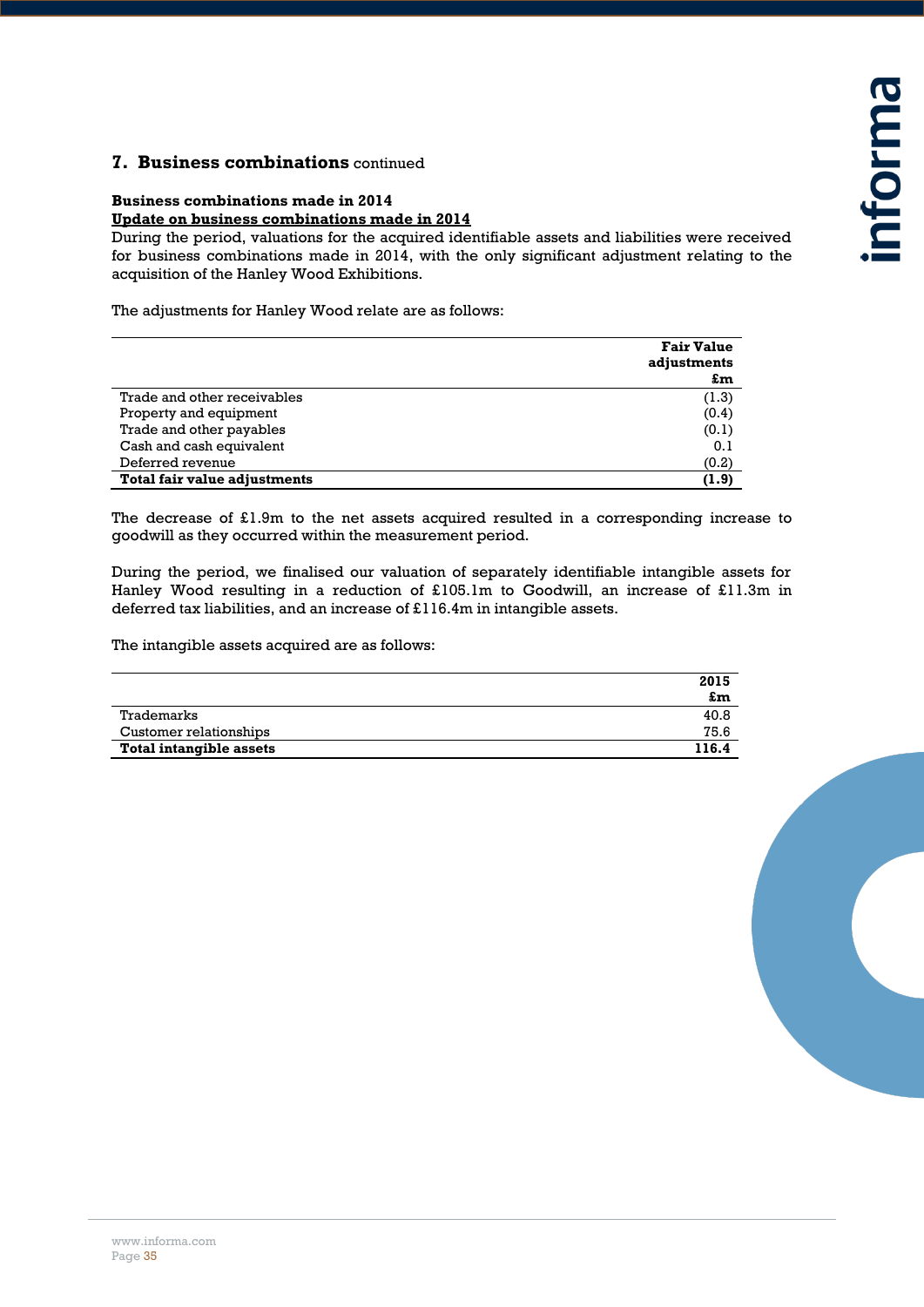#### **7. Business combinations** continued

#### **Cash paid on acquisition net of cash acquired**

|                                                  | 6 months ended | 6 months ended | Year ended  |
|--------------------------------------------------|----------------|----------------|-------------|
|                                                  | 30 June        | 30 June        | 31 December |
|                                                  | 2015           | 2014           | 2014        |
|                                                  | £m             | £m             | £m          |
| Current period acquisitions <sup>1</sup>         |                |                |             |
| WS Maney & Son                                   | 21.2           |                |             |
| Other                                            | 6.1            |                |             |
| <b>Prior year acquisitions</b>                   |                |                |             |
| 2014 acquisitions:                               |                |                |             |
| <b>Hanley Wood Business</b>                      |                |                | 239.8       |
| Virgo Group                                      |                |                | 85.6        |
| Provisuale Participacoes Ltda                    | 1.3            |                | 7.2         |
| Landes Bioscience, Inc                           | 0.4            | 7.6            | 7.6         |
| Shanghai Meisheng Culture Broadcasting Co., Ltd. |                | 2.0            | 2.0         |
| Other                                            | 2.7            |                | 10.3        |
| 2013 acquisitions:                               |                |                |             |
| EBD Group                                        |                |                | 0.1         |
| Other                                            | 0.3            | 1.1            | 1.2         |
| 2012 acquisitions:                               |                |                |             |
| Fertecon Limited                                 |                |                | 1.5         |
| Sagient Research Systems Inc                     |                |                | 0.4         |
| Other                                            |                | 0.2            | 1.5         |
| 2011 acquisitions:                               |                |                |             |
| Other                                            |                |                | 0.2         |
|                                                  | 32.0           | 10.9           | 357.4       |

<sup>1</sup> These acquisitions are covered by the 'Current year's business combinations' tables in this note. Where goodwill is provisional, a best estimate of fair value has been made but these will be reviewed and adjusted in the next year should it be necessary.

All acquisitions were paid for in cash (including deferred and contingent consideration). For all acquisitions full control over the business has been obtained by acquiring 100% of the ordinary issued share capital.

The contingent consideration for our share and asset acquisitions is based on future business valuations and profit multiples and has been estimated on an acquisition by acquisition basis using available data forecasts. The range of undiscounted outcomes for contingent consideration is £1.7m to £36.7m.

#### **8. Taxation**

The tax charge has been accrued for the period using the estimated average annual effective tax rate of 20.0% (30 June 2014: 21.0%). This is based on the weighted average tax rate expected for the year on adjusted profit (excluding the Group's share of the post-tax adjusted results of joint ventures), and the expected tax attributable to adjusting items.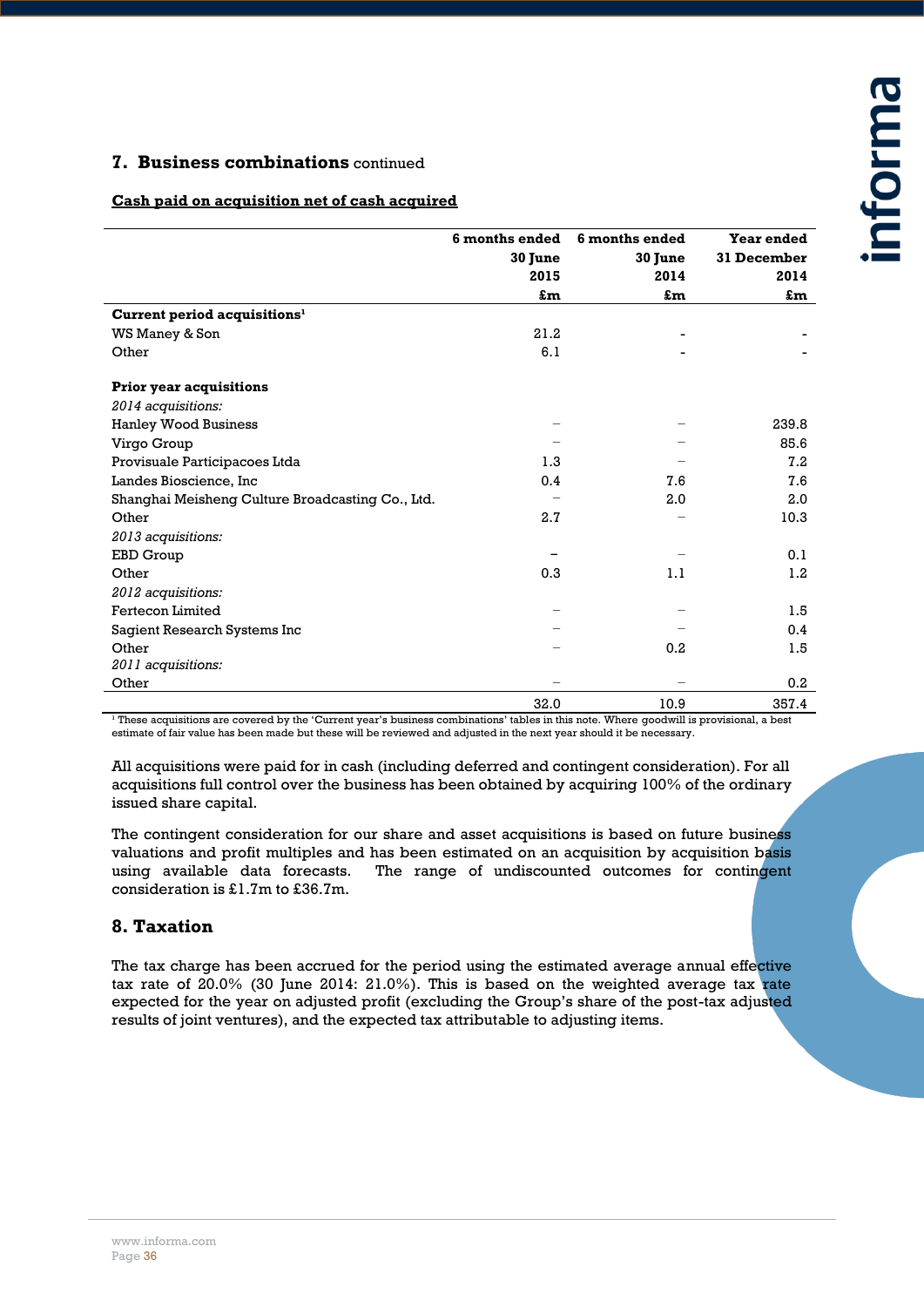#### **9. Borrowings**

The Group maintains the following significant lines of credit:

- Private placement loan notes of £455.5m drawn in three currency tranches of USD 597.5m, GBP 40.0m and EUR 50.0m. The note maturities ranged between five and ten years at issuance, with a weighted average duration at 30 June 2015 of 3.8 years, at a weighted average interest rate of 4.3%.
- £900.0m (30 June 2014: £625.0m and 31 December 2014: £900.0m) revolving credit facility, of which £498.5m has been drawn down at 30 June 2015 (30 June 2014: £388.4m and 31 December 2014: £455.2m). Interest is payable at the rate of LIBOR plus a margin based on the ratio of net debt to EBITDA.
- £37.7m (30 June 2014: £38.8m and 31 December 2014: £39.1m) comprising a number of bilateral bank facilities that can be drawn down to meet short-term financing needs. These facilities consist of GBP 16.0m (30 June 2014 and 31 December 2014: GBP 16.0m), USD 13.0m (30 June 2014 and 31 December 2014: USD 15.0m), EUR 15.0m (30 June 2014 and 31 December 2014: EUR 15.0m), AUD 3.5m (30 June 2014 and 31 December 2014: AUD 3.5m), CAD 2.0m (30 June 2014 and 31 December 2014: nil). Interest is payable at the local base rate plus a margin.

There have been no breaches of covenants during the period. The revolving credit facility bank loans and the private placement loan notes are guaranteed by material subsidiaries of the Group. The Group has not pledged any of its property and equipment as security for loans.

#### **10. Dividends**

|                                               | 6 months ended<br>30 June | 6 months ended<br>30 June | Year ended<br>31 December |
|-----------------------------------------------|---------------------------|---------------------------|---------------------------|
|                                               | 2015                      | 2014                      | 2014                      |
|                                               | £m                        | £m                        | £m                        |
| Amounts recognised as distributions to equity |                           |                           |                           |
| holders in the period:                        |                           |                           |                           |
| Second interim dividend for the year ended 31 |                           |                           |                           |
| December 2013 of 12.50p per share             |                           | 75.4                      | 75.4                      |
| Interim dividend for the year ended 31        |                           |                           |                           |
| December 2014 of 6.4p per share               |                           |                           | 38.6                      |
| Final dividend for the year ended 31 December |                           |                           |                           |
| $2014$ of 6.4p per share                      | 83.6                      |                           |                           |
|                                               | 83.6                      | 75.4                      | 114.0                     |

As at 30 June 2015 £0.1m (30 June 2014: £0.1m and 31 December 2014: £0.1m) of dividends are still to be paid.

As at 30 June 2014, holders of 737,272 (30 June 2014 and 31 December 2014: 737,272) ordinary shares of 0.1 pence each have waived their rights to receive dividends.

The proposed interim dividend for the six months ended 30 June 2015 of 6.55 pence per share has been approved by the Board. This has not been included as a liability as at 30 June 2015.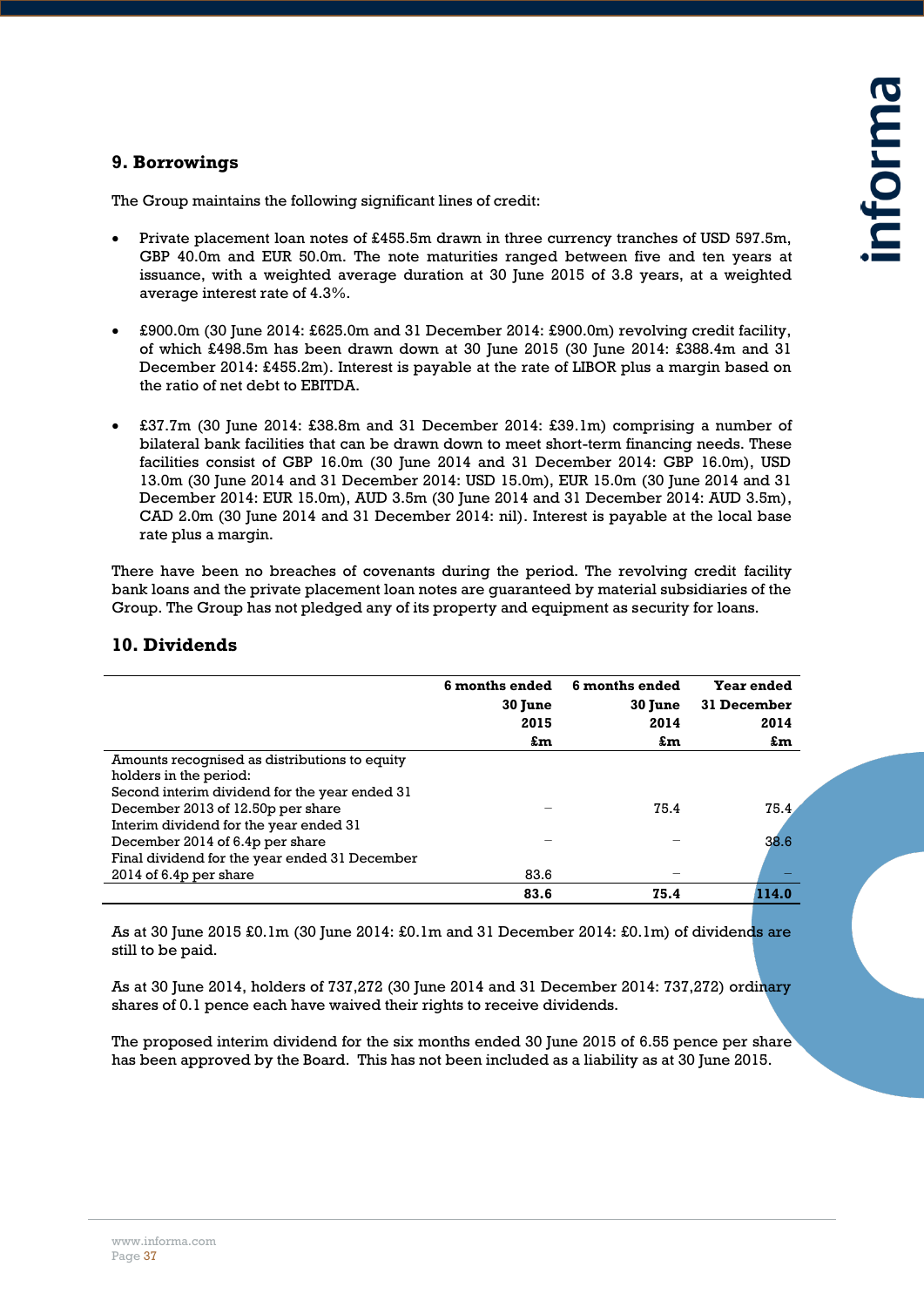# **11. Earnings per share**

#### **Basic**

The basic earnings per share calculation is based on a profit attributable to equity shareholders of the parent of £98.6m (30 June 2014: £78.4m and 31 December 2014: £52.4m loss). This profit on ordinary activities after taxation is divided by the weighted average number of shares in issue (less those non-vested shares held by employee share ownership trusts) which is 648,203,977 (30 June 2014: 603,203,977 and 31 December 2014: 608,258,772).

#### **Diluted**

The diluted earnings per share calculation is based on the basic earnings per share calculation above except that the weighted average number of shares includes all potentially dilutive options granted by the reporting date as if those options had been exercised on the first day of the accounting period or the date of the grant, if later, giving a weighted average of 648,581,624 (30 June 2014: 603,203,977 and 31 December 2014: 608,309,328).

The table below sets out the adjustment in respect of diluted potential ordinary shares:

|                                           | 6 months ended<br>30 June<br>2015 | 6 months ended<br>30 June<br>2014 | Year ended<br>31 December<br>2014 |
|-------------------------------------------|-----------------------------------|-----------------------------------|-----------------------------------|
| Weighted average number of shares used in | 648,203,977                       | 603,203,977                       | 608,258,772                       |
| Effect of dilutive share options          | 377.647                           |                                   | 50,556                            |
| Weighted average number of shares used in | 648,581,624                       | 603,203,977                       | 608,309,328                       |
|                                           |                                   |                                   |                                   |

#### **Adjusted earnings per share**

The basic and diluted adjusted earnings per share calculations have been made to allow shareholders to gain a further understanding of the trading performance of the Group. They are based on the basic and diluted earnings per share calculations. Profits are based on operations attributable to equity shareholders and are adjusted for items that are not perceived by management to be part of the underlying trends in the business and the tax effect of those adjusting items.

|                                                       | 6 months<br>ended<br>30 June | 6 months<br>ended<br>30 June | Year ended<br>31 December |
|-------------------------------------------------------|------------------------------|------------------------------|---------------------------|
|                                                       | 2015                         | 2014                         | 2014                      |
|                                                       | £m                           | £m                           | £m                        |
| Profit/(loss) for the period                          | 99.8                         | 79.5                         | (51.0)                    |
| Non-controlling interest                              | (1.2)                        | (1.1)                        | (1.4)                     |
| Adjusting items net of attributable taxation (note 3) | 42.8                         | 43.1                         | 297.8                     |
| Adjusted profit for the period attributable to equity |                              |                              |                           |
| shareholders                                          | 141.4                        | 121.5                        | 245.4                     |
| Earnings per share:                                   |                              |                              |                           |
| - Adjusted basic (p)                                  | 21.8                         | 20.1                         | 40.3                      |
| - Adjusted diluted (p)                                | 21.8                         | 20.1                         | 40.3                      |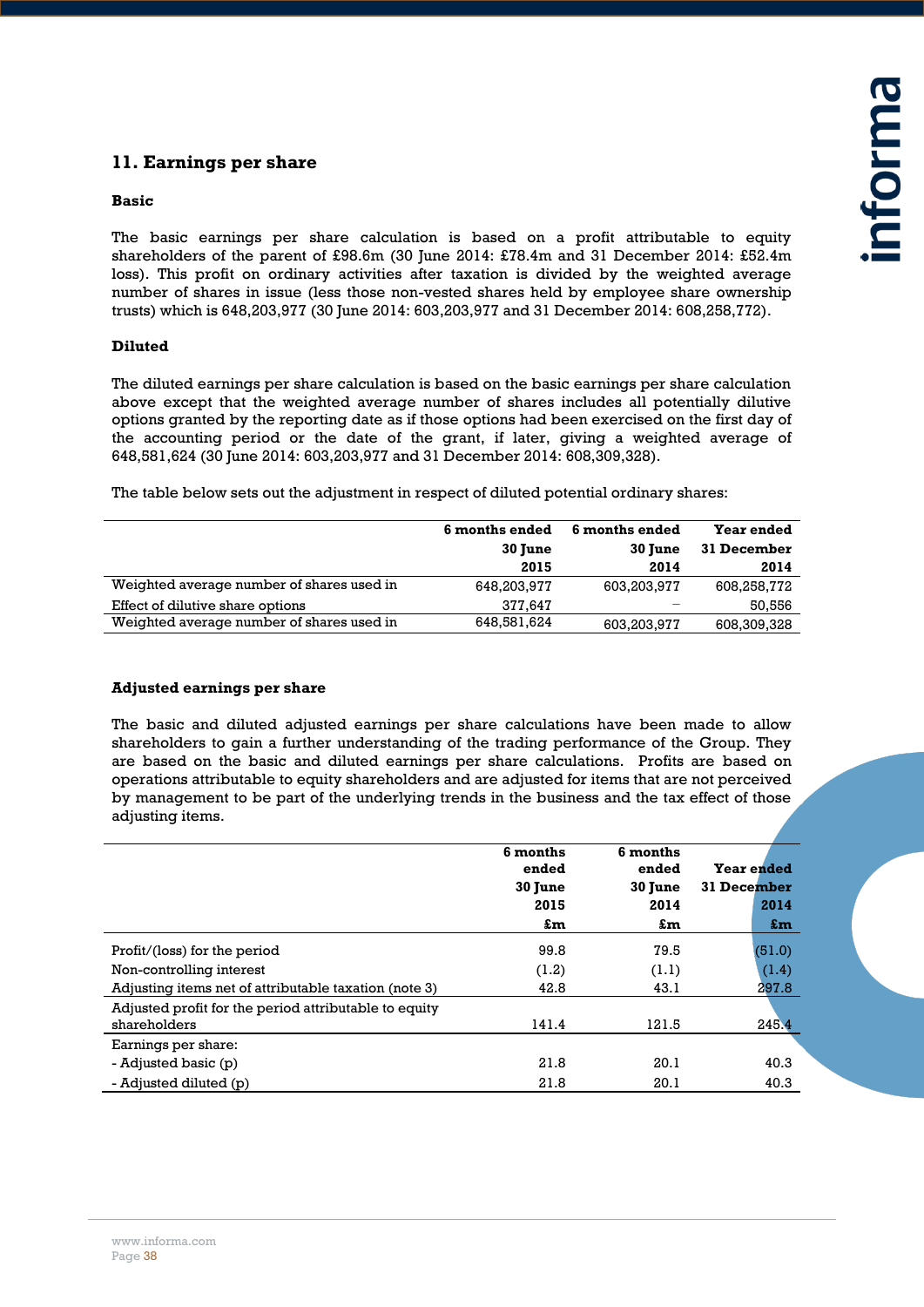#### **12. Capital and reserves**

Share capital as at 30 June 2015 amounted to £0.6m (30 June 2014: £0.6m).

As at 30 June 2015 the Informa Employee Share Trust held 737,272 (30 June 2014 and 31 December 2014: 737,272) ordinary shares in the Company at a cost of £737 (30 June 2014 and 31 December 2014: £737) and a market value of £4.0m (30 June 2014: £3.5m and 31 December 2014: £3.7m).

During the period 737,272 shares (30 June 2014 and 31 December 2014: 737,272) held by the Employee Share Trust have not been allocated to individuals and accordingly, dividends on these shares are payable.

At 30 June 2015 the Group held 0.0% (30 June 2014 and 31 December 2014: 0.0%) of its own called up share capital.

#### **13. Notes to the Condensed Consolidated Cash Flow Statement**

|                                                          | 6 months ended<br>30 June<br>2015<br>£m | 6 months ended<br><b>30 June</b><br>2014<br>£m | Year ended<br>31 December<br>2014<br>£m |
|----------------------------------------------------------|-----------------------------------------|------------------------------------------------|-----------------------------------------|
| Profit/(loss) before tax                                 | 121.9                                   | 100.2                                          | (31.2)                                  |
| Adjustments for:                                         |                                         |                                                |                                         |
| Depreciation of property and equipment                   | 3.1                                     | 3.1                                            | 6.1                                     |
| Amortisation of other intangible assets                  | 56.7                                    | 51.8                                           | 106.0                                   |
| Share-based payment                                      | 1.4                                     | 0.7                                            | 1.7                                     |
| Subsequent re-measurement of contingent<br>consideration | 1.1                                     | 1.7                                            | (1.8)                                   |
| Fair value gain on non-controlling interest              | 0.1                                     |                                                |                                         |
| (Profit)/loss on disposal of businesses                  | (0.6)                                   | 0.5                                            | 2.8                                     |
| Finance costs                                            | 14.3                                    | 13.3                                           | 29.2                                    |
| Investment income                                        | (2.2)                                   | (1.7)                                          | (3.6)                                   |
| Impairment                                               |                                         |                                                | 219.0                                   |
| Share of results of joint ventures                       | 0.1                                     |                                                | 0.4                                     |
| Increase in inventories                                  | (1.9)                                   | (1.4)                                          | (2.1)                                   |
| Increase in receivables                                  | (23.0)                                  | (17.0)                                         | (10.5)                                  |
| (Decrease)/increase in payables                          | (13.8)                                  | (41.6)                                         | 1,5                                     |
| Cash generated by operations                             | 157.2                                   | 109.6                                          | 317.5                                   |
|                                                          |                                         |                                                |                                         |

#### **Analysis of changes in net debt At 1 January 2015 Non-cash items Cash flow Exchange movement At 30 June 2015 £m £m £m £m £m** Cash at bank and in hand  $\begin{array}{ccc} 38.6 & - & 1.9 & (3.0) & 37.5 \end{array}$ Bank overdraft (3.3)  $-$  2.9  $-$  (0.4) Cash and cash equivalents  $35.3 - 4.8$  (3.0)  $37.1$ Bank loans due in more than one year  $(450.5)$   $(0.5)$   $(44.1)$  0.8  $(494.3)$ Private placement loan notes due in less than one year (70.4) (0.1) − 0.6 (69.9) Private placement loan notes due in more than one year  $(390.6)$  − − 6.0 (384.6) Net debt (876.2) (0.6) (39.3) 4.4 (911.7)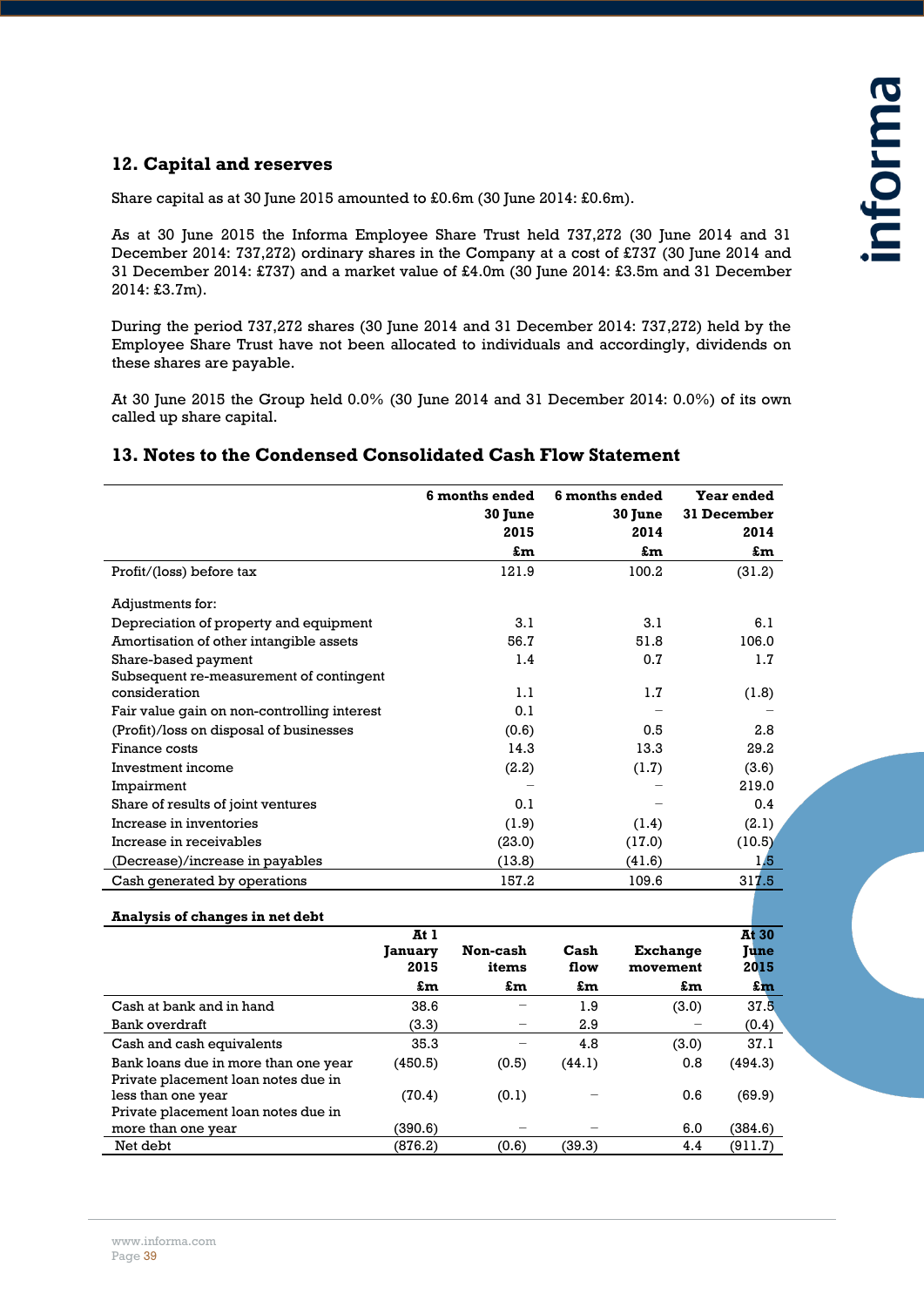#### **13. Notes to the Condensed Consolidated Cash Flow Statement** continued

Included within the cash flow movement of £39.3m is £44.1m of net loan drawn downs (31 December 2014: £56.9m).

The net movement caused by non-cash items arises from facility fee amortisation of £0.6m (31 December 2014: £2.4m).

Purchases of other intangible assets of £39.8m (2014: £6.9m) within the Condensed Cash Flow Statement represent acquisition costs for procuring the assets or rights of external companies.

#### **14. Share-based payments**

The Group Long Term Incentive Plan ('LTIP') provides for a grant price equal to the average quoted market price of the Group's shares on the date of the grant. The vesting period is generally three years and allocations for the LTIP are forfeited if the employee voluntarily leaves the Group before the LTIP grant vests. The total charge for the period ended 30 June 2015 was £1.3m (30 June 2014: £0.5m). An additional £0.1m (30 June 2014: £0.2m) of share award expense relates to Share Match.

#### **15. Retirement benefit schemes**

The defined benefit obligation as at 30 June 2015 is calculated on a year-to-date basis, using the latest actuarial valuation as at 30 June 2015. The actuarial assumptions made at 31 December 2014 have been updated to appropriately reflect current market conditions.

The defined benefit plan assets have been updated to reflect their market value as at 30 June 2015. Differences between the expected return on assets and the actual return on assets have been recognised as an actuarial gain in the Condensed Consolidated Statement of Comprehensive Income in accordance with the Group's accounting policy.

#### **16. Related party transactions**

Transactions between the Company and its subsidiaries, which are related parties, have been eliminated on consolidation and are not disclosed in this note. The transactions between the Group and its joint ventures are disclosed below.

The following transactions and arrangements are those which are considered to have had a material effect on the financial performance and position of the Group for the period.

#### **Transactions with Directors**

There were no material transactions with Directors of the Company during the year, except for those relating to remuneration and shareholdings.

For the purposes of IAS 24 *Related Party Disclosures*, Executives below the level of the Company's Board are not regarded as related parties.

#### **Transactions with joint ventures**

During the period the Group received revenue of £nil (30 June 2014: £nil) from Lloyd's Maritime Information Services Limited a joint venture.

During the period the Group received revenue of £nil (30 June 2014: £0.7m) from SIAL Brasil Feiras Professionals LTDA a joint venture.

During the period the Group received revenue of £nil (30 June 2014: £nil) from Independent Materials Handling Exhibitions Limited a joint venture.